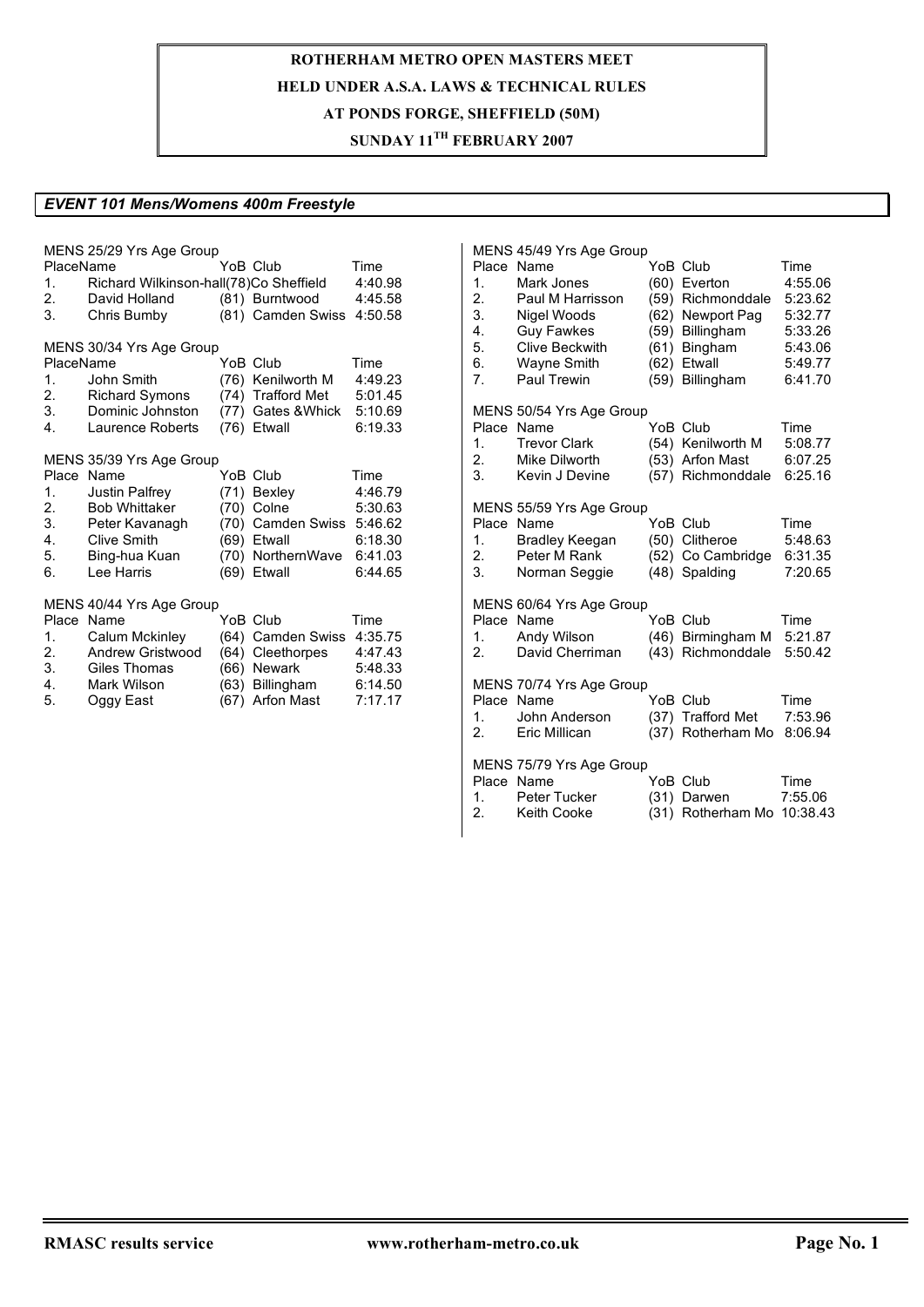## **SUNDAY 11TH FEBRUARY 2007**

### *EVENT 101 Mens/Womens 400m Freestyle*

| Place<br>1.<br>$2 -$                             | WOMENS 25/29 Yrs Age Group<br>Name<br>Hailie E Evans<br>Natalie Clarke                                                                                     |              | YoB Club<br>(82) Blackpool<br>(82) Sheffield C                                                     | Time<br>5:32.21<br>5:36.97                                  |
|--------------------------------------------------|------------------------------------------------------------------------------------------------------------------------------------------------------------|--------------|----------------------------------------------------------------------------------------------------|-------------------------------------------------------------|
| Place<br>1.<br>2.<br>3.<br>$4\overline{ }$<br>5. | WOMENS 30/34 Yrs Age Group<br>Name<br><b>Kate Vines</b><br>Susan A Maclean<br>Emma Jenkins<br>Helen Rolle<br>Laura Simpson                                 |              | YoB Club<br>(76) Bingham<br>(75) Camden Swiss<br>(76) Southport<br>(75) Etwall<br>(76) Clitheroe M | Time<br>5:11.16<br>5:18.29<br>5:47.07<br>5:50.49<br>6:14.93 |
| 1 <sup>1</sup><br>2.<br>3.<br>4.                 | WOMENS 35/39 Yrs Age Group<br>Place Name<br>Ana P Grilo<br><b>Claire Palfrey</b><br>Fiona Harris<br>Kathryn Mason<br>Suzanne Patterson                     | (69)         | YoB Club<br>UDCA d Louca<br>(69) Bexley<br>(69) Wetherby<br>(69) Broomfield<br>(70) Bo Kirklees    | Time<br>4:42.53<br>5:27.65<br>5:53.31<br>6:17.19<br>DQST-   |
| Place<br>1.<br>2.<br>3.<br>4.<br>5.              | WOMENS 40/44 Yrs Age Group<br>Name<br>Nuala Muir-cochrane (64) Camden Swiss 4:53.11<br>Elizabeth Shaw<br>Vicki Schinagl<br>Lorraine Ayres<br>Marion Milnes | (66)<br>(67) | YoB Club<br>Otter<br>Bingham<br>(67) Birmingham M<br>(64) South Axholm                             | Time<br>5:46.02<br>6:34.32<br>6:38.96<br>10:16.73           |

| 1.<br>2.<br>3.<br>4.<br>5.<br>6.<br>7.<br>8. | WOMENS 45/49 Yrs Age Group<br>Place Name<br>Lesley Cook<br>Paula A Adamson<br>Rosie Lowry<br>Ann Lucas<br><b>Shirley Fawkes</b><br>Julie Dimaline<br>Julie Rawson<br>Gillian Sheehan | (58)<br>(58)<br>(59)<br>(58)<br>(60)<br>(62)<br>(60)<br>(59) | YoB Club<br>Romford Town<br>Blyth<br>Birmingham M<br>Darwen<br>Billingham<br><b>Hull Masters</b><br>South Axholm<br>Billingham | Time<br>5:54.26<br>6:08.67<br>6:22.45<br>6:47.77<br>7:01.40<br>7:19.48<br>7:34.63<br>7:45.64 |
|----------------------------------------------|--------------------------------------------------------------------------------------------------------------------------------------------------------------------------------------|--------------------------------------------------------------|--------------------------------------------------------------------------------------------------------------------------------|----------------------------------------------------------------------------------------------|
| $\mathbf{1}$ .<br>2.<br>3.                   | WOMENS 50/54 Yrs Age Group<br>Place Name<br>Anne Bourne<br>Karen Jennings<br>Marian A Belsten                                                                                        | (54)<br>(57)<br>(54)                                         | YoB Club<br>Camphill Ed<br>Spondon<br>Co Derby                                                                                 | Time<br>5:23.74<br>5:33.73<br>6:01.99                                                        |
| Place<br>1.<br>2.<br>3.<br>4.                | WOMENS 55/59 Yrs Age Group<br>Name<br>Jennifer Merritt<br>Pauline Inwood<br>Jeanette Benn<br><b>Pat Ticehurst</b>                                                                    | (51)<br>(52)<br>(51)<br>(48)                                 | YoB Club<br>Spondon<br>Co Derby<br><b>Barnet Copt</b><br>Trident                                                               | Time<br>5:55.37<br>6:26.27<br>6:48.65<br>7:47.30                                             |
| Place<br>1.<br>2.<br>3.                      | WOMENS 60/64 Yrs Age Group<br>Name<br>Judy Wilson<br>Christine Hornby<br>Jean Hiatt                                                                                                  | (44)<br>(44)<br>(47)                                         | YoB Club<br>Birmingham M<br>Southport<br>Spondon                                                                               | Time<br>6:04.57<br>7:22.85<br>7:59.97                                                        |
| Place<br>1.<br>2.                            | WOMENS 65/69 Yrs Age Group<br>Name<br>Doreen Gordon<br><b>Valerie Morris</b>                                                                                                         | (42)                                                         | YoB Club<br>(42) Southport<br>Birmingham M                                                                                     | Time<br>6:46.50<br>8:13.22                                                                   |
| 1.<br>2.<br>3.<br>$\overline{4}$ .           | WOMENS 19/24 Yrs Age Group<br>Place Name<br>Laura Bowden<br>Jane E Usher<br>Sabrina Marsh<br><b>Elizabeth Marston</b><br><b>Christine Keane</b>                                      | (87)<br>(83)<br>(83)<br>(86)                                 | YoB Club<br>(87) Co Manch Aq<br>Billingham<br>Birmingham M<br>NorthernWave<br>Halton                                           | Time<br>4:41.13<br>5:19.83<br>5:24.59<br>6:08.39<br>DQST-                                    |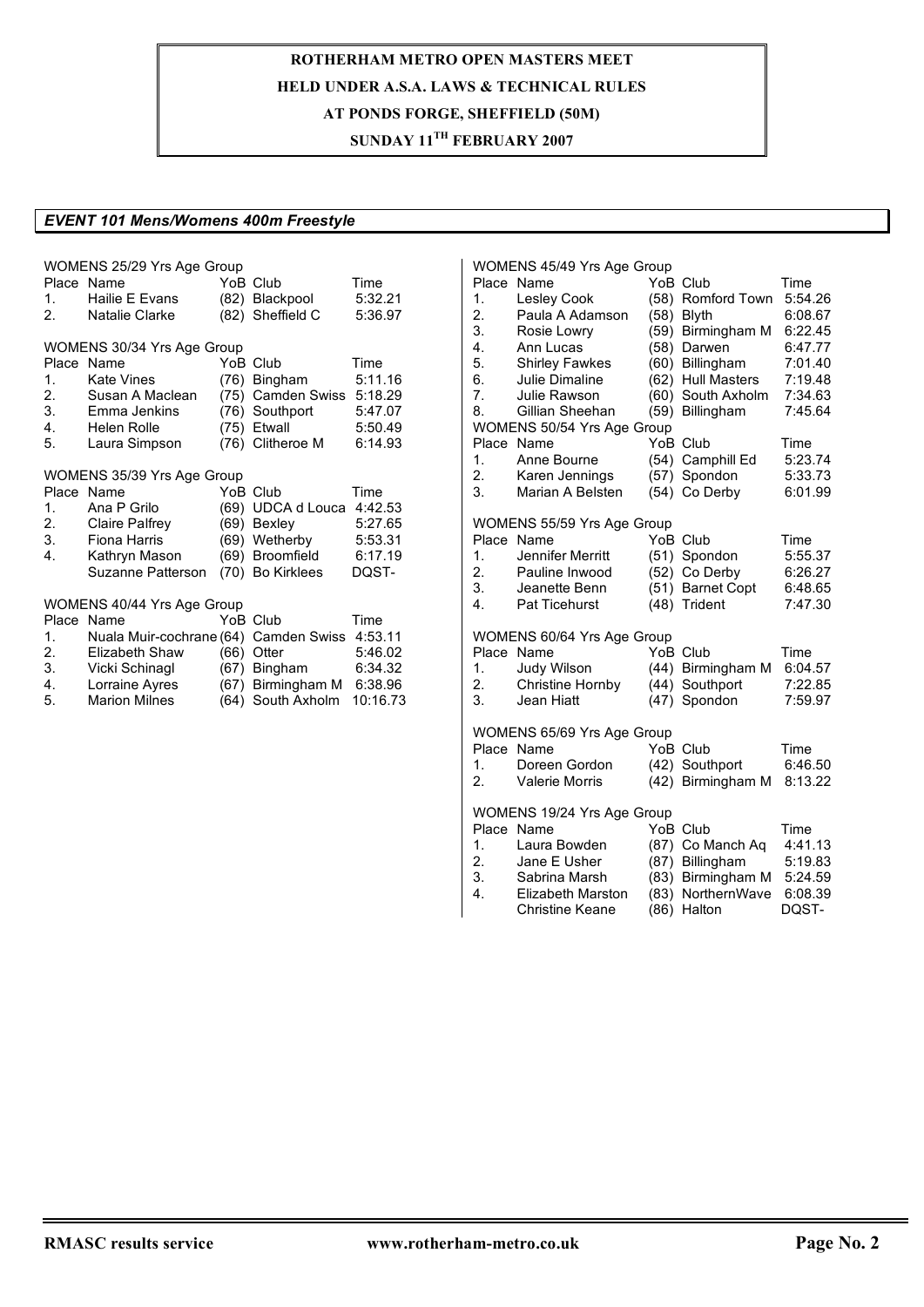## **SUNDAY 11TH FEBRUARY 2007**

#### *EVENT 102 Mens 100m Butterfly*

|         | 25/29 Yrs Age Group   |                    |         |    | 45/49 Yrs Age Group  |                       |         |
|---------|-----------------------|--------------------|---------|----|----------------------|-----------------------|---------|
|         | Place Name            | YoB Club           | Time    |    | Place Name           | YoB Club              | Time    |
| $1_{-}$ | Ross Davis            | (79) Bilston       | 1:02.56 | 1. | Ewen Ferguson        | (61) Motherwell W     | 1:09.10 |
| 2.      | <b>Hywel Davies</b>   | (78) Gates & Whick | 1:05.48 | 2. | Mark Jones           | $(60)$ Everton        | 1:21.29 |
| 3.      | David Holland         | (81) Burntwood     | 1:13.18 |    |                      |                       |         |
|         |                       |                    |         |    | 50/54 Yrs Age Group  |                       |         |
|         | 30/34 Yrs Age Group   |                    |         |    | Place Name           | YoB Club              | Time    |
|         | Place Name            | YoB Club           | Time    | 1. | <b>Thomas Morrow</b> | (56) Co Milton K      | 1:17.66 |
| 1.      | <b>Richard Symons</b> | (74) Trafford Met  | 1:10.67 | 2. | F Kilgannon          | $(55)$ Halton         | 1:20.80 |
| 2.      | John Tomlin           | (73) Modernians    | 1:14.79 |    |                      |                       |         |
|         |                       |                    |         |    | 55/59 Yrs Age Group  |                       |         |
|         | 35/39 Yrs Age Group   |                    |         |    | Place Name           | YoB Club              | Time    |
|         | Place Name            | YoB Club           | Time    | 1. | Graham Pearson       | (52) Gates & Whick    | 1:19.08 |
|         | Adrian Brown          | (70) Belper        | DQSL-   |    |                      |                       |         |
|         |                       |                    |         |    | 60/64 Yrs Age Group  |                       |         |
|         | 40/44 Yrs Age Group   |                    |         |    | Place Name           | YoB Club              | Time    |
|         | Place Name            | YoB Club           | Time    | 1. | Colin Price          | (45) Halton           | 2:01.24 |
| 1.      | Simon J Latham        | (67) South Axholm  | 1:15.81 |    |                      |                       |         |
| 2.      | Michael J Pepper      | (64) Rotherham Mo  | 1:16.68 |    | 65/69 Yrs Age Group  |                       |         |
| 3.      | Paul James            | (63) Co Cambridge  | 1:23.08 |    | Place Name           | YoB Club              | Time    |
| 4.      | Dave Freeman          | (65) Bingham       | 1:30.51 |    | Keith Ingram         | (40) Birmingham M DNC |         |
|         |                       |                    |         |    | 19/24 Yrs Age Group  |                       |         |
|         |                       |                    |         |    | Place Name           | YoB Club              | Time    |
|         |                       |                    |         | 1. | David Wheeler        | (84) Modernians       | 1:02.03 |
|         |                       |                    |         | 2. | Andrew Kane          | $(86)$ Blyth          | 1:05.39 |
|         |                       |                    |         | 3. | <b>Andrew Ball</b>   | (84) Halifax          | 1:11.95 |

#### *EVENT 104 Mens 120 YRS+ 4X1 FREESTYLE TEAM*

|           | Place Name         | A.G | – Club             | Time    |
|-----------|--------------------|-----|--------------------|---------|
| $1 \quad$ | KENILWORTH MASTERS |     | Kenilworth M       | 1:50.55 |
| 2.        | <b>BO KIRKLEES</b> |     | <b>Bo Kirklees</b> | 2:00.12 |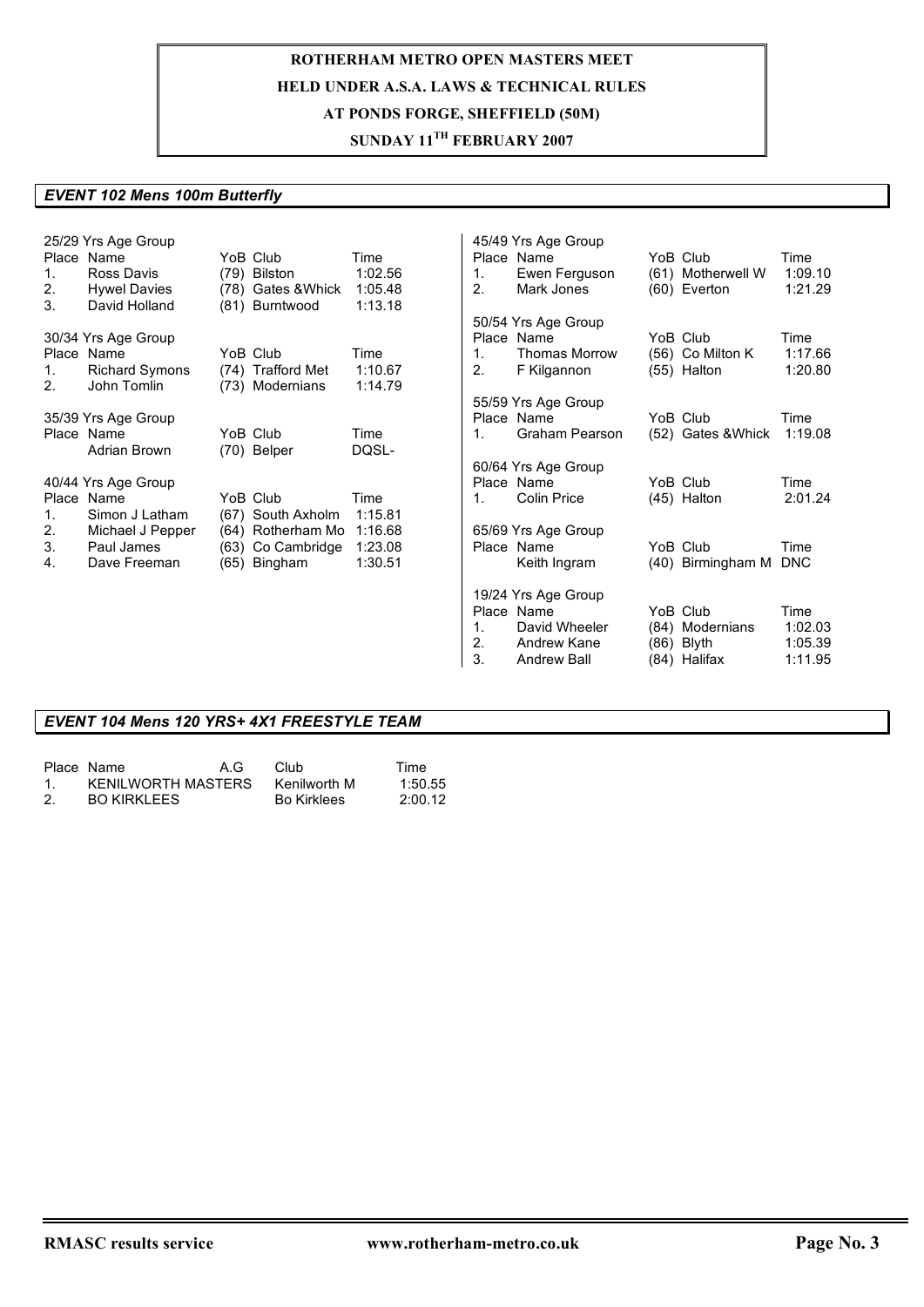## **SUNDAY 11TH FEBRUARY 2007**

### *EVENT 105 Womens 50m Butterfly*

|                | 25/29 Yrs Age Group             |      |                     |            | 45/49 Yrs Age Group                      |      |                     |         |
|----------------|---------------------------------|------|---------------------|------------|------------------------------------------|------|---------------------|---------|
|                | Place Name                      | YoB  | Club                | Time       | Place Name                               | YoB  | Club                | Time    |
| 1.             | Joy Stevenson                   | (79) | Kenilworth M        | 33.46      | $\mathbf{1}$ .<br>Judy Hattle            | (60) | Carlisle Mas        | 31.78   |
| 2.             | Sachika Yamawaki                | (81) | <b>Barnet Copt</b>  | 34.32      | 2.<br><b>Lesley Cook</b>                 | (58) | Romford Town        | 42.23   |
| 3.             | Joanne Blackwell                | (79) | Co Derby            | 48.65      | 3.<br>Carol James                        | (60) | Sheffield C         | 45.49   |
|                |                                 |      |                     |            | 4.<br>Janet Briggs                       | (59) | Etwall              | 49.97   |
|                | 30/34 Yrs Age Group             |      |                     |            |                                          |      |                     |         |
|                | Place Name                      | YoB  | Club                | Time       | 50/54 Yrs Age Group                      |      |                     |         |
| 1.             | Suzanne Hurst                   | (74) | Birmingham M        | 32.27      | Place Name                               | YoB  | Club                | Time    |
| 2.             | <b>Shelley Barnes</b>           | (77) | Clitheroe M         | 32.39      | <b>Lindsey Gowland</b><br>$\mathbf{1}$ . | (57) | <b>Wolv Master</b>  | 35.43   |
| 3.             | <b>Helen Rolle</b>              | (75) | Etwall              | 32.95      | 2.<br>Sally Shields                      | (54) | <b>Bo Kirklees</b>  | 38.54   |
| 4.             | <b>Kate Vines</b>               | (76) | Bingham             | 33.91      | 3.<br>Anne Bourne                        | (54) | Camphill Ed         | 39.43   |
| 5.             | Lisa M Perfect                  | (77) | Dove Valley         | 34.68      | 4.<br><b>Christine Gillard</b>           | (56) | <b>Newark</b>       | 46.79   |
| 6.             | Susan C Gill                    | (77) | NottmLeander        | 34.74      |                                          |      |                     |         |
| 7 <sup>1</sup> | Emma Jenkins                    | (76) | Southport           | 38.64      | 55/59 Yrs Age Group                      |      |                     |         |
|                | Laura Simpson                   | (76) | Clitheroe M         | <b>DNC</b> | Place Name                               | YoB  | Club                | Time    |
|                |                                 |      |                     |            | Kathleen Tunnicliffe<br>$\mathbf{1}$ .   | (52) | <b>Wolv Master</b>  | 37.83   |
|                | 35/39 Yrs Age Group             |      |                     |            | 2.<br>Noreen Edery                       | (51) | <b>Bo Kirklees</b>  | 44.52   |
|                | Place Name                      | YoB  | Club                | Time       | 3.<br>Jeanette Benn                      | (51) | <b>Barnet Copt</b>  | 54.07   |
| 1.             | <b>Ruth Rhodes</b>              | (68) | <b>Bradford</b>     | 35.58      |                                          |      |                     |         |
| 2.             | Karen Holden                    | (69) | Rotherham Mo        | 36.11      | 60/64 Yrs Age Group                      |      |                     |         |
| 3.             |                                 |      | Broomfield          | 36.79      | Place Name                               | YoB  | Club                | Time    |
| 4.             | Kathryn Mason<br>Dawn Whitehead | (69) | <b>Newark</b>       |            | $\mathbf{1}$ .                           |      |                     | 36.19   |
|                |                                 | (68) |                     | 37.78      | Judy Wilson                              | (44) | Birmingham M        |         |
| 5.             | Fiona Harris                    | (69) | Wetherby            | 39.20      | 2.<br>Shirley Hinchliffe                 | (46) | South Axholm        | 56.63   |
| 6.             | Michelle Davis                  | (72) | Bingham             | 39.40      |                                          |      |                     |         |
| 7.             | Nikki Dand                      | (70) | Halton              | 42.64      | 65/69 Yrs Age Group                      |      |                     |         |
| 8.             | Marnie Fedorowycz               | (68) | Kettering           | 45.95      | Place Name                               | YoB  | Club                | Time    |
|                |                                 |      |                     |            | $\mathbf{1}$ .<br>Doreen Gordon          | (42) | Southport           | 52.86   |
|                | 40/44 Yrs Age Group             |      |                     |            | 2.<br><b>Valerie Morris</b>              | (42) | Birmingham M        | 1:06.23 |
|                | Place Name                      | YoB  | Club                | Time       | 3.<br>Judith Peace                       | (42) | Birmingham M        | 1:12.28 |
| 1.             | Hayley Bettinson                | (63) | Birmingham M        | 31.11      |                                          |      |                     |         |
| 2.             | Cheryl Brazendale               | (63) | Blackpool           | 34.95      | 70/74 Yrs Age Group                      |      |                     |         |
| 3.             | Deb Loftus                      | (66) | Etwall              | 35.24      | Place Name                               | YoB  | Club                | Time    |
| 4.             | Sionnadh McLean                 | (64) | <b>Hadrian Mast</b> | 36.07      | <b>Betty Grayson</b><br>1.               | (35) | <b>Hull Masters</b> | 1:00.89 |
| 5.             | <b>Tracy Barnes</b>             | (64) | Clitheroe M         | 36.11      |                                          |      |                     |         |
| 6.             | Lynne Dawson                    | (67) | Chapeltown          | 36.54      | 19/24 Yrs Age Group                      |      |                     |         |
| 7.             | Alie Patterson                  | (63) | Bingham             | 36.84      | Place Name                               | YoB  | Club                | Time    |
| 8.             | Jackie Buxton                   | (65) | South Axholm        | 38.23      | Carla Bickerstaffe<br>1.                 | (87) | Eckington           | 31.59   |
| 9.             | Jacqueline Farrow               | (64) | Kettering           | 1:07.62    | 2.<br>Diane Lee                          | (85) | Buxton              | 33.10   |
|                | Julie Hirst                     | (65) | South Axholm        | <b>DNC</b> | 3.<br>Chelsea C Mears                    | (85) | <b>Hyde Seal</b>    | 34.44   |
|                |                                 |      |                     |            | 4.<br>Katie Summerfield                  | (87) | Kettering           | 39.66   |
|                |                                 |      |                     |            | 5.<br>Emma Shepherd                      | (88) | Billingham          | 40.24   |
|                |                                 |      |                     |            | 6.<br>Fiona Sykes                        | (84) | NorthernWave        | 40.37   |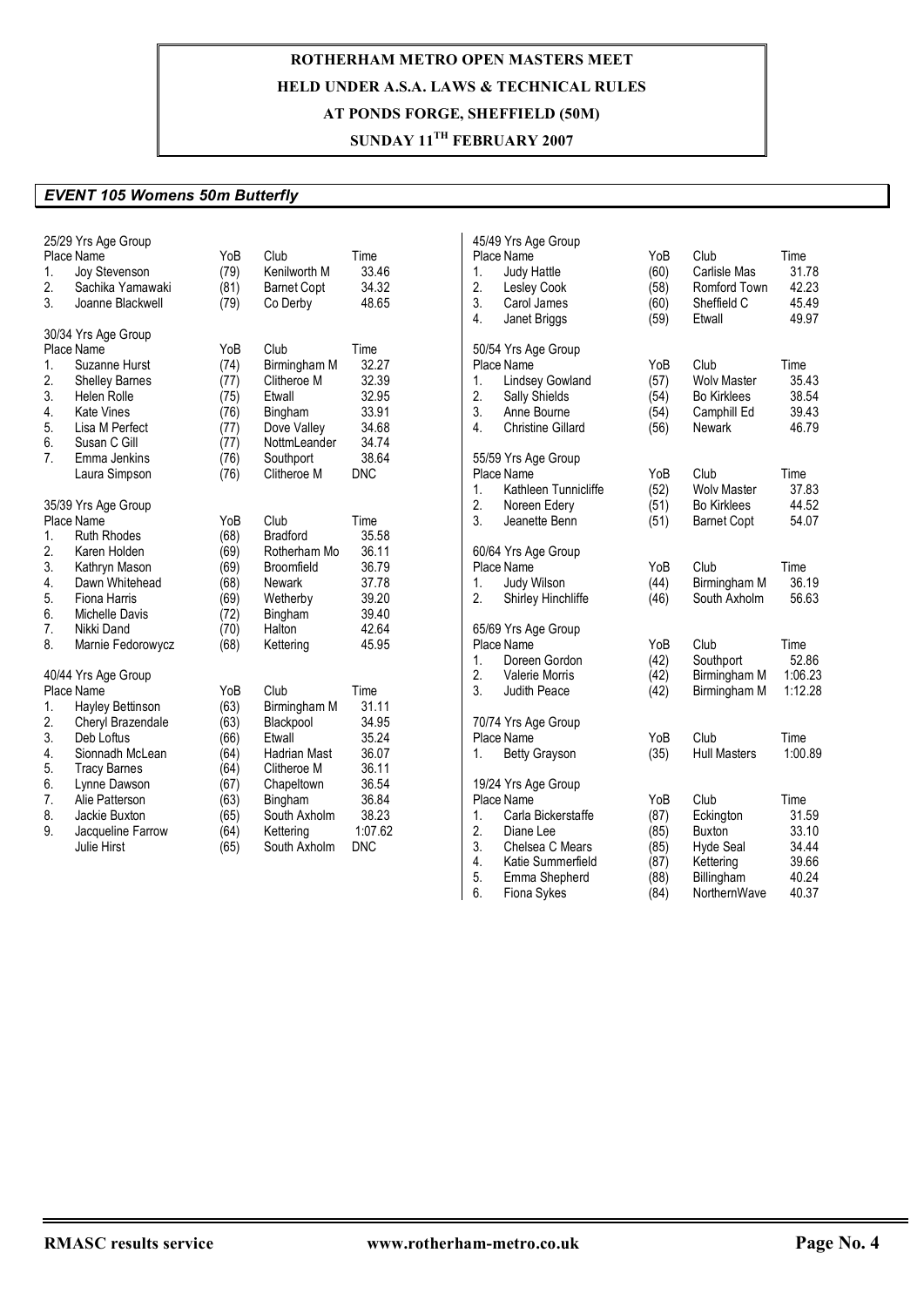## **SUNDAY 11TH FEBRUARY 2007**

#### *EVENT 106 Mens 50m Backstroke*

| 1.<br>2.<br>3.<br>4.<br>5.                   | 25/29 Yrs Age Group<br>Place Name<br><b>Andrew Seggie</b><br>David Holland<br>Richard Wilkinson-hall<br>Neil Barnes<br>Dave Butler                                    | YoB<br>(80)<br>(81)<br>(78)<br>(79)<br>(82)                         | Club<br>Kenilworth M<br>Burntwood<br>Co Sheffield<br>Halton<br>Co Derby                                                  | Time<br>30.38<br>31.46<br>32.01<br>33.80<br>34.07                            |
|----------------------------------------------|-----------------------------------------------------------------------------------------------------------------------------------------------------------------------|---------------------------------------------------------------------|--------------------------------------------------------------------------------------------------------------------------|------------------------------------------------------------------------------|
| 1.                                           | 30/34 Yrs Age Group<br>Place Name<br><b>Richard Symons</b><br>Neil Mclaughlin                                                                                         | YoB<br>(74)<br>(73)                                                 | Club<br><b>Trafford Met</b><br>NorthernWave                                                                              | Time<br>33.60<br><b>DNC</b>                                                  |
| 1.<br>2.<br>3.<br>4.<br>5.                   | 35/39 Yrs Age Group<br>Place Name<br>Warren Bew<br><b>Steven Nicholas</b><br>John Farrelly<br>Stephen Prince<br>Paul Ingle                                            | YoB<br>(71)<br>(68)<br>(70)<br>(72)<br>(71)                         | Club<br>Chapeltown<br>Clitheroe M<br>Co Sheffield<br>Etwall<br>Etwall                                                    | Time<br>34.15<br>35.87<br>38.54<br>42.80<br>50.01                            |
| 1.<br>2.<br>3.<br>4.<br>5.<br>6.<br>7.<br>8. | 40/44 Yrs Age Group<br>Place Name<br>Mark Patterson<br>Carl Barkley<br>Guy W Hird<br>Andy Wilson<br>Paul James<br><b>Mick Rowbottom</b><br>Gordon Selwyn<br>Oggy East | YoB<br>(64)<br>(65)<br>(65)<br>(66)<br>(63)<br>(66)<br>(63)<br>(67) | Club<br>Bingham<br>Halton<br>Co Lincoln P<br><b>Bradford</b><br>Co Cambridge<br>Aireborough<br>Dove Valley<br>Arfon Mast | Time<br>32.17<br>32.70<br>34.81<br>34.92<br>35.09<br>39.51<br>42.96<br>50.46 |

| 1.<br>$\overline{2}$ .<br>3.<br>4.<br>5.<br>6.<br>7. | 45/49 Yrs Age Group<br>Place Name<br>Stephen Allen<br>David Cartledge<br>Graham Acton<br>Mike Sloan<br>Mark Jones<br>Andrew M Kelly<br>Paul Trewin | YoB<br>(60)<br>(60)<br>(59)<br>(59)<br>(60)<br>(62)<br>(59) | Club<br><b>Hull Masters</b><br>Modernians<br><b>Bradford</b><br>Gainsborough<br>Everton<br>Rotherham Mo<br>Billingham | Time<br>33.14<br>33.37<br>34.71<br>36.38<br>38.12<br>41.95<br>46.97 |
|------------------------------------------------------|----------------------------------------------------------------------------------------------------------------------------------------------------|-------------------------------------------------------------|-----------------------------------------------------------------------------------------------------------------------|---------------------------------------------------------------------|
| 1.<br>2.<br>3.<br>4.                                 | 50/54 Yrs Age Group<br>Place Name<br><b>Trevor Clark</b><br>David C Francis<br>F Kilgannon<br>Kevin J Devine                                       | YoB<br>(54)<br>(57)<br>(55)<br>(57)                         | Club<br>Kenilworth M<br>Kenilworth M<br>Halton<br>Richmonddale                                                        | Time<br>32.92<br>33.01<br>38.49<br>45.75                            |
| 1.<br>2.<br>3.<br>4.                                 | 55/59 Yrs Age Group<br>Place Name<br>Michael Keeble<br>Derek Booth<br>Phil Johnston<br>Ray Marshall                                                | YoB<br>(51)<br>(49)<br>(48)<br>(49)                         | Club<br>Gainsborough<br>Halton<br>Gates & Whick<br>Halton                                                             | Time<br>37.86<br>39.30<br>49.50<br>51.20                            |
| 1.<br>2.<br>3.<br>4.                                 | 60/64 Yrs Age Group<br>Place Name<br>Eric C Hodgson<br>Robin Oldfield<br><b>Carl Butler</b><br>Jim Blackwell                                       | YoB<br>(47)<br>(47)<br>(44)<br>(46)                         | Club<br>Wrexham<br>Market Har<br>Richmonddale<br>Co Derby                                                             | Time<br>35.04<br>37.60<br>45.16<br>47.23                            |
| 1.<br>2.<br>3.<br>$\overline{4}$                     | 70/74 Yrs Age Group<br>Place Name<br><b>Ted Evans</b><br><b>Bill Moore</b><br>John Anderson<br>Dennis Harrison                                     | YoB<br>(35)<br>(37)<br>(37)<br>(37)                         | Club<br>Co Derby<br>Halifax<br><b>Trafford Met</b><br><b>Hull Masters</b>                                             | Time<br>42.41<br>43.90<br>48.42<br>48.73                            |
| 1.                                                   | 75/79 Yrs Age Group<br>Place Name<br>Peter Tucker                                                                                                  | YoB<br>(31)                                                 | Club<br>Darwen                                                                                                        | Time<br>53.41                                                       |
| 1.<br>2.                                             | 19/24 Yrs Age Group<br><b>Place Name</b><br>Steve Long<br>David Wheeler                                                                            | YoB<br>(85)<br>(84)                                         | Club<br>Cheadle<br>Modernians                                                                                         | Time<br>30.09<br>30.17                                              |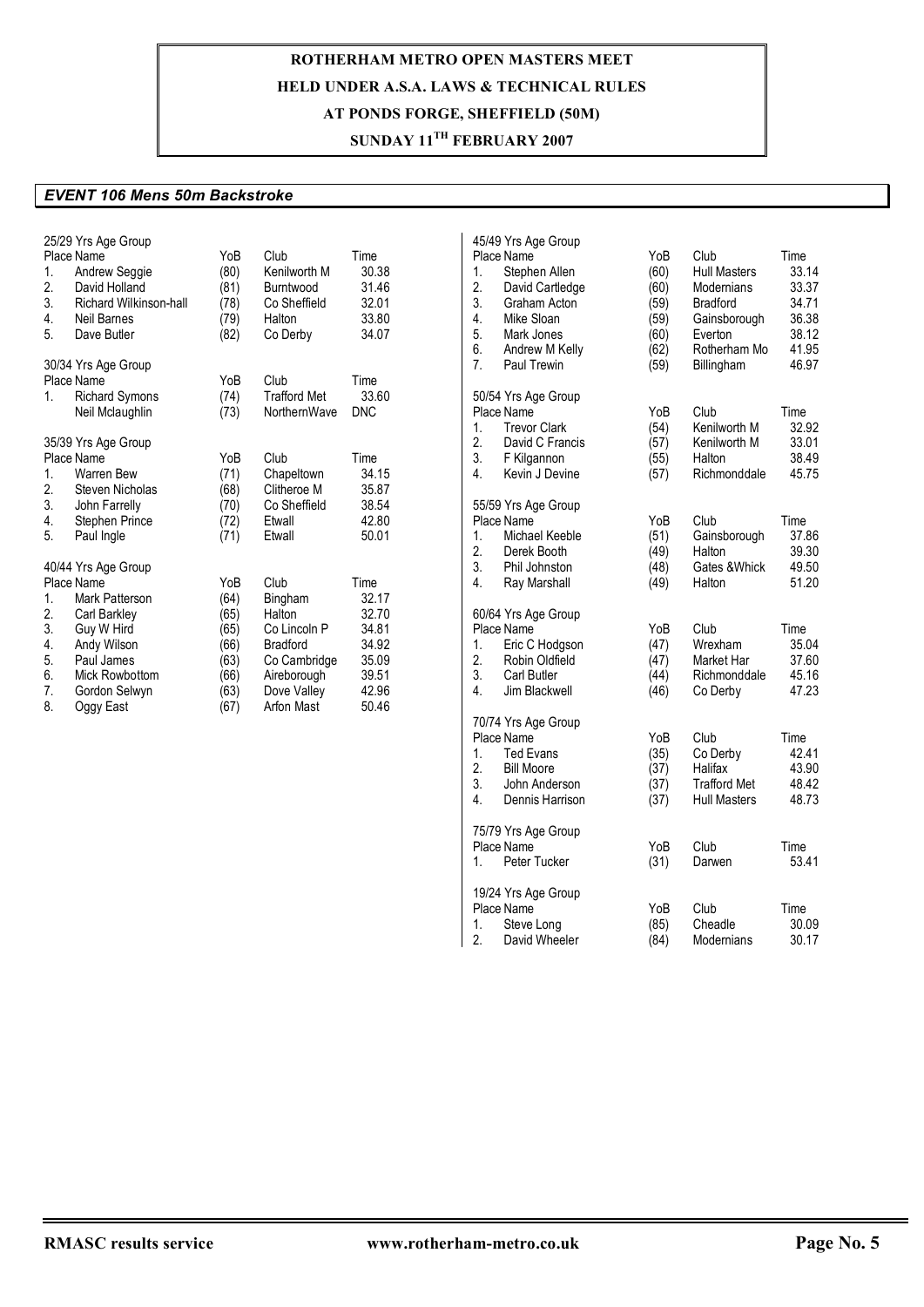### **SUNDAY 11TH FEBRUARY 2007**

### *EVENT 108 Mens 200YRS + 4X1 FREESTYLE TEAM*

|    | Place Name          | A G | Club         | Time    |
|----|---------------------|-----|--------------|---------|
|    | 1. RICHMOND DALES   |     | Richmonddale | 2:05.78 |
| 2. | <b>HALTON</b>       |     | Halton       | 2:06.15 |
| 3. | <b>GAINSBOROUGH</b> |     | Gainsborough | 2:11.82 |

#### *EVENT 109 Womens 100m Breaststroke*

| 25/29 Yrs Age Group<br>Place Name<br>1.<br>Christine Hawkrigg<br>2.<br>Michelle Nelson<br>3.<br>Carly Mcleod                                                                         | YoB<br>(81)<br>(79)<br>(82)                         | Club<br>Co Derby<br>Wellingboro<br>Blyth                                                     | Time<br>1:22.46<br>1:23.36<br>1:35.02                              |
|--------------------------------------------------------------------------------------------------------------------------------------------------------------------------------------|-----------------------------------------------------|----------------------------------------------------------------------------------------------|--------------------------------------------------------------------|
| 30/34 Yrs Age Group<br>Place Name<br>Helen Rolle<br>1.<br>2.<br>Emma Jenkins                                                                                                         | YoB<br>(75)<br>(76)                                 | Club<br>Etwall<br>Southport                                                                  | Time<br>1:22.61<br>1:30.78                                         |
| 35/39 Yrs Age Group<br>Place Name<br>1.<br>Fiona Harris<br>2.<br>Claire Spink                                                                                                        | YoB<br>(69)<br>(68)                                 | Club<br>Wetherby<br>Co Derby                                                                 | Time<br>1:38.80<br>1:52.61                                         |
| 40/44 Yrs Age Group<br>Place Name<br>1.<br>Tarn Whitworth<br>2.<br>Elizabeth Shaw<br>3.<br>Jackie Buxton<br>4.<br>Amanda Dewhurst<br>5.<br>Jacqueline Farrow<br><b>Marion Milnes</b> | YoB<br>(67)<br>(66)<br>(65)<br>(65)<br>(64)<br>(64) | Club<br><b>Bradford</b><br>Otter<br>South Axholm<br>Clitheroe M<br>Kettering<br>South Axholm | Time<br>1:28.01<br>1:31.35<br>1:34.84<br>1:46.70<br>1:58.86<br>DNC |

| 1.<br>2.<br>3.<br>4.<br>5.<br>6.<br>7.<br>8.<br>9. | 45/49 Yrs Age Group<br>Place Name<br>Rachel Berryman<br>Rosie Lowry<br>Jane Muggleton<br>Julie Rawson<br>Maggie Smith<br>Janet Briggs<br><b>Shirley Fawkes</b><br>Julie Dimaline<br>Susan Wilson<br>Ann Lucas | YoB<br>(59)<br>(59)<br>(61)<br>(60)<br>(59)<br>(59)<br>(60)<br>(62)<br>(58)<br>(58) | Club<br>Bingham<br>Birmingham M<br>Sheffield C<br>South Axholm<br><b>Blyth</b><br>Etwall<br>Billingham<br><b>Hull Masters</b><br>Billingham<br>Darwen | Time<br>1:40.28<br>1:43.50<br>1:43.63<br>1:48.78<br>1:50.98<br>1:51.62<br>1:54.38<br>1:57.16<br>2:05.20<br>SA-<br>DQ |
|----------------------------------------------------|---------------------------------------------------------------------------------------------------------------------------------------------------------------------------------------------------------------|-------------------------------------------------------------------------------------|-------------------------------------------------------------------------------------------------------------------------------------------------------|----------------------------------------------------------------------------------------------------------------------|
| 1.<br>2.<br>3.<br>4.<br>5.<br>6.                   | 50/54 Yrs Age Group<br>Place Name<br><b>Lindsey Gowland</b><br>Sally Shields<br>Kate Chase<br>Jacqueline Hughes<br>Judith Pascale<br>Anne Pearson                                                             | YoB<br>(57)<br>(54)<br>(57)<br>(53)<br>(57)<br>(56)                                 | Club<br><b>Wolv Master</b><br><b>Bo Kirklees</b><br>Birmingham M<br>Lindum Mink<br>Gates & Whick<br>Etwall                                            | Time<br>1:30.77<br>1:33.00<br>1:34.85<br>1:38.30<br>1:40.86<br>1:41.19                                               |
| 1.<br>2.                                           | 55/59 Yrs Age Group<br>Place Name<br>Jennifer Merritt<br>Jan Albin                                                                                                                                            | YoB<br>(51)<br>(50)                                                                 | Club<br>Spondon<br>Arfon Mast                                                                                                                         | Time<br>1:30.83<br>1:47.68                                                                                           |
| 1.                                                 | 60/64 Yrs Age Group<br>Place Name<br><b>Helen Jenkins</b>                                                                                                                                                     | YoB<br>(46)                                                                         | Club<br>Southport                                                                                                                                     | Time<br>1:39.80                                                                                                      |
| 1.<br>2.                                           | 65/69 Yrs Age Group<br>Place Name<br>Elaine Bromwich<br>Judith Peace                                                                                                                                          | YoB<br>(42)<br>(42)                                                                 | Club<br>Kenilworth M<br>Birmingham M                                                                                                                  | Time<br>1:38.73<br>2:32.22                                                                                           |
| 1.                                                 | 70/74 Yrs Age Group<br>Place Name<br>Barbara Morton                                                                                                                                                           | YoB<br>(33)                                                                         | Club<br>Darwen                                                                                                                                        | Time<br>2:14.58                                                                                                      |
| 1.<br>2.                                           | 19/24 Yrs Age Group<br>Place Name<br>Diane Lee<br>Chelsea C Mears                                                                                                                                             | YoB<br>(85)<br>(85)                                                                 | Club<br><b>Buxton</b><br><b>Hyde Seal</b>                                                                                                             | Time<br>1:22.66<br>1:33.70                                                                                           |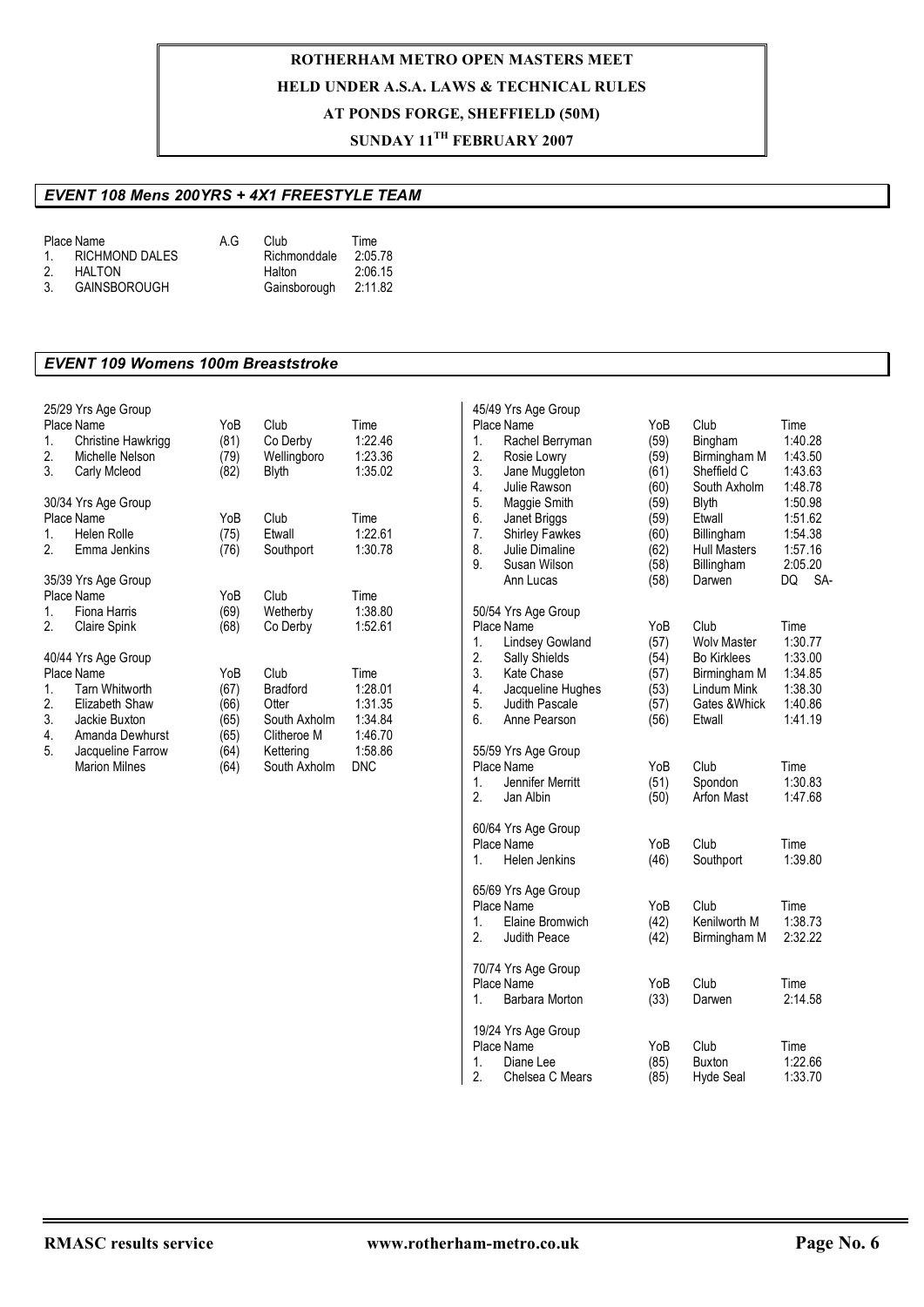## **SUNDAY 11TH FEBRUARY 2007**

### *EVENT 110 Mens 200m Individual Medley*

| 1.<br>2.<br>3.<br>4.             | 25/29 Yrs Age Group<br>Place Name<br>Philip A Woods<br>David Holland<br>Richard Wilkinson-hall<br>Peter Greatbanks                                    | YoB<br>(78)<br>(81)<br>(78)<br>(81)                 | Club<br>Salf Mast SF<br>Burntwood<br>Co Sheffield<br>NorthernWave        | Time<br>2:22.50<br>2:28.27<br>2:33.69<br>3:09.20                       |
|----------------------------------|-------------------------------------------------------------------------------------------------------------------------------------------------------|-----------------------------------------------------|--------------------------------------------------------------------------|------------------------------------------------------------------------|
| 1.                               | 30/34 Yrs Age Group<br>Place Name<br>Dominic Johnston                                                                                                 | YoB<br>(77)                                         | Club<br>Gates & Whick                                                    | Time<br>2:38.12                                                        |
| 1.<br>1.<br>3.<br>4.<br>5.<br>6. | 35/39 Yrs Age Group<br>Place Name<br>Philip M Croxall<br><b>Justin Palfrey</b><br>Warren Bew<br><b>Garry Vickers</b><br>John M Pickles<br>Clive Smith | YoB<br>(69)<br>(71)<br>(71)<br>(68)<br>(71)<br>(69) | Club<br>Colne<br>Bexley<br>Chapeltown<br>Etwall<br>Skipton<br>Etwall     | Time<br>2:39.96<br>2:39.96<br>2:45.51<br>2:49.09<br>2:56.80<br>3:12.50 |
| 1.<br>2.<br>3.<br>4.<br>5.       | 40/44 Yrs Age Group<br>Place Name<br>lan Harris<br>Guy W Hird<br><b>Richard Cafferata</b><br>Kevin Comer<br>Oggy East                                 | YoB<br>(66)<br>(65)<br>(64)<br>(65)<br>(67)         | Club<br>Wetherby<br>Co Lincoln P<br>Gainsborough<br>Halton<br>Arfon Mast | Time<br>2:44.38<br>2:54.25<br>2:57.81<br>3:04.69<br>3:50.47            |

| 1.<br>2.<br>3.<br>4.<br>5. | 45/49 Yrs Age Group<br>Place Name<br>David Cartledge<br>Mark Jones<br>Mike Sloan<br>David Thomson<br>lan Muscroft<br><b>Guy Fawkes</b> | YoB<br>(60)<br>(60)<br>(59)<br>(62)<br>(58)<br>(59) | Club<br><b>Modernians</b><br>Everton<br>Gainsborough<br>Southport<br>Billingham<br>Billingham | Time<br>2:30.10<br>2:43.44<br>2:52.31<br>2:52.95<br>3:43.23<br>DQ<br>SL- |
|----------------------------|----------------------------------------------------------------------------------------------------------------------------------------|-----------------------------------------------------|-----------------------------------------------------------------------------------------------|--------------------------------------------------------------------------|
| 1.<br>2.<br>3.             | 50/54 Yrs Age Group<br>Place Name<br>lan Stanier<br><b>Thomas Morrow</b><br>Mike Dilworth                                              | YoB<br>(57)<br>(56)<br>(53)                         | Club<br>Dove Valley<br>Co Milton K<br>Arfon Mast                                              | Time<br>2:50.38<br>2:50.84<br>3:13.56                                    |
| 1.<br>2.                   | 55/59 Yrs Age Group<br>Place Name<br>Godfrey Green<br>Phil Johnston                                                                    | YoB<br>(49)<br>(48)                                 | Club<br>Gainsborough<br>Gates & Whick                                                         | Time<br>3:22.57<br>4:13.23                                               |
| 1.<br>2.<br>3.             | 60/64 Yrs Age Group<br>Place Name<br>Andy Wilson<br>David Cherriman<br><b>Carl Butler</b>                                              | YoB<br>(46)<br>(43)<br>(44)                         | Club<br>Birmingham M<br>Richmonddale<br>Richmonddale                                          | Time<br>3:06.77<br>3:10.68<br>3:41.01                                    |
| 1.                         | 65/69 Yrs Age Group<br>Place Name<br>Keith Ingram                                                                                      | YoB<br>(40)                                         | Club<br>Birmingham M                                                                          | Time<br>3:11.30                                                          |
| 1.<br>2.                   | 70/74 Yrs Age Group<br>Place Name<br>Colin Sage<br>John Anderson                                                                       | YoB<br>(36)<br>(37)                                 | Club<br><b>Hull Masters</b><br><b>Trafford Met</b>                                            | Time<br>3:45.49<br>3:59.40                                               |
| 1.<br>2.<br>3.<br>4.       | 19/24 Yrs Age Group<br>Place Name<br><b>Matt Thomas</b><br><b>Andrew Ball</b><br>Craig D Ward<br>Andrew Kane                           | YoB<br>(83)<br>(84)<br>(85)<br>(86)                 | Club<br>Leamington<br>Halifax<br>Stockport Mo<br><b>Blyth</b>                                 | Time<br>2:26.89<br>2:39.27<br>2:41.53<br>2:42.74                         |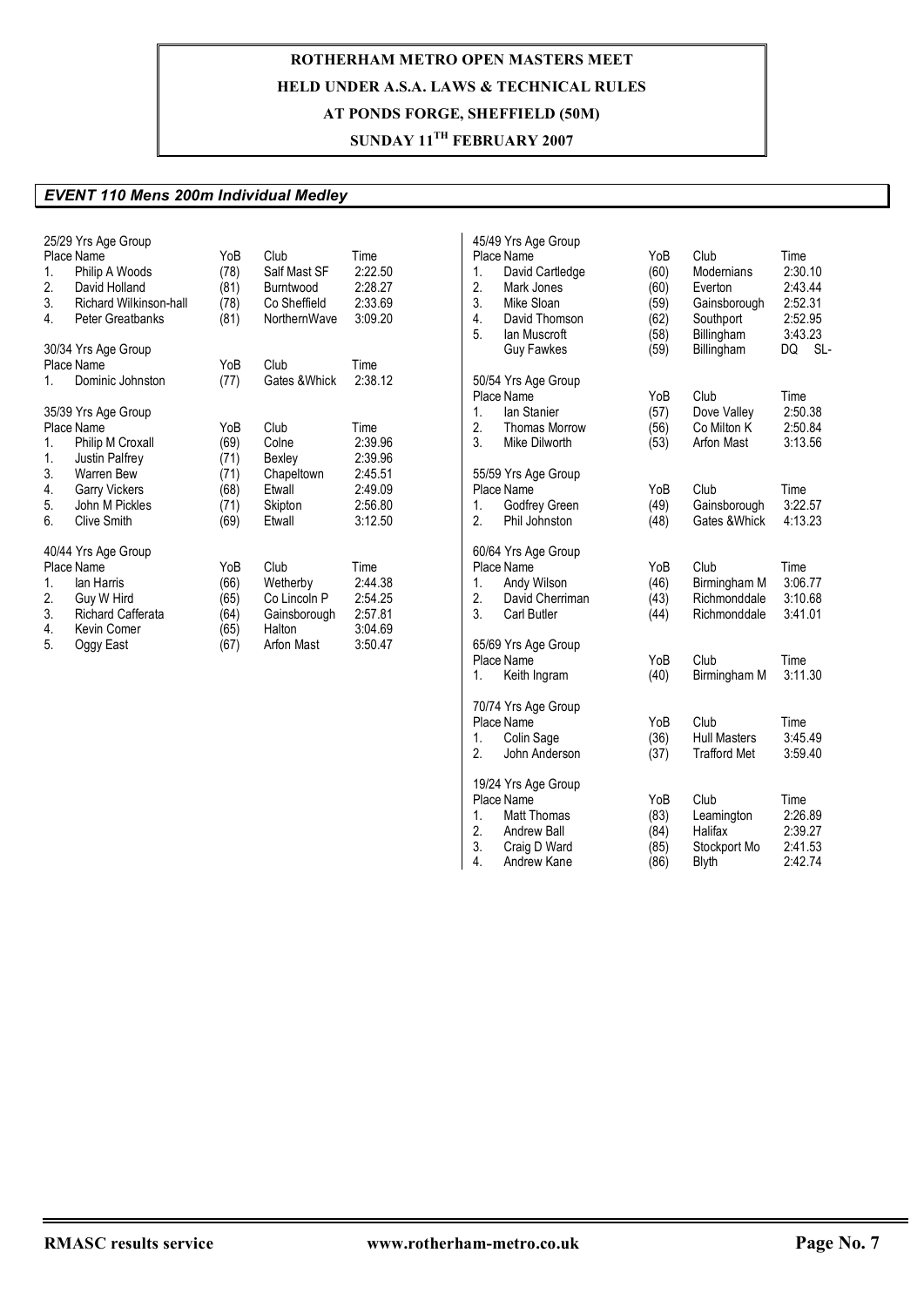### **SUNDAY 11TH FEBRUARY 2007**

### *EVENT 111 Womens 160YRS + 4X1 MEDLEY TEAM*

|                | Place Name           | Club         | Time    |
|----------------|----------------------|--------------|---------|
| 1              | CITY OF DERBY        | Co Derby     | 2:27.51 |
| 2.             | SOUTH AXHOLME SHARKS | South Axholm | 2:44.61 |
| -3.            | SHEFFIELD CITY       | Sheffield C  | 2:54.74 |
| $\overline{4}$ | <b>BI YTH</b>        | <b>Blyth</b> | 2:57.43 |
|                |                      |              |         |

### *EVENT 112 Mens 160YRS + 4X1 FREESTYLE TEAM*

| Place Name      | Club         | Time    |
|-----------------|--------------|---------|
| HALTON          | Halton       | 1:57.17 |
| ROTHERHAM METRO | Rotherham Mo | 2:02.86 |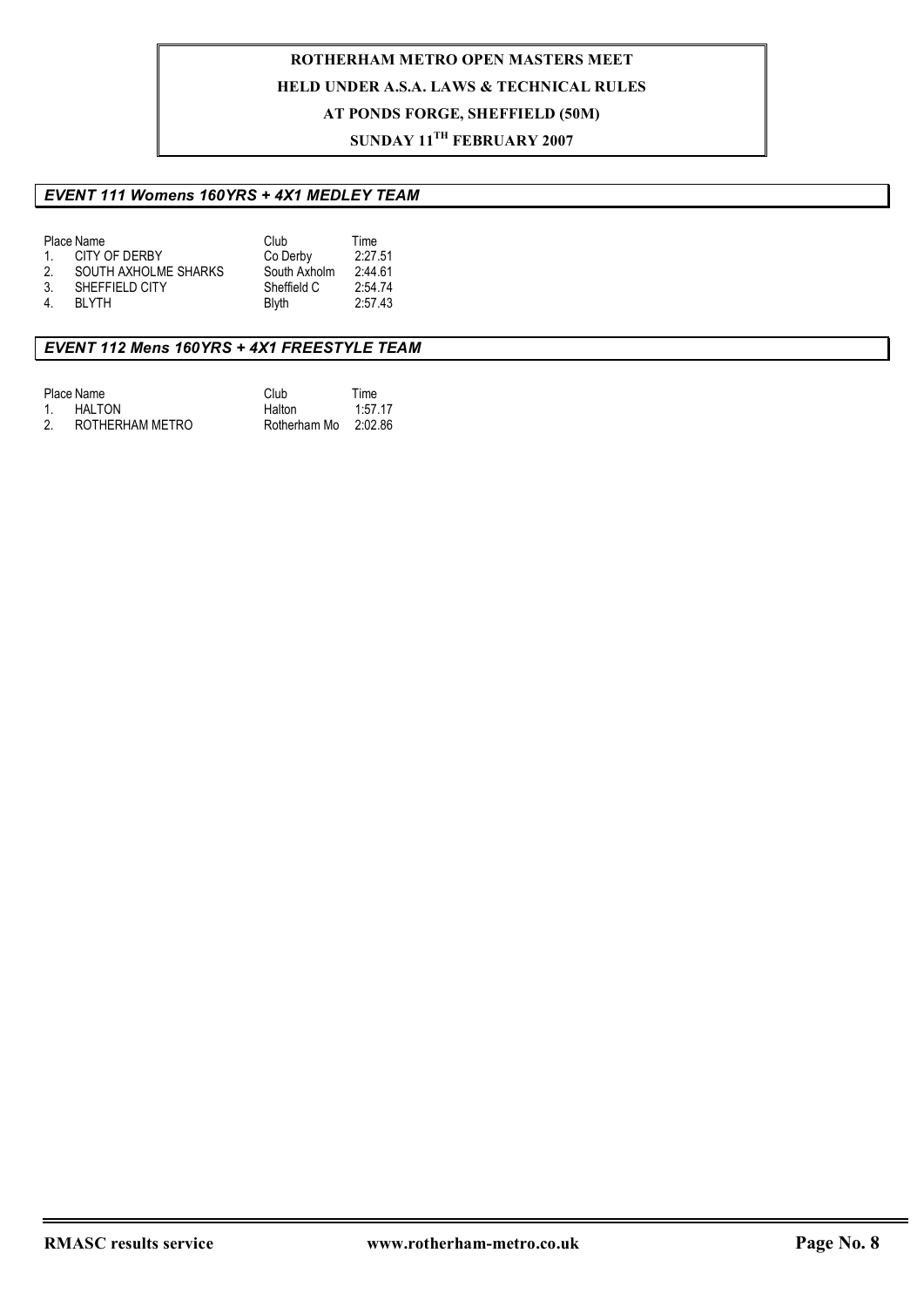## **SUNDAY 11TH FEBRUARY 2007**

#### *EVENT 113 Womens 50m Freestyle*

| Place Name<br>YoB<br>Club<br>Time<br>Place Name<br>YoB<br>Club<br>Time<br>29.53<br>Sachika Yamawaki<br>(81)<br><b>Barnet Copt</b><br>29.44<br>(62)<br>Kenilworth M<br>1.<br>1.<br>Suzanne Linton<br>2.<br>(82)<br>31.32<br>2.<br>30.47<br>Hailie E Evans<br>Blackpool<br>Judy Hattle<br>(60)<br>Carlisle Mas<br>3.<br>3.<br>36.35<br>Louisa Wallace<br>(81)<br>Kettering<br>32.77<br>Carol James<br>(60)<br>Sheffield C<br>4.<br>(82)<br>Sheffield C<br>33.71<br>4.<br>40.16<br>Natalie Clarke<br>Janet Briggs<br>(59)<br>Etwall<br>5.<br>5.<br>(79)<br>38.87<br>Ann Lucas<br>(58)<br>Darwen<br>40.67<br>Joanne Blackwell<br>Co Derby<br>6.<br>41.92<br>Maggie Smith<br><b>Blyth</b><br>(59)<br>7.<br>42.97<br>(62)<br><b>Blyth</b><br>30/34 Yrs Age Group<br>Pamela Robson<br>8.<br>45.37<br>YoB<br>Club<br>Time<br>Gillian Sheehan<br>(59)<br>Billingham<br>Place Name<br>29.42<br><b>Shelley Barnes</b><br>(77)<br>Clitheroe M<br>1.<br>2.<br>(77)<br>30.56<br><b>Caroline Sutton</b><br>Co Derby<br>50/54 Yrs Age Group<br>3.<br>Susan C Gill<br>NottmLeander<br>31.07<br>Place Name<br>YoB<br>Club<br>Time<br>(77)<br>31.63<br>4.<br>Lisa M Perfect<br>(77)<br>Dove Valley<br>31.77<br><b>Lindsey Gowland</b><br>(57)<br><b>Wolv Master</b><br>1.<br>2.<br>5.<br>Co Sheffield<br>32.50<br>33.13<br>Celine Guennebaud<br>(77)<br>Kate Chase<br>(57)<br>Birmingham M<br>35.22<br>3.<br>34.87<br>6.<br>Laura Simpson<br>(76)<br>Clitheroe M<br>Co Derby<br>Marian A Belsten<br>(54)<br>36.26<br>4.<br>35.26<br>7.<br>Rachel Howard<br>(73)<br>NottmLeander<br>Sally Shields<br><b>Bo Kirklees</b><br>(54)<br>5.<br>35.47<br><b>Christine Gillard</b><br>(56)<br><b>Newark</b><br>6.<br>Judith Pascale<br>39.49<br>35/39 Yrs Age Group<br>(57)<br>Gates & Whick<br><b>Place Name</b><br>YoB<br>Club<br>Time<br>30.37<br>(71)<br>Co Milton K<br>55/59 Yrs Age Group<br>1.<br>Julie Graham<br>2.<br>Trident<br>30.51<br>YoB<br>Club<br><b>Helen Akers</b><br>(71)<br>Place Name<br>Time<br>3.<br><b>Ruth Rhodes</b><br>(68)<br><b>Bradford</b><br>33.14<br>1.<br>Kathleen Tunnicliffe<br>(52)<br><b>Wolv Master</b><br>33.33<br>33.26<br>2.<br>(48)<br>39.88<br>4.<br>Nikki Dand<br>(70)<br>Halton<br>Pat Ticehurst<br>Trident<br>5.<br>(72)<br>34.52<br>Michelle Davis<br>Bingham<br>(69)<br>34.61<br>60/64 Yrs Age Group<br>6.<br>Kathryn Mason<br>Broomfield<br>7.<br>Club<br>Suzanne Patterson<br>(70)<br><b>Bo Kirklees</b><br>35.92<br>Place Name<br>YoB<br>Time<br>8.<br>Claire Spink<br>(68)<br>38.92<br>33.98<br>Co Derby<br>1.<br>Judy Wilson<br>(44)<br>Birmingham M<br>2.<br>9.<br>Marnie Fedorowycz<br>(68)<br>40.31<br>Southport<br>41.46<br>Kettering<br>Christine Hornby<br>(44)<br>3.<br>43.37<br>Fiona Harris<br>(69)<br>Wetherby<br><b>DNC</b><br>Shirley Hinchliffe<br>South Axholm<br>(46)<br>4.<br>50.94<br>Jean Hiatt<br>(47)<br>Spondon<br>40/44 Yrs Age Group<br>Place Name<br>YoB<br>Club<br>Time<br>65/69 Yrs Age Group<br>(63)<br>28.92<br>Club<br>Hayley Bettinson<br>Birmingham M<br>Place Name<br>YoB<br>Time<br>1.<br>2.<br>(67)<br>31.36<br>38.79<br>Lynne Dawson<br>Chapeltown<br>1.<br>Doreen Gordon<br>(42)<br>Southport<br>3.<br>Sionnadh McLean<br>(64)<br>Hadrian Mast<br>31.46<br><b>Bradford</b><br>32.37<br>4.<br><b>Tarn Whitworth</b><br>(67)<br>70/74 Yrs Age Group<br>5.<br>Elizabeth Shaw<br>(66)<br>32.68<br>Place Name<br>YoB<br>Club<br>Time<br>Otter<br>33.52<br>Barbara Morton<br>(33)<br>Darwen<br>48.08<br>6.<br>Alie Patterson<br>(63)<br>Bingham<br>1.<br>7.<br>33.82<br>2.<br>53.10<br>Deb Loftus<br>(66)<br>Etwall<br>(35)<br><b>Hull Masters</b><br><b>Betty Grayson</b><br>8.<br>Judith Hancock<br>34.45<br>(64)<br>Dove Valley<br>9.<br>Julie Hirst<br>(65)<br>South Axholm<br>34.54<br>19/24 Yrs Age Group<br>34.96<br>Place Name<br>Club<br>10.<br>Kay Brown<br>(67)<br>Clitheroe M<br>YoB<br>Time<br>11.<br>1.<br>Carla Bickerstaffe<br>29.62<br>Sue Berry<br>(66)<br>South Axholm<br>35.87<br>(87)<br>Eckington<br>2.<br>12.<br>30.41<br>Helen Plater<br>(67)<br>South Axholm<br>37.07<br>Laura Bowden<br>(87)<br>Co Manch Ag<br>3.<br>13.<br>Susan Altoft<br>(63)<br>Co Derby<br>39.72<br><b>Hyde Seal</b><br>31.87<br>Chelsea C Mears<br>(85)<br>4.<br>51.01<br>33.34<br>14.<br>Jacqueline Farrow<br>(64)<br>Kettering<br>Jane E Usher<br>Billingham<br>(87)<br>5.<br>(84)<br>34.00<br>Fiona Sykes<br>NorthernWave<br>6.<br>Emma Shepherd<br>(88)<br>35.47<br>Billingham<br>7 <sub>1</sub><br>36.24<br>Elizabeth Marston<br>(83)<br>NorthernWave<br>8.<br>(87)<br>36.68<br>Katie Summerfield<br>Kettering | 25/29 Yrs Age Group |  |  | 45/49 Yrs Age Group |  |  |
|-----------------------------------------------------------------------------------------------------------------------------------------------------------------------------------------------------------------------------------------------------------------------------------------------------------------------------------------------------------------------------------------------------------------------------------------------------------------------------------------------------------------------------------------------------------------------------------------------------------------------------------------------------------------------------------------------------------------------------------------------------------------------------------------------------------------------------------------------------------------------------------------------------------------------------------------------------------------------------------------------------------------------------------------------------------------------------------------------------------------------------------------------------------------------------------------------------------------------------------------------------------------------------------------------------------------------------------------------------------------------------------------------------------------------------------------------------------------------------------------------------------------------------------------------------------------------------------------------------------------------------------------------------------------------------------------------------------------------------------------------------------------------------------------------------------------------------------------------------------------------------------------------------------------------------------------------------------------------------------------------------------------------------------------------------------------------------------------------------------------------------------------------------------------------------------------------------------------------------------------------------------------------------------------------------------------------------------------------------------------------------------------------------------------------------------------------------------------------------------------------------------------------------------------------------------------------------------------------------------------------------------------------------------------------------------------------------------------------------------------------------------------------------------------------------------------------------------------------------------------------------------------------------------------------------------------------------------------------------------------------------------------------------------------------------------------------------------------------------------------------------------------------------------------------------------------------------------------------------------------------------------------------------------------------------------------------------------------------------------------------------------------------------------------------------------------------------------------------------------------------------------------------------------------------------------------------------------------------------------------------------------------------------------------------------------------------------------------------------------------------------------------------------------------------------------------------------------------------------------------------------------------------------------------------------------------------------------------------------------------------------------------------------------------------------------------------------------------------------------------------------------------------------------------------------------------------------------------------------------------------------------------------------------------------------------------------------------------------------------------------------------------------------------------------------------------------------------------------------------------------------------------------------------------------------------------------------|---------------------|--|--|---------------------|--|--|
|                                                                                                                                                                                                                                                                                                                                                                                                                                                                                                                                                                                                                                                                                                                                                                                                                                                                                                                                                                                                                                                                                                                                                                                                                                                                                                                                                                                                                                                                                                                                                                                                                                                                                                                                                                                                                                                                                                                                                                                                                                                                                                                                                                                                                                                                                                                                                                                                                                                                                                                                                                                                                                                                                                                                                                                                                                                                                                                                                                                                                                                                                                                                                                                                                                                                                                                                                                                                                                                                                                                                                                                                                                                                                                                                                                                                                                                                                                                                                                                                                                                                                                                                                                                                                                                                                                                                                                                                                                                                                                                                                                             |                     |  |  |                     |  |  |
|                                                                                                                                                                                                                                                                                                                                                                                                                                                                                                                                                                                                                                                                                                                                                                                                                                                                                                                                                                                                                                                                                                                                                                                                                                                                                                                                                                                                                                                                                                                                                                                                                                                                                                                                                                                                                                                                                                                                                                                                                                                                                                                                                                                                                                                                                                                                                                                                                                                                                                                                                                                                                                                                                                                                                                                                                                                                                                                                                                                                                                                                                                                                                                                                                                                                                                                                                                                                                                                                                                                                                                                                                                                                                                                                                                                                                                                                                                                                                                                                                                                                                                                                                                                                                                                                                                                                                                                                                                                                                                                                                                             |                     |  |  |                     |  |  |
|                                                                                                                                                                                                                                                                                                                                                                                                                                                                                                                                                                                                                                                                                                                                                                                                                                                                                                                                                                                                                                                                                                                                                                                                                                                                                                                                                                                                                                                                                                                                                                                                                                                                                                                                                                                                                                                                                                                                                                                                                                                                                                                                                                                                                                                                                                                                                                                                                                                                                                                                                                                                                                                                                                                                                                                                                                                                                                                                                                                                                                                                                                                                                                                                                                                                                                                                                                                                                                                                                                                                                                                                                                                                                                                                                                                                                                                                                                                                                                                                                                                                                                                                                                                                                                                                                                                                                                                                                                                                                                                                                                             |                     |  |  |                     |  |  |
|                                                                                                                                                                                                                                                                                                                                                                                                                                                                                                                                                                                                                                                                                                                                                                                                                                                                                                                                                                                                                                                                                                                                                                                                                                                                                                                                                                                                                                                                                                                                                                                                                                                                                                                                                                                                                                                                                                                                                                                                                                                                                                                                                                                                                                                                                                                                                                                                                                                                                                                                                                                                                                                                                                                                                                                                                                                                                                                                                                                                                                                                                                                                                                                                                                                                                                                                                                                                                                                                                                                                                                                                                                                                                                                                                                                                                                                                                                                                                                                                                                                                                                                                                                                                                                                                                                                                                                                                                                                                                                                                                                             |                     |  |  |                     |  |  |
|                                                                                                                                                                                                                                                                                                                                                                                                                                                                                                                                                                                                                                                                                                                                                                                                                                                                                                                                                                                                                                                                                                                                                                                                                                                                                                                                                                                                                                                                                                                                                                                                                                                                                                                                                                                                                                                                                                                                                                                                                                                                                                                                                                                                                                                                                                                                                                                                                                                                                                                                                                                                                                                                                                                                                                                                                                                                                                                                                                                                                                                                                                                                                                                                                                                                                                                                                                                                                                                                                                                                                                                                                                                                                                                                                                                                                                                                                                                                                                                                                                                                                                                                                                                                                                                                                                                                                                                                                                                                                                                                                                             |                     |  |  |                     |  |  |
|                                                                                                                                                                                                                                                                                                                                                                                                                                                                                                                                                                                                                                                                                                                                                                                                                                                                                                                                                                                                                                                                                                                                                                                                                                                                                                                                                                                                                                                                                                                                                                                                                                                                                                                                                                                                                                                                                                                                                                                                                                                                                                                                                                                                                                                                                                                                                                                                                                                                                                                                                                                                                                                                                                                                                                                                                                                                                                                                                                                                                                                                                                                                                                                                                                                                                                                                                                                                                                                                                                                                                                                                                                                                                                                                                                                                                                                                                                                                                                                                                                                                                                                                                                                                                                                                                                                                                                                                                                                                                                                                                                             |                     |  |  |                     |  |  |
|                                                                                                                                                                                                                                                                                                                                                                                                                                                                                                                                                                                                                                                                                                                                                                                                                                                                                                                                                                                                                                                                                                                                                                                                                                                                                                                                                                                                                                                                                                                                                                                                                                                                                                                                                                                                                                                                                                                                                                                                                                                                                                                                                                                                                                                                                                                                                                                                                                                                                                                                                                                                                                                                                                                                                                                                                                                                                                                                                                                                                                                                                                                                                                                                                                                                                                                                                                                                                                                                                                                                                                                                                                                                                                                                                                                                                                                                                                                                                                                                                                                                                                                                                                                                                                                                                                                                                                                                                                                                                                                                                                             |                     |  |  |                     |  |  |
|                                                                                                                                                                                                                                                                                                                                                                                                                                                                                                                                                                                                                                                                                                                                                                                                                                                                                                                                                                                                                                                                                                                                                                                                                                                                                                                                                                                                                                                                                                                                                                                                                                                                                                                                                                                                                                                                                                                                                                                                                                                                                                                                                                                                                                                                                                                                                                                                                                                                                                                                                                                                                                                                                                                                                                                                                                                                                                                                                                                                                                                                                                                                                                                                                                                                                                                                                                                                                                                                                                                                                                                                                                                                                                                                                                                                                                                                                                                                                                                                                                                                                                                                                                                                                                                                                                                                                                                                                                                                                                                                                                             |                     |  |  |                     |  |  |
|                                                                                                                                                                                                                                                                                                                                                                                                                                                                                                                                                                                                                                                                                                                                                                                                                                                                                                                                                                                                                                                                                                                                                                                                                                                                                                                                                                                                                                                                                                                                                                                                                                                                                                                                                                                                                                                                                                                                                                                                                                                                                                                                                                                                                                                                                                                                                                                                                                                                                                                                                                                                                                                                                                                                                                                                                                                                                                                                                                                                                                                                                                                                                                                                                                                                                                                                                                                                                                                                                                                                                                                                                                                                                                                                                                                                                                                                                                                                                                                                                                                                                                                                                                                                                                                                                                                                                                                                                                                                                                                                                                             |                     |  |  |                     |  |  |
|                                                                                                                                                                                                                                                                                                                                                                                                                                                                                                                                                                                                                                                                                                                                                                                                                                                                                                                                                                                                                                                                                                                                                                                                                                                                                                                                                                                                                                                                                                                                                                                                                                                                                                                                                                                                                                                                                                                                                                                                                                                                                                                                                                                                                                                                                                                                                                                                                                                                                                                                                                                                                                                                                                                                                                                                                                                                                                                                                                                                                                                                                                                                                                                                                                                                                                                                                                                                                                                                                                                                                                                                                                                                                                                                                                                                                                                                                                                                                                                                                                                                                                                                                                                                                                                                                                                                                                                                                                                                                                                                                                             |                     |  |  |                     |  |  |
|                                                                                                                                                                                                                                                                                                                                                                                                                                                                                                                                                                                                                                                                                                                                                                                                                                                                                                                                                                                                                                                                                                                                                                                                                                                                                                                                                                                                                                                                                                                                                                                                                                                                                                                                                                                                                                                                                                                                                                                                                                                                                                                                                                                                                                                                                                                                                                                                                                                                                                                                                                                                                                                                                                                                                                                                                                                                                                                                                                                                                                                                                                                                                                                                                                                                                                                                                                                                                                                                                                                                                                                                                                                                                                                                                                                                                                                                                                                                                                                                                                                                                                                                                                                                                                                                                                                                                                                                                                                                                                                                                                             |                     |  |  |                     |  |  |
|                                                                                                                                                                                                                                                                                                                                                                                                                                                                                                                                                                                                                                                                                                                                                                                                                                                                                                                                                                                                                                                                                                                                                                                                                                                                                                                                                                                                                                                                                                                                                                                                                                                                                                                                                                                                                                                                                                                                                                                                                                                                                                                                                                                                                                                                                                                                                                                                                                                                                                                                                                                                                                                                                                                                                                                                                                                                                                                                                                                                                                                                                                                                                                                                                                                                                                                                                                                                                                                                                                                                                                                                                                                                                                                                                                                                                                                                                                                                                                                                                                                                                                                                                                                                                                                                                                                                                                                                                                                                                                                                                                             |                     |  |  |                     |  |  |
|                                                                                                                                                                                                                                                                                                                                                                                                                                                                                                                                                                                                                                                                                                                                                                                                                                                                                                                                                                                                                                                                                                                                                                                                                                                                                                                                                                                                                                                                                                                                                                                                                                                                                                                                                                                                                                                                                                                                                                                                                                                                                                                                                                                                                                                                                                                                                                                                                                                                                                                                                                                                                                                                                                                                                                                                                                                                                                                                                                                                                                                                                                                                                                                                                                                                                                                                                                                                                                                                                                                                                                                                                                                                                                                                                                                                                                                                                                                                                                                                                                                                                                                                                                                                                                                                                                                                                                                                                                                                                                                                                                             |                     |  |  |                     |  |  |
|                                                                                                                                                                                                                                                                                                                                                                                                                                                                                                                                                                                                                                                                                                                                                                                                                                                                                                                                                                                                                                                                                                                                                                                                                                                                                                                                                                                                                                                                                                                                                                                                                                                                                                                                                                                                                                                                                                                                                                                                                                                                                                                                                                                                                                                                                                                                                                                                                                                                                                                                                                                                                                                                                                                                                                                                                                                                                                                                                                                                                                                                                                                                                                                                                                                                                                                                                                                                                                                                                                                                                                                                                                                                                                                                                                                                                                                                                                                                                                                                                                                                                                                                                                                                                                                                                                                                                                                                                                                                                                                                                                             |                     |  |  |                     |  |  |
|                                                                                                                                                                                                                                                                                                                                                                                                                                                                                                                                                                                                                                                                                                                                                                                                                                                                                                                                                                                                                                                                                                                                                                                                                                                                                                                                                                                                                                                                                                                                                                                                                                                                                                                                                                                                                                                                                                                                                                                                                                                                                                                                                                                                                                                                                                                                                                                                                                                                                                                                                                                                                                                                                                                                                                                                                                                                                                                                                                                                                                                                                                                                                                                                                                                                                                                                                                                                                                                                                                                                                                                                                                                                                                                                                                                                                                                                                                                                                                                                                                                                                                                                                                                                                                                                                                                                                                                                                                                                                                                                                                             |                     |  |  |                     |  |  |
|                                                                                                                                                                                                                                                                                                                                                                                                                                                                                                                                                                                                                                                                                                                                                                                                                                                                                                                                                                                                                                                                                                                                                                                                                                                                                                                                                                                                                                                                                                                                                                                                                                                                                                                                                                                                                                                                                                                                                                                                                                                                                                                                                                                                                                                                                                                                                                                                                                                                                                                                                                                                                                                                                                                                                                                                                                                                                                                                                                                                                                                                                                                                                                                                                                                                                                                                                                                                                                                                                                                                                                                                                                                                                                                                                                                                                                                                                                                                                                                                                                                                                                                                                                                                                                                                                                                                                                                                                                                                                                                                                                             |                     |  |  |                     |  |  |
|                                                                                                                                                                                                                                                                                                                                                                                                                                                                                                                                                                                                                                                                                                                                                                                                                                                                                                                                                                                                                                                                                                                                                                                                                                                                                                                                                                                                                                                                                                                                                                                                                                                                                                                                                                                                                                                                                                                                                                                                                                                                                                                                                                                                                                                                                                                                                                                                                                                                                                                                                                                                                                                                                                                                                                                                                                                                                                                                                                                                                                                                                                                                                                                                                                                                                                                                                                                                                                                                                                                                                                                                                                                                                                                                                                                                                                                                                                                                                                                                                                                                                                                                                                                                                                                                                                                                                                                                                                                                                                                                                                             |                     |  |  |                     |  |  |
|                                                                                                                                                                                                                                                                                                                                                                                                                                                                                                                                                                                                                                                                                                                                                                                                                                                                                                                                                                                                                                                                                                                                                                                                                                                                                                                                                                                                                                                                                                                                                                                                                                                                                                                                                                                                                                                                                                                                                                                                                                                                                                                                                                                                                                                                                                                                                                                                                                                                                                                                                                                                                                                                                                                                                                                                                                                                                                                                                                                                                                                                                                                                                                                                                                                                                                                                                                                                                                                                                                                                                                                                                                                                                                                                                                                                                                                                                                                                                                                                                                                                                                                                                                                                                                                                                                                                                                                                                                                                                                                                                                             |                     |  |  |                     |  |  |
|                                                                                                                                                                                                                                                                                                                                                                                                                                                                                                                                                                                                                                                                                                                                                                                                                                                                                                                                                                                                                                                                                                                                                                                                                                                                                                                                                                                                                                                                                                                                                                                                                                                                                                                                                                                                                                                                                                                                                                                                                                                                                                                                                                                                                                                                                                                                                                                                                                                                                                                                                                                                                                                                                                                                                                                                                                                                                                                                                                                                                                                                                                                                                                                                                                                                                                                                                                                                                                                                                                                                                                                                                                                                                                                                                                                                                                                                                                                                                                                                                                                                                                                                                                                                                                                                                                                                                                                                                                                                                                                                                                             |                     |  |  |                     |  |  |
|                                                                                                                                                                                                                                                                                                                                                                                                                                                                                                                                                                                                                                                                                                                                                                                                                                                                                                                                                                                                                                                                                                                                                                                                                                                                                                                                                                                                                                                                                                                                                                                                                                                                                                                                                                                                                                                                                                                                                                                                                                                                                                                                                                                                                                                                                                                                                                                                                                                                                                                                                                                                                                                                                                                                                                                                                                                                                                                                                                                                                                                                                                                                                                                                                                                                                                                                                                                                                                                                                                                                                                                                                                                                                                                                                                                                                                                                                                                                                                                                                                                                                                                                                                                                                                                                                                                                                                                                                                                                                                                                                                             |                     |  |  |                     |  |  |
|                                                                                                                                                                                                                                                                                                                                                                                                                                                                                                                                                                                                                                                                                                                                                                                                                                                                                                                                                                                                                                                                                                                                                                                                                                                                                                                                                                                                                                                                                                                                                                                                                                                                                                                                                                                                                                                                                                                                                                                                                                                                                                                                                                                                                                                                                                                                                                                                                                                                                                                                                                                                                                                                                                                                                                                                                                                                                                                                                                                                                                                                                                                                                                                                                                                                                                                                                                                                                                                                                                                                                                                                                                                                                                                                                                                                                                                                                                                                                                                                                                                                                                                                                                                                                                                                                                                                                                                                                                                                                                                                                                             |                     |  |  |                     |  |  |
|                                                                                                                                                                                                                                                                                                                                                                                                                                                                                                                                                                                                                                                                                                                                                                                                                                                                                                                                                                                                                                                                                                                                                                                                                                                                                                                                                                                                                                                                                                                                                                                                                                                                                                                                                                                                                                                                                                                                                                                                                                                                                                                                                                                                                                                                                                                                                                                                                                                                                                                                                                                                                                                                                                                                                                                                                                                                                                                                                                                                                                                                                                                                                                                                                                                                                                                                                                                                                                                                                                                                                                                                                                                                                                                                                                                                                                                                                                                                                                                                                                                                                                                                                                                                                                                                                                                                                                                                                                                                                                                                                                             |                     |  |  |                     |  |  |
|                                                                                                                                                                                                                                                                                                                                                                                                                                                                                                                                                                                                                                                                                                                                                                                                                                                                                                                                                                                                                                                                                                                                                                                                                                                                                                                                                                                                                                                                                                                                                                                                                                                                                                                                                                                                                                                                                                                                                                                                                                                                                                                                                                                                                                                                                                                                                                                                                                                                                                                                                                                                                                                                                                                                                                                                                                                                                                                                                                                                                                                                                                                                                                                                                                                                                                                                                                                                                                                                                                                                                                                                                                                                                                                                                                                                                                                                                                                                                                                                                                                                                                                                                                                                                                                                                                                                                                                                                                                                                                                                                                             |                     |  |  |                     |  |  |
|                                                                                                                                                                                                                                                                                                                                                                                                                                                                                                                                                                                                                                                                                                                                                                                                                                                                                                                                                                                                                                                                                                                                                                                                                                                                                                                                                                                                                                                                                                                                                                                                                                                                                                                                                                                                                                                                                                                                                                                                                                                                                                                                                                                                                                                                                                                                                                                                                                                                                                                                                                                                                                                                                                                                                                                                                                                                                                                                                                                                                                                                                                                                                                                                                                                                                                                                                                                                                                                                                                                                                                                                                                                                                                                                                                                                                                                                                                                                                                                                                                                                                                                                                                                                                                                                                                                                                                                                                                                                                                                                                                             |                     |  |  |                     |  |  |
|                                                                                                                                                                                                                                                                                                                                                                                                                                                                                                                                                                                                                                                                                                                                                                                                                                                                                                                                                                                                                                                                                                                                                                                                                                                                                                                                                                                                                                                                                                                                                                                                                                                                                                                                                                                                                                                                                                                                                                                                                                                                                                                                                                                                                                                                                                                                                                                                                                                                                                                                                                                                                                                                                                                                                                                                                                                                                                                                                                                                                                                                                                                                                                                                                                                                                                                                                                                                                                                                                                                                                                                                                                                                                                                                                                                                                                                                                                                                                                                                                                                                                                                                                                                                                                                                                                                                                                                                                                                                                                                                                                             |                     |  |  |                     |  |  |
|                                                                                                                                                                                                                                                                                                                                                                                                                                                                                                                                                                                                                                                                                                                                                                                                                                                                                                                                                                                                                                                                                                                                                                                                                                                                                                                                                                                                                                                                                                                                                                                                                                                                                                                                                                                                                                                                                                                                                                                                                                                                                                                                                                                                                                                                                                                                                                                                                                                                                                                                                                                                                                                                                                                                                                                                                                                                                                                                                                                                                                                                                                                                                                                                                                                                                                                                                                                                                                                                                                                                                                                                                                                                                                                                                                                                                                                                                                                                                                                                                                                                                                                                                                                                                                                                                                                                                                                                                                                                                                                                                                             |                     |  |  |                     |  |  |
|                                                                                                                                                                                                                                                                                                                                                                                                                                                                                                                                                                                                                                                                                                                                                                                                                                                                                                                                                                                                                                                                                                                                                                                                                                                                                                                                                                                                                                                                                                                                                                                                                                                                                                                                                                                                                                                                                                                                                                                                                                                                                                                                                                                                                                                                                                                                                                                                                                                                                                                                                                                                                                                                                                                                                                                                                                                                                                                                                                                                                                                                                                                                                                                                                                                                                                                                                                                                                                                                                                                                                                                                                                                                                                                                                                                                                                                                                                                                                                                                                                                                                                                                                                                                                                                                                                                                                                                                                                                                                                                                                                             |                     |  |  |                     |  |  |
|                                                                                                                                                                                                                                                                                                                                                                                                                                                                                                                                                                                                                                                                                                                                                                                                                                                                                                                                                                                                                                                                                                                                                                                                                                                                                                                                                                                                                                                                                                                                                                                                                                                                                                                                                                                                                                                                                                                                                                                                                                                                                                                                                                                                                                                                                                                                                                                                                                                                                                                                                                                                                                                                                                                                                                                                                                                                                                                                                                                                                                                                                                                                                                                                                                                                                                                                                                                                                                                                                                                                                                                                                                                                                                                                                                                                                                                                                                                                                                                                                                                                                                                                                                                                                                                                                                                                                                                                                                                                                                                                                                             |                     |  |  |                     |  |  |
|                                                                                                                                                                                                                                                                                                                                                                                                                                                                                                                                                                                                                                                                                                                                                                                                                                                                                                                                                                                                                                                                                                                                                                                                                                                                                                                                                                                                                                                                                                                                                                                                                                                                                                                                                                                                                                                                                                                                                                                                                                                                                                                                                                                                                                                                                                                                                                                                                                                                                                                                                                                                                                                                                                                                                                                                                                                                                                                                                                                                                                                                                                                                                                                                                                                                                                                                                                                                                                                                                                                                                                                                                                                                                                                                                                                                                                                                                                                                                                                                                                                                                                                                                                                                                                                                                                                                                                                                                                                                                                                                                                             |                     |  |  |                     |  |  |
|                                                                                                                                                                                                                                                                                                                                                                                                                                                                                                                                                                                                                                                                                                                                                                                                                                                                                                                                                                                                                                                                                                                                                                                                                                                                                                                                                                                                                                                                                                                                                                                                                                                                                                                                                                                                                                                                                                                                                                                                                                                                                                                                                                                                                                                                                                                                                                                                                                                                                                                                                                                                                                                                                                                                                                                                                                                                                                                                                                                                                                                                                                                                                                                                                                                                                                                                                                                                                                                                                                                                                                                                                                                                                                                                                                                                                                                                                                                                                                                                                                                                                                                                                                                                                                                                                                                                                                                                                                                                                                                                                                             |                     |  |  |                     |  |  |
|                                                                                                                                                                                                                                                                                                                                                                                                                                                                                                                                                                                                                                                                                                                                                                                                                                                                                                                                                                                                                                                                                                                                                                                                                                                                                                                                                                                                                                                                                                                                                                                                                                                                                                                                                                                                                                                                                                                                                                                                                                                                                                                                                                                                                                                                                                                                                                                                                                                                                                                                                                                                                                                                                                                                                                                                                                                                                                                                                                                                                                                                                                                                                                                                                                                                                                                                                                                                                                                                                                                                                                                                                                                                                                                                                                                                                                                                                                                                                                                                                                                                                                                                                                                                                                                                                                                                                                                                                                                                                                                                                                             |                     |  |  |                     |  |  |
|                                                                                                                                                                                                                                                                                                                                                                                                                                                                                                                                                                                                                                                                                                                                                                                                                                                                                                                                                                                                                                                                                                                                                                                                                                                                                                                                                                                                                                                                                                                                                                                                                                                                                                                                                                                                                                                                                                                                                                                                                                                                                                                                                                                                                                                                                                                                                                                                                                                                                                                                                                                                                                                                                                                                                                                                                                                                                                                                                                                                                                                                                                                                                                                                                                                                                                                                                                                                                                                                                                                                                                                                                                                                                                                                                                                                                                                                                                                                                                                                                                                                                                                                                                                                                                                                                                                                                                                                                                                                                                                                                                             |                     |  |  |                     |  |  |
|                                                                                                                                                                                                                                                                                                                                                                                                                                                                                                                                                                                                                                                                                                                                                                                                                                                                                                                                                                                                                                                                                                                                                                                                                                                                                                                                                                                                                                                                                                                                                                                                                                                                                                                                                                                                                                                                                                                                                                                                                                                                                                                                                                                                                                                                                                                                                                                                                                                                                                                                                                                                                                                                                                                                                                                                                                                                                                                                                                                                                                                                                                                                                                                                                                                                                                                                                                                                                                                                                                                                                                                                                                                                                                                                                                                                                                                                                                                                                                                                                                                                                                                                                                                                                                                                                                                                                                                                                                                                                                                                                                             |                     |  |  |                     |  |  |
|                                                                                                                                                                                                                                                                                                                                                                                                                                                                                                                                                                                                                                                                                                                                                                                                                                                                                                                                                                                                                                                                                                                                                                                                                                                                                                                                                                                                                                                                                                                                                                                                                                                                                                                                                                                                                                                                                                                                                                                                                                                                                                                                                                                                                                                                                                                                                                                                                                                                                                                                                                                                                                                                                                                                                                                                                                                                                                                                                                                                                                                                                                                                                                                                                                                                                                                                                                                                                                                                                                                                                                                                                                                                                                                                                                                                                                                                                                                                                                                                                                                                                                                                                                                                                                                                                                                                                                                                                                                                                                                                                                             |                     |  |  |                     |  |  |
|                                                                                                                                                                                                                                                                                                                                                                                                                                                                                                                                                                                                                                                                                                                                                                                                                                                                                                                                                                                                                                                                                                                                                                                                                                                                                                                                                                                                                                                                                                                                                                                                                                                                                                                                                                                                                                                                                                                                                                                                                                                                                                                                                                                                                                                                                                                                                                                                                                                                                                                                                                                                                                                                                                                                                                                                                                                                                                                                                                                                                                                                                                                                                                                                                                                                                                                                                                                                                                                                                                                                                                                                                                                                                                                                                                                                                                                                                                                                                                                                                                                                                                                                                                                                                                                                                                                                                                                                                                                                                                                                                                             |                     |  |  |                     |  |  |
|                                                                                                                                                                                                                                                                                                                                                                                                                                                                                                                                                                                                                                                                                                                                                                                                                                                                                                                                                                                                                                                                                                                                                                                                                                                                                                                                                                                                                                                                                                                                                                                                                                                                                                                                                                                                                                                                                                                                                                                                                                                                                                                                                                                                                                                                                                                                                                                                                                                                                                                                                                                                                                                                                                                                                                                                                                                                                                                                                                                                                                                                                                                                                                                                                                                                                                                                                                                                                                                                                                                                                                                                                                                                                                                                                                                                                                                                                                                                                                                                                                                                                                                                                                                                                                                                                                                                                                                                                                                                                                                                                                             |                     |  |  |                     |  |  |
|                                                                                                                                                                                                                                                                                                                                                                                                                                                                                                                                                                                                                                                                                                                                                                                                                                                                                                                                                                                                                                                                                                                                                                                                                                                                                                                                                                                                                                                                                                                                                                                                                                                                                                                                                                                                                                                                                                                                                                                                                                                                                                                                                                                                                                                                                                                                                                                                                                                                                                                                                                                                                                                                                                                                                                                                                                                                                                                                                                                                                                                                                                                                                                                                                                                                                                                                                                                                                                                                                                                                                                                                                                                                                                                                                                                                                                                                                                                                                                                                                                                                                                                                                                                                                                                                                                                                                                                                                                                                                                                                                                             |                     |  |  |                     |  |  |
|                                                                                                                                                                                                                                                                                                                                                                                                                                                                                                                                                                                                                                                                                                                                                                                                                                                                                                                                                                                                                                                                                                                                                                                                                                                                                                                                                                                                                                                                                                                                                                                                                                                                                                                                                                                                                                                                                                                                                                                                                                                                                                                                                                                                                                                                                                                                                                                                                                                                                                                                                                                                                                                                                                                                                                                                                                                                                                                                                                                                                                                                                                                                                                                                                                                                                                                                                                                                                                                                                                                                                                                                                                                                                                                                                                                                                                                                                                                                                                                                                                                                                                                                                                                                                                                                                                                                                                                                                                                                                                                                                                             |                     |  |  |                     |  |  |
|                                                                                                                                                                                                                                                                                                                                                                                                                                                                                                                                                                                                                                                                                                                                                                                                                                                                                                                                                                                                                                                                                                                                                                                                                                                                                                                                                                                                                                                                                                                                                                                                                                                                                                                                                                                                                                                                                                                                                                                                                                                                                                                                                                                                                                                                                                                                                                                                                                                                                                                                                                                                                                                                                                                                                                                                                                                                                                                                                                                                                                                                                                                                                                                                                                                                                                                                                                                                                                                                                                                                                                                                                                                                                                                                                                                                                                                                                                                                                                                                                                                                                                                                                                                                                                                                                                                                                                                                                                                                                                                                                                             |                     |  |  |                     |  |  |
|                                                                                                                                                                                                                                                                                                                                                                                                                                                                                                                                                                                                                                                                                                                                                                                                                                                                                                                                                                                                                                                                                                                                                                                                                                                                                                                                                                                                                                                                                                                                                                                                                                                                                                                                                                                                                                                                                                                                                                                                                                                                                                                                                                                                                                                                                                                                                                                                                                                                                                                                                                                                                                                                                                                                                                                                                                                                                                                                                                                                                                                                                                                                                                                                                                                                                                                                                                                                                                                                                                                                                                                                                                                                                                                                                                                                                                                                                                                                                                                                                                                                                                                                                                                                                                                                                                                                                                                                                                                                                                                                                                             |                     |  |  |                     |  |  |
|                                                                                                                                                                                                                                                                                                                                                                                                                                                                                                                                                                                                                                                                                                                                                                                                                                                                                                                                                                                                                                                                                                                                                                                                                                                                                                                                                                                                                                                                                                                                                                                                                                                                                                                                                                                                                                                                                                                                                                                                                                                                                                                                                                                                                                                                                                                                                                                                                                                                                                                                                                                                                                                                                                                                                                                                                                                                                                                                                                                                                                                                                                                                                                                                                                                                                                                                                                                                                                                                                                                                                                                                                                                                                                                                                                                                                                                                                                                                                                                                                                                                                                                                                                                                                                                                                                                                                                                                                                                                                                                                                                             |                     |  |  |                     |  |  |
|                                                                                                                                                                                                                                                                                                                                                                                                                                                                                                                                                                                                                                                                                                                                                                                                                                                                                                                                                                                                                                                                                                                                                                                                                                                                                                                                                                                                                                                                                                                                                                                                                                                                                                                                                                                                                                                                                                                                                                                                                                                                                                                                                                                                                                                                                                                                                                                                                                                                                                                                                                                                                                                                                                                                                                                                                                                                                                                                                                                                                                                                                                                                                                                                                                                                                                                                                                                                                                                                                                                                                                                                                                                                                                                                                                                                                                                                                                                                                                                                                                                                                                                                                                                                                                                                                                                                                                                                                                                                                                                                                                             |                     |  |  |                     |  |  |
|                                                                                                                                                                                                                                                                                                                                                                                                                                                                                                                                                                                                                                                                                                                                                                                                                                                                                                                                                                                                                                                                                                                                                                                                                                                                                                                                                                                                                                                                                                                                                                                                                                                                                                                                                                                                                                                                                                                                                                                                                                                                                                                                                                                                                                                                                                                                                                                                                                                                                                                                                                                                                                                                                                                                                                                                                                                                                                                                                                                                                                                                                                                                                                                                                                                                                                                                                                                                                                                                                                                                                                                                                                                                                                                                                                                                                                                                                                                                                                                                                                                                                                                                                                                                                                                                                                                                                                                                                                                                                                                                                                             |                     |  |  |                     |  |  |
|                                                                                                                                                                                                                                                                                                                                                                                                                                                                                                                                                                                                                                                                                                                                                                                                                                                                                                                                                                                                                                                                                                                                                                                                                                                                                                                                                                                                                                                                                                                                                                                                                                                                                                                                                                                                                                                                                                                                                                                                                                                                                                                                                                                                                                                                                                                                                                                                                                                                                                                                                                                                                                                                                                                                                                                                                                                                                                                                                                                                                                                                                                                                                                                                                                                                                                                                                                                                                                                                                                                                                                                                                                                                                                                                                                                                                                                                                                                                                                                                                                                                                                                                                                                                                                                                                                                                                                                                                                                                                                                                                                             |                     |  |  |                     |  |  |
|                                                                                                                                                                                                                                                                                                                                                                                                                                                                                                                                                                                                                                                                                                                                                                                                                                                                                                                                                                                                                                                                                                                                                                                                                                                                                                                                                                                                                                                                                                                                                                                                                                                                                                                                                                                                                                                                                                                                                                                                                                                                                                                                                                                                                                                                                                                                                                                                                                                                                                                                                                                                                                                                                                                                                                                                                                                                                                                                                                                                                                                                                                                                                                                                                                                                                                                                                                                                                                                                                                                                                                                                                                                                                                                                                                                                                                                                                                                                                                                                                                                                                                                                                                                                                                                                                                                                                                                                                                                                                                                                                                             |                     |  |  |                     |  |  |
|                                                                                                                                                                                                                                                                                                                                                                                                                                                                                                                                                                                                                                                                                                                                                                                                                                                                                                                                                                                                                                                                                                                                                                                                                                                                                                                                                                                                                                                                                                                                                                                                                                                                                                                                                                                                                                                                                                                                                                                                                                                                                                                                                                                                                                                                                                                                                                                                                                                                                                                                                                                                                                                                                                                                                                                                                                                                                                                                                                                                                                                                                                                                                                                                                                                                                                                                                                                                                                                                                                                                                                                                                                                                                                                                                                                                                                                                                                                                                                                                                                                                                                                                                                                                                                                                                                                                                                                                                                                                                                                                                                             |                     |  |  |                     |  |  |
|                                                                                                                                                                                                                                                                                                                                                                                                                                                                                                                                                                                                                                                                                                                                                                                                                                                                                                                                                                                                                                                                                                                                                                                                                                                                                                                                                                                                                                                                                                                                                                                                                                                                                                                                                                                                                                                                                                                                                                                                                                                                                                                                                                                                                                                                                                                                                                                                                                                                                                                                                                                                                                                                                                                                                                                                                                                                                                                                                                                                                                                                                                                                                                                                                                                                                                                                                                                                                                                                                                                                                                                                                                                                                                                                                                                                                                                                                                                                                                                                                                                                                                                                                                                                                                                                                                                                                                                                                                                                                                                                                                             |                     |  |  |                     |  |  |
|                                                                                                                                                                                                                                                                                                                                                                                                                                                                                                                                                                                                                                                                                                                                                                                                                                                                                                                                                                                                                                                                                                                                                                                                                                                                                                                                                                                                                                                                                                                                                                                                                                                                                                                                                                                                                                                                                                                                                                                                                                                                                                                                                                                                                                                                                                                                                                                                                                                                                                                                                                                                                                                                                                                                                                                                                                                                                                                                                                                                                                                                                                                                                                                                                                                                                                                                                                                                                                                                                                                                                                                                                                                                                                                                                                                                                                                                                                                                                                                                                                                                                                                                                                                                                                                                                                                                                                                                                                                                                                                                                                             |                     |  |  |                     |  |  |
|                                                                                                                                                                                                                                                                                                                                                                                                                                                                                                                                                                                                                                                                                                                                                                                                                                                                                                                                                                                                                                                                                                                                                                                                                                                                                                                                                                                                                                                                                                                                                                                                                                                                                                                                                                                                                                                                                                                                                                                                                                                                                                                                                                                                                                                                                                                                                                                                                                                                                                                                                                                                                                                                                                                                                                                                                                                                                                                                                                                                                                                                                                                                                                                                                                                                                                                                                                                                                                                                                                                                                                                                                                                                                                                                                                                                                                                                                                                                                                                                                                                                                                                                                                                                                                                                                                                                                                                                                                                                                                                                                                             |                     |  |  |                     |  |  |
|                                                                                                                                                                                                                                                                                                                                                                                                                                                                                                                                                                                                                                                                                                                                                                                                                                                                                                                                                                                                                                                                                                                                                                                                                                                                                                                                                                                                                                                                                                                                                                                                                                                                                                                                                                                                                                                                                                                                                                                                                                                                                                                                                                                                                                                                                                                                                                                                                                                                                                                                                                                                                                                                                                                                                                                                                                                                                                                                                                                                                                                                                                                                                                                                                                                                                                                                                                                                                                                                                                                                                                                                                                                                                                                                                                                                                                                                                                                                                                                                                                                                                                                                                                                                                                                                                                                                                                                                                                                                                                                                                                             |                     |  |  |                     |  |  |
|                                                                                                                                                                                                                                                                                                                                                                                                                                                                                                                                                                                                                                                                                                                                                                                                                                                                                                                                                                                                                                                                                                                                                                                                                                                                                                                                                                                                                                                                                                                                                                                                                                                                                                                                                                                                                                                                                                                                                                                                                                                                                                                                                                                                                                                                                                                                                                                                                                                                                                                                                                                                                                                                                                                                                                                                                                                                                                                                                                                                                                                                                                                                                                                                                                                                                                                                                                                                                                                                                                                                                                                                                                                                                                                                                                                                                                                                                                                                                                                                                                                                                                                                                                                                                                                                                                                                                                                                                                                                                                                                                                             |                     |  |  |                     |  |  |
|                                                                                                                                                                                                                                                                                                                                                                                                                                                                                                                                                                                                                                                                                                                                                                                                                                                                                                                                                                                                                                                                                                                                                                                                                                                                                                                                                                                                                                                                                                                                                                                                                                                                                                                                                                                                                                                                                                                                                                                                                                                                                                                                                                                                                                                                                                                                                                                                                                                                                                                                                                                                                                                                                                                                                                                                                                                                                                                                                                                                                                                                                                                                                                                                                                                                                                                                                                                                                                                                                                                                                                                                                                                                                                                                                                                                                                                                                                                                                                                                                                                                                                                                                                                                                                                                                                                                                                                                                                                                                                                                                                             |                     |  |  |                     |  |  |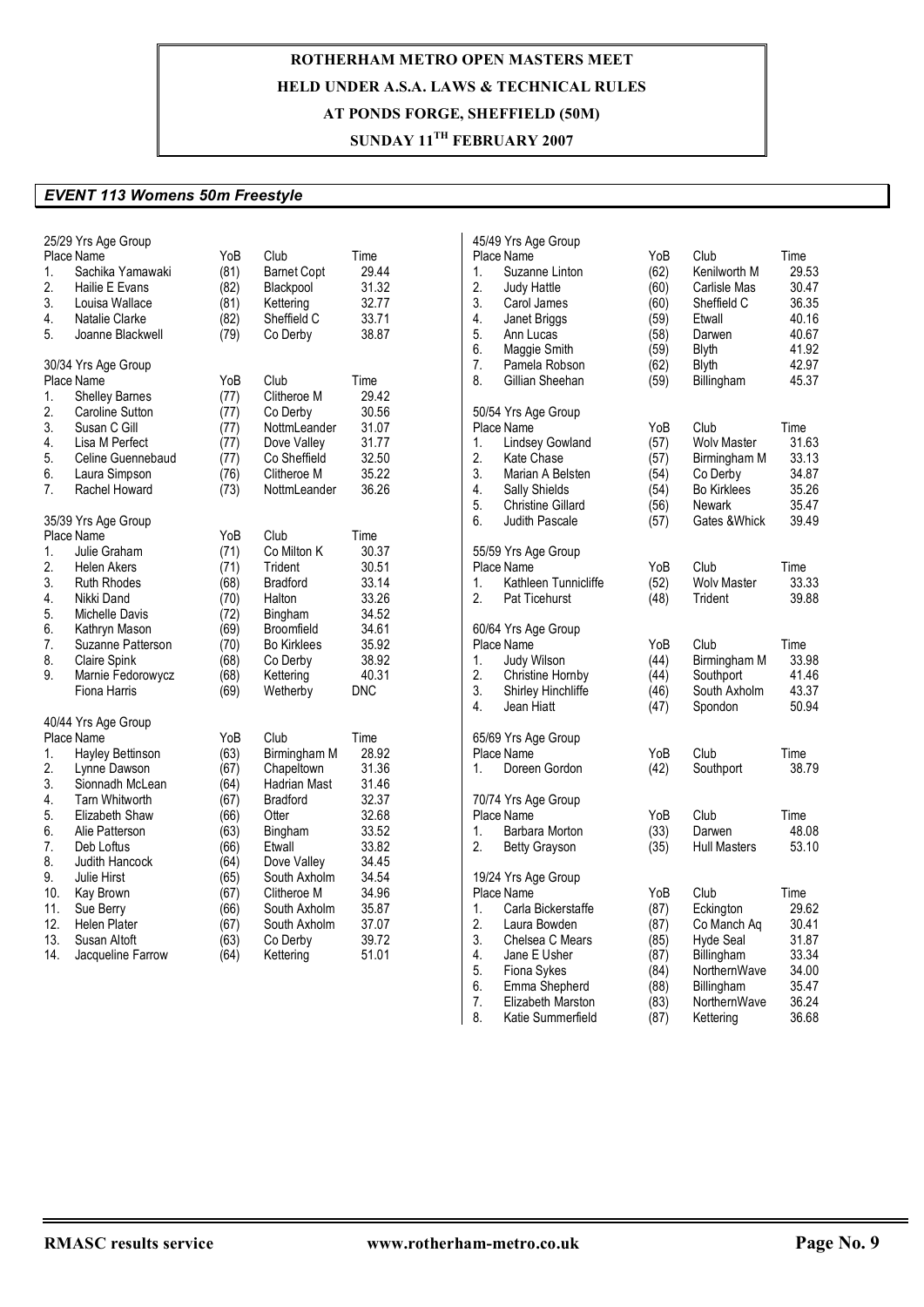## **SUNDAY 11TH FEBRUARY 2007**

#### *EVENT 114 Mens 50m Breaststroke*

| 1.<br>2.<br>3.<br>4.                                                                  | 25/29 Yrs Age Group<br>Place Name<br>Dave Butler<br>Nils Heuermann<br>Peter Jennings<br>Peter Greatbanks                                                                                                                                                                                              | YoB<br>(82)<br>(82)<br>(80)<br>(81)                                                                                         | Club<br>Co Derby<br>Co Derby<br>NorthernWave<br>NorthernWave                                                                                                                                                                                 | Time<br>34.47<br>39.01<br>42.30<br>43.44                                                                                                        | 45/4<br>Pla<br>1.<br>2.<br>3.<br>4.                                                                        |
|---------------------------------------------------------------------------------------|-------------------------------------------------------------------------------------------------------------------------------------------------------------------------------------------------------------------------------------------------------------------------------------------------------|-----------------------------------------------------------------------------------------------------------------------------|----------------------------------------------------------------------------------------------------------------------------------------------------------------------------------------------------------------------------------------------|-------------------------------------------------------------------------------------------------------------------------------------------------|------------------------------------------------------------------------------------------------------------|
| 1.<br>2.<br>3.                                                                        | 30/34 Yrs Age Group<br>Place Name<br>Chris Rolle<br>Adam Freer<br>Andrew Jones                                                                                                                                                                                                                        | YoB<br>(74)<br>(77)<br>(75)                                                                                                 | Club<br>Etwall<br><b>Camden Swiss</b><br>Halton                                                                                                                                                                                              | Time<br>33.21<br>37.78<br>38.64                                                                                                                 | 5.<br>6.<br>7.<br>8.<br>9.<br>10.                                                                          |
| 1.<br>2.<br>2.<br>4.<br>5.<br>6.<br>7.<br>8.<br>9.                                    | 35/39 Yrs Age Group<br>Place Name<br><b>Steve Goult</b><br>Garry Vickers<br>Philip M Croxall<br><b>Steven Nicholas</b><br>Stephen Prince<br><b>Steven Morris</b><br>Paul Ingle<br>John Farrelly<br>Lee Harris                                                                                         | YoB<br>(72)<br>(68)<br>(69)<br>(68)<br>(72)<br>(72)<br>(71)<br>(70)<br>(69)                                                 | Club<br>Kenilworth M<br>Etwall<br>Colne<br>Clitheroe M<br>Etwall<br>Gainsborough<br>Etwall<br>Co Sheffield<br>Etwall                                                                                                                         | Time<br>35.50<br>36.05<br>36.05<br>37.71<br>39.85<br>39.94<br>43.08<br>44.30<br>44.37                                                           | 11.<br>12.<br>13.<br>14.<br>15.<br>50/5<br>Pla<br>1.<br>2.<br>3.<br>4.                                     |
| 1.<br>2.<br>3.<br>4.<br>5.<br>6.<br>7.<br>8.<br>9.<br>10.<br>11.<br>12.<br>13.<br>14. | 40/44 Yrs Age Group<br>Place Name<br>Marcel Scholten<br>Andrea F Viola<br>Andy Wilson<br>Kevin Comer<br>Matthew James<br>Mick Rowbottom<br>Michael J Pepper<br>Giles Thomas<br>Gordon Selwyn<br>Mark Wylie<br>Michael J Kingsbury<br><b>Bruce Jones</b><br>Jonathan Mooney<br>Oggy East<br>lan Harris | YoB<br>(66)<br>(63)<br>(66)<br>(65)<br>(66)<br>(66)<br>(64)<br>(66)<br>(63)<br>(64)<br>(65)<br>(66)<br>(65)<br>(67)<br>(66) | Club<br><b>Modernians</b><br>Co Cambridge<br><b>Bradford</b><br>Halton<br>Cleethorpes<br>Aireborough<br>Rotherham Mo<br>Newark<br>Dove Valley<br>Rotherham Mo<br>NottmLeander<br><b>Bo Kirklees</b><br>Co Milton K<br>Arfon Mast<br>Wetherby | Time<br>32.50<br>34.06<br>37.61<br>37.87<br>38.52<br>39.17<br>40.59<br>40.67<br>42.18<br>42.21<br>43.98<br>45.09<br>47.07<br>56.42<br>ST-<br>DQ | 5.<br>55/5<br>Pla<br>1.<br>2.<br>3.<br>4.<br>5.<br>6.<br>60/6<br>Pla<br>1.<br>2.<br>3.<br>65/6<br>Pla<br>1 |

|     | 45/49 Yrs Age Group     |      |                     |           |
|-----|-------------------------|------|---------------------|-----------|
|     | Place Name              | YoB  | Club                | Time      |
| 1.  | Jeff Rimmer             | (60) | Halton              | 34.78     |
| 2.  | David Cartledge         | (60) | Modernians          | 35.78     |
| 3.  | Kevan Brown             | (60) | <b>Bo Kirklees</b>  | 36.28     |
|     |                         |      |                     |           |
| 4.  | Paul M Harrisson        | (59) | Richmonddale        | 38.24     |
| 5.  | Mark Jones              | (60) | Everton             | 39.40     |
| 6.  | Michael Dawes           | (59) | Rotherham Mo        | 40.14     |
| 7.  | Wayne Smith             | (62) | Etwall              | 42.88     |
| 8.  | Jim Hunt                | (58) | Birmingham M        | 42.95     |
| 9.  | Christopher M Todd      | (59) | Richmonddale        | 44.74     |
| 10. | Max Roberts             | (60) | Spondon             | 45.07     |
| 11. | <b>Barry Walker</b>     | (59) | Halton              | 46.05     |
| 12. | Andrew M Kelly          | (62) | Rotherham Mo        | 46.79     |
| 13. | Liam M O'dea            |      |                     | 47.25     |
|     |                         | (62) | <b>Blyth</b>        |           |
| 14. | lan Longster            | (58) | Billingham          | 50.44     |
| 15. | Paul Trewin             | (59) | Billingham          | 51.18     |
|     | 50/54 Yrs Age Group     |      |                     |           |
|     | Place Name              | YoB  | Club                | Time      |
| 1.  | <b>Robert Steel</b>     | (57) | Nottingham          | 36.24     |
| 2.  | <b>Trevor Clark</b>     | (54) | Kenilworth M        | 37.50     |
| 3.  | <b>Thomas Morrow</b>    | (56) | Co Milton K         | 38.20     |
| 4.  | lan Stanier             | (57) | Dove Valley         | 38.76     |
| 5.  | Kevin J Devine          | (57) | Richmonddale        | 41.29     |
|     |                         |      |                     |           |
|     | 55/59 Yrs Age Group     |      |                     |           |
|     | Place Name              | YoB  | Club                | Time      |
| 1.  | Graham Pearson          | (52) | Gates & Whick       | 34.95     |
| 2.  | Godfrey Green           | (49) | Gainsborough        | 41.72     |
| 3.  | <b>Rodney Marks</b>     | (50) | Spalding            | 42.54     |
| 4.  | Derek Booth             | (49) | Halton              | 43.87     |
| 5.  | Norman Seggie           | (48) | Spalding            | 49.85     |
| 6.  | Ray Marshall            | (49) | Halton              | 50.14     |
|     |                         |      |                     |           |
|     | 60/64 Yrs Age Group     |      |                     |           |
|     | Place Name              | YoB  | Club                | Time      |
| 1.  | Colin Price             | (45) | Halton              | 43.52     |
| 2.  | Carl Butler             | (44) | Richmonddale        | 44.84     |
| 3.  | <b>Richard T Milner</b> | (47) | Etwall              | 49.50     |
|     | 65/69 Yrs Age Group     |      |                     |           |
|     | Place Name              | YoB  | Club                | Time      |
| 1.  | Michael Bracewell       | (40) |                     | 42.51     |
|     |                         |      | Southport           |           |
|     | 70/74 Yrs Age Group     |      |                     |           |
|     | Place Name              | YoB  | Club                | Time      |
| 1.  | <b>Bill Moore</b>       | (37) | Halifax             | 41.17     |
| 2.  | <b>Ted Evans</b>        | (35) | Co Derby            | 45.67     |
| 3.  | Colin Sage              | (36) | <b>Hull Masters</b> | 45.99     |
| 4.  | John Anderson           | (37) | Trafford Met        | 51.28     |
|     | 19/24 Yrs Age Group     |      |                     |           |
|     | Place Name              | YoB  | Club                | Time      |
| 1.  | Andrew Ball             | (84) | Halifax             | 33.60     |
| 2.  | Steve Long              | (85) | Cheadle             | 34.19     |
| 3.  | Jan Springob            | (83) | Birmingham M        | 37.45     |
|     | <b>Robert Ward</b>      | (85) | NorthernWave        | SL-<br>DQ |
|     |                         |      |                     |           |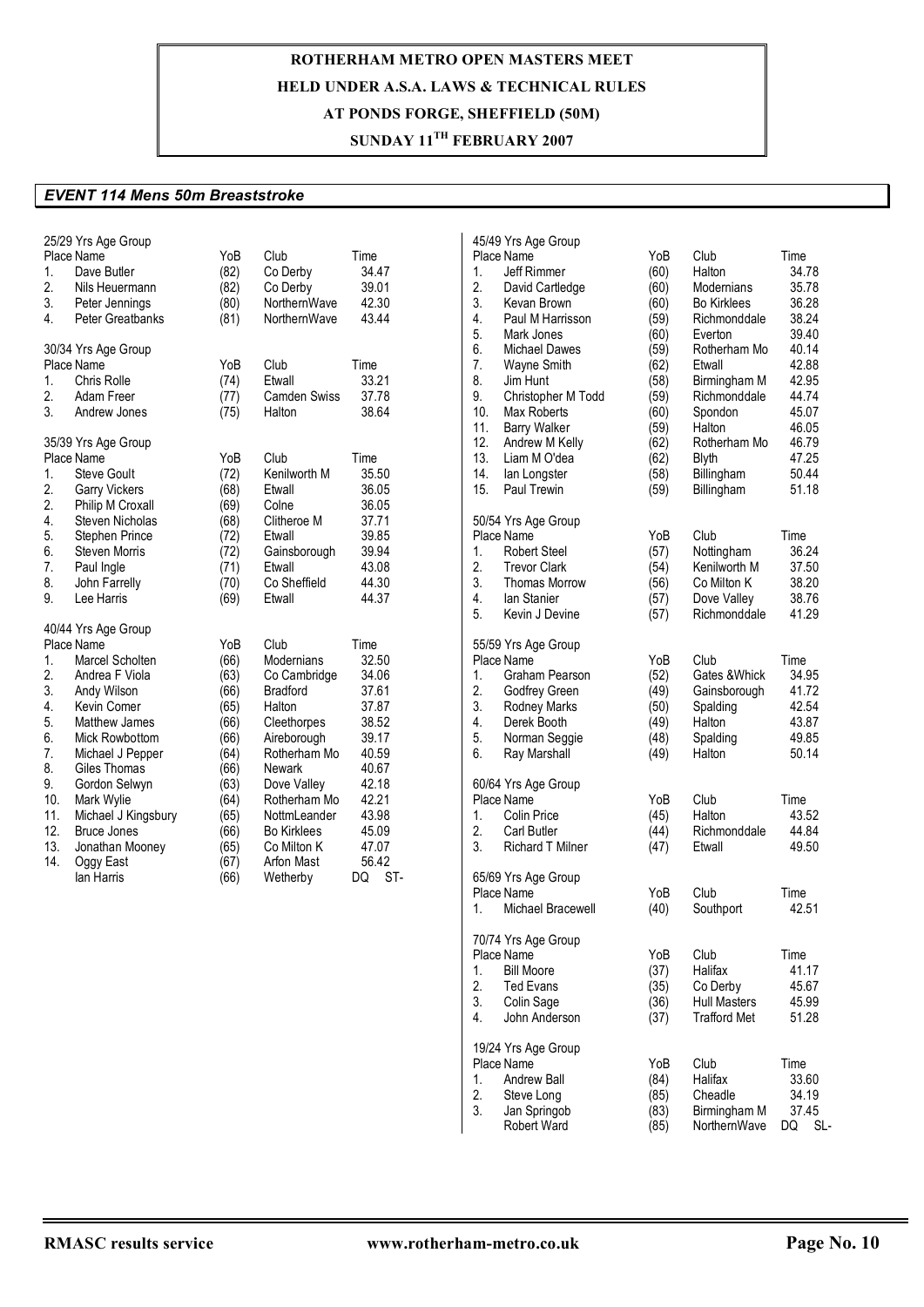### **SUNDAY 11TH FEBRUARY 2007**

### *EVENT 115 Mixed 120YRS + 4X1 MEDLEY TEAM*

|        | Place Name         | A.G | Club               | Time    |
|--------|--------------------|-----|--------------------|---------|
| $\sim$ | BO KIRKLEES        |     | <b>Bo Kirklees</b> | 2:18.68 |
| 2.     | NOTTINGHAM LEANDER |     | NottmLeander       | 2:33.01 |

### *EVENT 116 Mixed 160YRS + FREESTYLE TEAM*

|    | Place Name            | A G   | Club         | Time    |
|----|-----------------------|-------|--------------|---------|
| 1  | <b>BINGHAM</b>        |       | Bingham      | 2:03.79 |
| 2  | <b>BRADFORD</b>       |       | Bradford     | 2:04.72 |
| 3. | ROTHERHAM METRO       | 01/01 | Rotherham Mo | 2:06.31 |
| 4  | <b>WOLVES MASTERS</b> |       | Wolv Master  | 2:06.76 |

#### *EVENT 117 Womens 100m Backstroke*

|             | 25/29 Yrs Age Group |      |                     |         |    | 50/54 Yrs Age Group   |      |                    |         |
|-------------|---------------------|------|---------------------|---------|----|-----------------------|------|--------------------|---------|
|             | Place Name          | YoB  | Club                | Time    |    | Place Name            | YoB  | Club               | Time    |
| $1_{\cdot}$ | Louisa Wallace      | (81) | Kettering           | 1:25.07 | 1. | Ruth Lowe             | (57) | Burntwood          | 1:26.97 |
| 2.          | Stephanie Boardman  | (82) | Richmonddale        | 1:31.36 | 2. | Anne Bourne           | (54) | Camphill Ed        | 1:28.75 |
|             |                     |      |                     |         | 3. | Jacqueline Hughes     | (53) | Lindum Mink        | 1:44.43 |
|             | 30/34 Yrs Age Group |      |                     |         | 4. | Judith Pascale        | (57) | Gates & Whick      | 1:48.11 |
|             | Place Name          | YoB  | Club                | Time    |    |                       |      |                    |         |
| 1.          | Alison Usher        | (74) | Cheltenham          | 1:12.80 |    | 55/59 Yrs Age Group   |      |                    |         |
| 2.          | Suzanne Hurst       | (74) | Birmingham M        | 1:17.75 |    | Place Name            | YoB  | Club               | Time    |
| 3.          | Susan A Maclean     | (75) | <b>Camden Swiss</b> | 1:20.52 | 1. | Pauline Inwood        | (52) | Co Derby           | 1:30.20 |
| 4.          | Katie Redfern       | (73) | NottmLeander        | 1:28.17 | 2. | Noreen Edery          | (51) | <b>Bo Kirklees</b> | 1:43.26 |
|             |                     |      |                     |         |    |                       |      |                    |         |
|             | 35/39 Yrs Age Group |      |                     |         |    | 60/64 Yrs Age Group   |      |                    |         |
|             | Place Name          | YoB  | Club                | Time    |    | Place Name            | YoB  | Club               | Time    |
| 1.          | Dawn Whitehead      | (68) | Newark              | 1:22.10 | 1. | Susie Breslin         | (47) | <b>Barnet Copt</b> | 1:27.77 |
| 2.          | Nikki Dand          | (70) | Halton              | 1:33.74 | 2. | <b>Helen Jenkins</b>  | (46) | Southport          | 1:39.37 |
|             |                     |      |                     |         | 3. | Shirley Hinchliffe    | (46) | South Axholm       | 1:57.67 |
|             | 40/44 Yrs Age Group |      |                     |         |    |                       |      |                    |         |
|             | Place Name          | YoB  | Club                | Time    |    | 65/69 Yrs Age Group   |      |                    |         |
| 1.          | Deb Loftus          | (66) | Etwall              | 1:24.78 |    | Place Name            | YoB  | Club               | Time    |
| 2.          | <b>Tracy Barnes</b> | (64) | Clitheroe M         | 1:26.22 | 1. | Doreen Gordon         | (42) | Southport          | 1:42.92 |
| 3.          | Lynne Dawson        | (67) | Chapeltown          | 1:28.06 |    |                       |      |                    |         |
| 4.          | Vicki Schinagl      | (67) | Bingham             | 1:35.16 |    | 70/74 Yrs Age Group   |      |                    |         |
|             |                     |      |                     |         |    | Place Name            | YoB  | Club               | Time    |
|             | 45/49 Yrs Age Group |      |                     |         | 1. | Barbara Morton        | (33) | Darwen             | 2:03.67 |
|             | Place Name          | YoB  | Club                | Time    |    |                       |      |                    |         |
| 1.          | Suzanne Linton      |      | Kenilworth M        | 1:19.08 |    |                       |      |                    |         |
|             |                     | (62) |                     |         |    | 19/24 Yrs Age Group   |      |                    |         |
| 2.          | Judy Hattle         | (60) | Carlisle Mas        | 1:19.54 |    | Place Name            | YoB  | Club               | Time    |
| 3.          | Lesley Cook         | (58) | Romford Town        | 1:37.02 | 1. | <b>Helen Muscroft</b> | (84) | Billingham         | 1:18.80 |
| 4.          | Susan Wilson        | (58) | Billingham          | 1:42.53 | 2. | Christine Keane       | (86) | Halton             | 1:28.78 |
|             |                     |      |                     |         | 3. | Emma Shepherd         | (88) | Billingham         | 1:28.90 |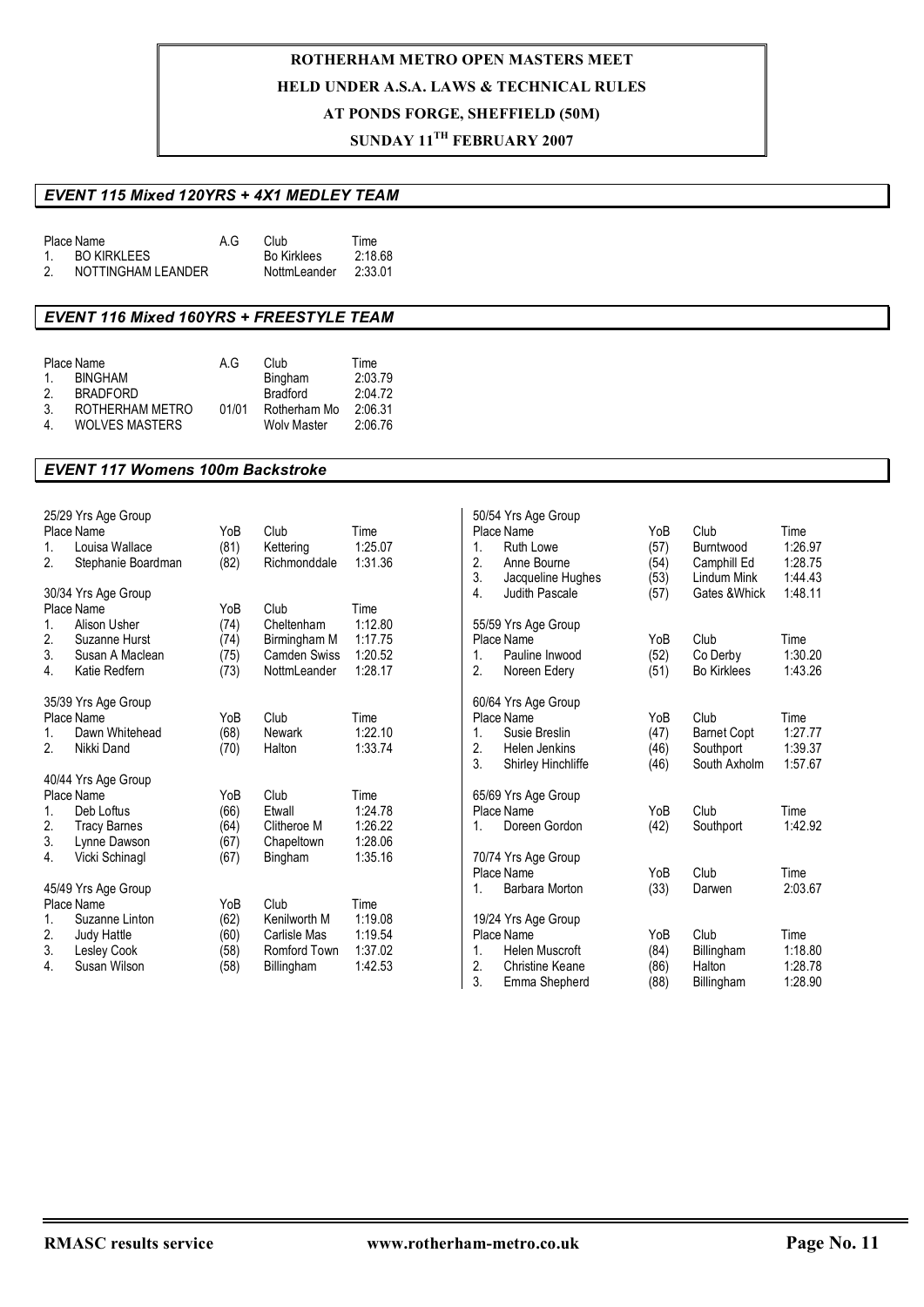## **SUNDAY 11TH FEBRUARY 2007**

### *EVENT 118 Mens 100m Freestyle*

| 1.<br>2.<br>3.<br>4.<br>5.<br>6.<br>7.<br>8.<br>9. | 25/29 Yrs Age Group<br>Place Name<br>David Roberts<br>David Ormerod<br><b>Andrew Seggie</b><br>Ross Davis<br><b>Hywel Davies</b><br>David Holland<br>Richard Wilkinson-hall<br>Robert M Gothard<br>Chris Bumby | YoB<br>(81)<br>(82)<br>(80)<br>(79)<br>(78)<br>(81)<br>(78)<br>(78)<br>(81) | Club<br>Birmingham M<br>Blackpool<br>Kenilworth M<br>Bilston<br>Gates & Whick<br>Burntwood<br>Co Sheffield<br><b>Bo Kirklees</b><br><b>Camden Swiss</b> | Time<br>55.30<br>56.81<br>58.30<br>58.50<br>58.55<br>59.39<br>1:00.10<br>1:01.00<br>1:02.78 | 6.<br>7.<br>8.<br>9.<br>10.<br>11.<br>12.<br>13.<br>14.<br>15.<br>16. | <b>Wayne Smith</b><br><b>Guy Fawkes</b><br>Gary Snowball<br>Nigel Woods<br><b>Trevor Burchick</b><br>Martyn Finney<br>lan Muscroft<br><b>Barry Walker</b><br>Paul Trewin<br>lan Longster<br>Liam M O'dea | (62)<br>(59)<br>(61)<br>(62)<br>(60)<br>(58)<br>(58)<br>(59)<br>(59)<br>(58)<br>(62) | Etwall<br>Billingham<br>Billingham<br>Newport Pag<br>NorthernWave<br><b>Wolv Master</b><br>Billingham<br>Halton<br>Billingham<br>Billingham<br><b>Blyth</b> | 1:10.65<br>1:11.88<br>1:12.19<br>1:12.22<br>1:13.65<br>1:14.03<br>1:25.94<br>1:27.54<br>1:28.09<br>1:36.09<br>1:42.59 |
|----------------------------------------------------|----------------------------------------------------------------------------------------------------------------------------------------------------------------------------------------------------------------|-----------------------------------------------------------------------------|---------------------------------------------------------------------------------------------------------------------------------------------------------|---------------------------------------------------------------------------------------------|-----------------------------------------------------------------------|----------------------------------------------------------------------------------------------------------------------------------------------------------------------------------------------------------|--------------------------------------------------------------------------------------|-------------------------------------------------------------------------------------------------------------------------------------------------------------|-----------------------------------------------------------------------------------------------------------------------|
| 1.<br>2.<br>3.<br>4.<br>5.                         | 30/34 Yrs Age Group<br>Place Name<br>John Smith<br>Ludovic Otterbein<br><b>Richard Symons</b><br>Paul R Malin<br>Adam Freer                                                                                    | YoB<br>(76)<br>(73)<br>(74)<br>(74)<br>(77)                                 | Club<br>Kenilworth M<br>NorthernWave<br><b>Trafford Met</b><br>Skipton<br><b>Camden Swiss</b>                                                           | Time<br>1:00.64<br>1:01.89<br>1:02.47<br>1:05.36<br>1:05.60                                 | 1.<br>2.<br>3.<br>4.                                                  | 50/54 Yrs Age Group<br>Place Name<br><b>Trevor Clark</b><br>Peter Lockitt<br><b>Richard Woodall</b><br>Kevin J Devine                                                                                    | YoB<br>(54)<br>(57)<br>(55)<br>(57)                                                  | Club<br>Kenilworth M<br>Richmonddale<br><b>Wolv Master</b><br>Richmonddale                                                                                  | Time<br>1:03.64<br>1:08.60<br>1:12.57<br>1:16.49                                                                      |
| 6.<br>7.<br>8.                                     | Andrew Jones<br>Laurence Roberts<br>Neil Mclaughlin<br>35/39 Yrs Age Group                                                                                                                                     | (75)<br>(76)<br>(73)                                                        | Halton<br>Etwall<br>NorthernWave                                                                                                                        | 1:06.43<br>1:12.25<br>1:25.99                                                               | 1.<br>2.<br>3.                                                        | 55/59 Yrs Age Group<br>Place Name<br>James Corbett<br><b>Raymond Butters</b><br>Derek Booth                                                                                                              | YoB<br>(49)<br>(51)<br>(49)                                                          | Club<br>Belper<br>Richmonddale<br>Halton                                                                                                                    | Time<br>1:07.74<br>1:08.26<br>1:10.98                                                                                 |
| 1.<br>2.<br>3.<br>4.<br>5.                         | Place Name<br>Wayne Stott<br>David Cooper<br>Mark Kendall<br>Christopher S Murray<br><b>Warren Bew</b>                                                                                                         | YoB<br>(71)<br>(70)<br>(70)<br>(71)<br>(71)                                 | Club<br>NottmLeander<br>Co Leeds<br>Co Derby<br>Salf Mast SF<br>Chapeltown                                                                              | Time<br>1:00.12<br>1:02.91<br>1:03.21<br>1:03.56<br>1:04.63                                 | 4.<br>5.<br>6.<br>7.<br>8.                                            | Michael Keeble<br>Peter M Rank<br>Ray Marshall<br><b>Rodney Marks</b><br>Norman Seggie<br><b>Bradley Keegan</b>                                                                                          | (51)<br>(52)<br>(49)<br>(50)<br>(48)<br>(50)                                         | Gainsborough<br>Co Cambridge<br>Halton<br>Spalding<br>Spalding<br>Clitheroe                                                                                 | 1:16.73<br>1:19.22<br>1:33.12<br>1:33.15<br>1:34.35<br><b>DNC</b>                                                     |
| 6.<br>7.<br>8.<br>9.<br>10.<br>11.                 | John M Pickles<br><b>Bob Whittaker</b><br>Stephen Prince<br><b>Clive Smith</b><br>Peter Kavanagh<br>Lee Harris                                                                                                 | (71)<br>(70)<br>(72)<br>(69)<br>(70)<br>(69)                                | Skipton<br>Colne<br>Etwall<br>Etwall<br><b>Camden Swiss</b><br>Etwall                                                                                   | 1:05.85<br>1:08.92<br>1:12.23<br>1:13.04<br>1:13.99<br>1:17.25                              | 1.<br>2.<br>3.                                                        | 60/64 Yrs Age Group<br>Place Name<br>Robin Oldfield<br>Jim Blackwell<br>Colin Price                                                                                                                      | YoB<br>(47)<br>(46)<br>(45)                                                          | Club<br>Market Har<br>Co Derby<br>Halton                                                                                                                    | Time<br>1:14.99<br>1:19.99<br>1:27.35                                                                                 |
| 12.<br>1.                                          | Paul Ingle<br>40/44 Yrs Age Group<br>Place Name<br>Calum Mckinley                                                                                                                                              | (71)<br>YoB<br>(64)                                                         | Etwall<br>Club<br>Camden Swiss                                                                                                                          | 1:20.24<br>Time<br>56.57                                                                    | 1.                                                                    | 65/69 Yrs Age Group<br>Place Name<br>John Tennant                                                                                                                                                        | YoB<br>(39)                                                                          | Club<br>Birmingham M                                                                                                                                        | Time<br>1:10.35                                                                                                       |
| 2.<br>3.<br>4.<br>5.<br>6.                         | Marcel Scholten<br>Mark Patterson<br>Andrew Gristwood<br>Michael J Pepper<br>Dave Freeman                                                                                                                      | (66)<br>(64)<br>(64)<br>(64)<br>(65)                                        | Modernians<br>Bingham<br>Cleethorpes<br>Rotherham Mo 1:10.35<br>Bingham                                                                                 | 57.76<br>58.50<br>1:02.84<br>1:13.59                                                        | 1.<br>2.<br>3.                                                        | 70/74 Yrs Age Group<br>Place Name<br><b>Ted Evans</b><br>Colin Sage<br>Dennis Harrison                                                                                                                   | YoB<br>(35)<br>(36)<br>(37)                                                          | Club<br>Co Derby<br><b>Hull Masters</b><br><b>Hull Masters</b>                                                                                              | Time<br>1:18.98<br>1:27.53<br>1:29.22                                                                                 |
| 7.<br>8.<br>9.<br>10.                              | Mark Wilson<br>Mark Wylie<br>Oggy East<br>Jonathan Mooney<br>Giles Thomas<br>Neil Brundle                                                                                                                      | (63)<br>(64)<br>(67)<br>(65)<br>(66)<br>(66)                                | Billingham<br>Rotherham Mo<br>Arfon Mast<br>Co Milton K<br>Newark<br>Bradford                                                                           | 1:17.54<br>1:21.54<br>1:23.83<br>1:24.86<br><b>DNC</b><br>ST-<br>DQ                         | 1.                                                                    | 75/79 Yrs Age Group<br>Place Name<br>Peter Tucker<br>19/24 Yrs Age Group                                                                                                                                 | YoB<br>(31)                                                                          | Club<br>Darwen                                                                                                                                              | Time<br>1:31.80                                                                                                       |
| 1.<br>2.<br>3.<br>4.<br>5.                         | 45/49 Yrs Age Group<br>Place Name<br>David Thomson<br>Gary Mccaffery<br>Mark Jones<br>Andrew C Walker<br>Paul M Harrisson                                                                                      | YoB<br>(62)<br>(62)<br>(60)<br>(61)<br>(59)                                 | Club<br>Southport<br>Buxton<br>Everton<br>Skipton<br>Richmonddale                                                                                       | Time<br>1:03.90<br>1:04.07<br>1:04.16<br>1:06.01<br>1:07.96                                 | 1.<br>2.<br>3.<br>4.<br>5.<br>6.                                      | Place Name<br>Craig D Ward<br>Matt Thomas<br>Andrew Kane<br>Jan Springob<br>Andrew Ball<br>Lee Hughes<br>David Wheeler                                                                                   | YoB<br>(85)<br>(83)<br>(86)<br>(83)<br>(84)<br>(84)<br>(84)                          | Club<br>Stockport Mo<br>Leamington<br><b>Blyth</b><br>Birmingham M<br>Halifax<br>NorthernWave<br>Modernians                                                 | Time<br>55.96<br>56.11<br>1:00.67<br>1:02.22<br>1:02.56<br>1:11.44<br><b>DNC</b>                                      |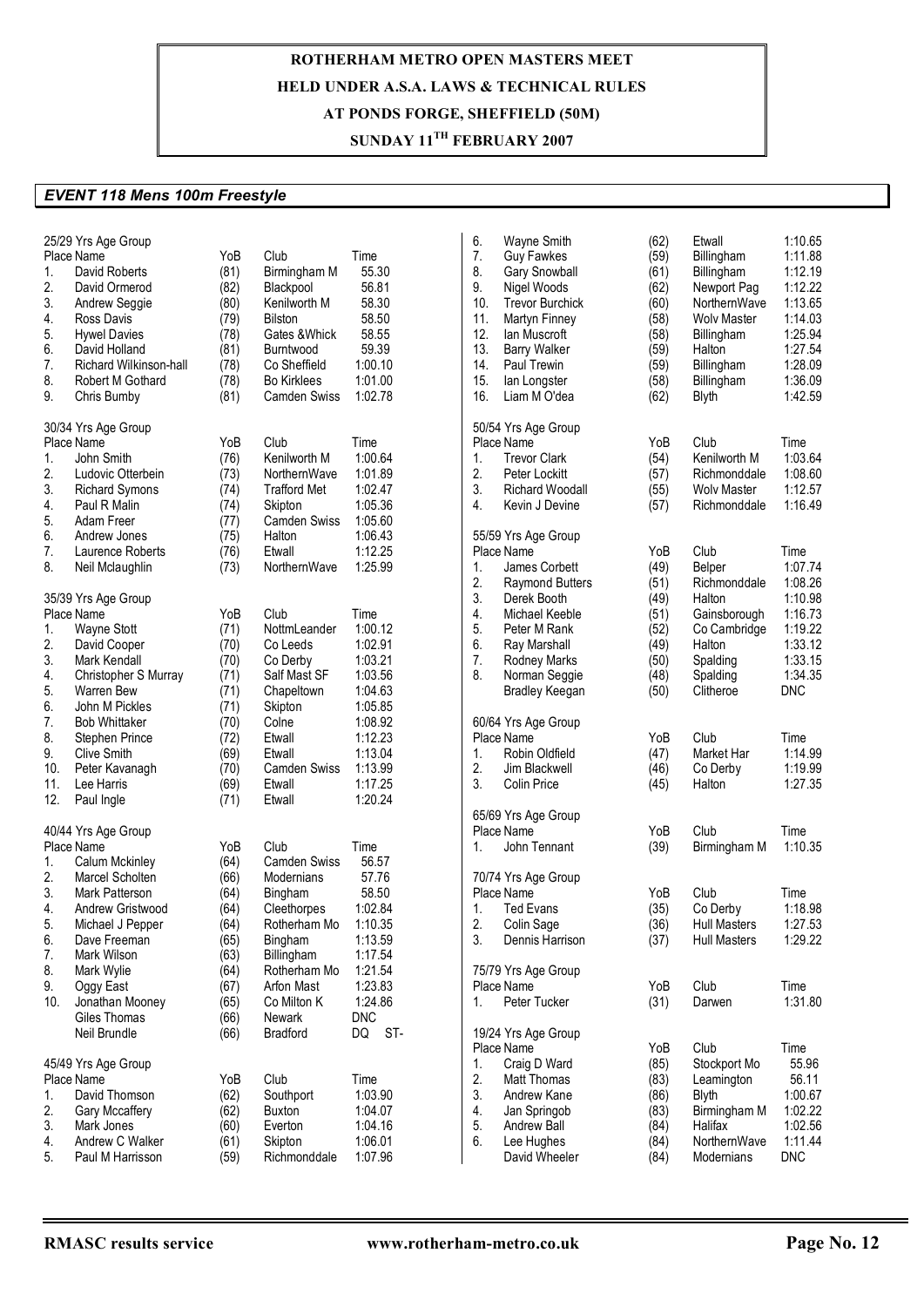## **SUNDAY 11TH FEBRUARY 2007**

### *EVENT 119 Womens 200m Freestyle*

| 1.<br>2.<br>3.<br>4.       | 25/29 Yrs Age Group<br>Place Name<br>Sachika Yamawaki<br><b>Joy Stevenson</b><br>Hailie E Evans<br>Louisa Wallace          | YoB<br>(81)<br>(79)<br>(82)<br>(81)         | Club<br>Barnet Copt<br>Kenilworth M<br>Blackpool<br>Kettering                  | Time<br>2:21.59<br>2:28.51<br>2:37.28<br>2:44.80            |
|----------------------------|----------------------------------------------------------------------------------------------------------------------------|---------------------------------------------|--------------------------------------------------------------------------------|-------------------------------------------------------------|
| $1_{-}$<br>2.              | 30/34 Yrs Age Group<br>Place Name<br>Alison Usher<br>Katie Redfern                                                         | YoB<br>(74)<br>(73)                         | Club<br>Cheltenham<br>NottmLeander                                             | Time<br>2:27.69<br>2:48.43                                  |
| 1.<br>2.<br>3.<br>4.<br>5. | 35/39 Yrs Age Group<br>Place Name<br>Ana P Grilo<br>Julie Graham<br>Claire Palfrey<br>Kathryn Mason<br><b>Claire Spink</b> | YoB<br>(69)<br>(71)<br>(69)<br>(69)<br>(68) | Club<br><b>UDCA d Louca</b><br>Co Milton K<br>Bexley<br>Broomfield<br>Co Derby | Time<br>2:14.03<br>2:31.17<br>2:38.23<br>2:54.03<br>3:14.88 |
| 1.<br>2.                   | 40/44 Yrs Age Group<br>Place Name<br>Cheryl Brazendale<br>Elizabeth Shaw<br>Nuala Muir-cochrane                            | YoB<br>(63)<br>(66)<br>(64)                 | Club<br>Blackpool<br>Otter<br><b>Camden Swiss</b>                              | Time<br>2:31.13<br>3:20.29<br><b>DNC</b>                    |

| 1.<br>2.<br>3.<br>4.<br>5.<br>6.<br>7.<br>8.<br>9.<br>10. | 45/49 Yrs Age Group<br>Place Name<br>Paula A Adamson<br>Lesley Cook<br>Rosie Lowry<br>Ann Lucas<br>Janet Briggs<br><b>Shirley Fawkes</b><br>Julie Dimaline<br>Julie Rawson<br>Pamela Robson<br>Gillian Sheehan | YoB<br>(58)<br>(58)<br>(59)<br>(58)<br>(59)<br>(60)<br>(62)<br>(60)<br>(62)<br>(59) | Club<br><b>Blyth</b><br>Romford Town<br>Birmingham M<br>Darwen<br>Etwall<br>Billingham<br><b>Hull Masters</b><br>South Axholm<br><b>Blyth</b><br>Billingham | Time<br>2:49.65<br>2:53.70<br>3:04.16<br>3:15.00<br>3:21.20<br>3:22.68<br>3:33.41<br>3:35.02<br>3:36.43<br>3:47.12 |
|-----------------------------------------------------------|----------------------------------------------------------------------------------------------------------------------------------------------------------------------------------------------------------------|-------------------------------------------------------------------------------------|-------------------------------------------------------------------------------------------------------------------------------------------------------------|--------------------------------------------------------------------------------------------------------------------|
| 1 <sub>1</sub><br>2.<br>3.<br>4.                          | 50/54 Yrs Age Group<br>Place Name<br>Anne Bourne<br>Karen Jennings<br>Sally Shields<br><b>Christine Gillard</b>                                                                                                | YoB<br>(54)<br>(57)<br>(54)<br>(56)                                                 | Club<br>Camphill Ed<br>Spondon<br><b>Bo Kirklees</b><br>Newark                                                                                              | Time<br>2:37.72<br>2:40.46<br>2:52.55<br>3:05.37                                                                   |
| 1.                                                        | 55/59 Yrs Age Group<br>Place Name<br>Jeanette Benn                                                                                                                                                             | YoB<br>(51)                                                                         | Club<br><b>Barnet Copt</b>                                                                                                                                  | Time<br>3:21.42                                                                                                    |
| 1.<br>2.                                                  | 60/64 Yrs Age Group<br>Place Name<br><b>Christine Hornby</b><br>Jean Hiatt                                                                                                                                     | YoB<br>(44)<br>(47)                                                                 | Club<br>Southport<br>Spondon                                                                                                                                | Time<br>3:26.65<br>3:56.46                                                                                         |
| 1.<br>2.<br>3.                                            | 65/69 Yrs Age Group<br>Place Name<br>Doreen Gordon<br><b>Valerie Morris</b><br>Judith Peace                                                                                                                    | YoB<br>(42)<br>(42)<br>(42)                                                         | Club<br>Southport<br>Birmingham M<br>Birmingham M                                                                                                           | Time<br>3:12.50<br>4:01.32<br>4:17.88                                                                              |
| 1.<br>2.<br>3.<br>4.<br>5.<br>6.<br>7.                    | 19/24 Yrs Age Group<br>Place Name<br>Laura Bowden<br><b>Helen Muscroft</b><br>Jane E Usher<br>Sabrina Marsh<br>Chelsea C Mears<br><b>Christine Keane</b><br>Katie Summerfield                                  | YoB<br>(87)<br>(84)<br>(87)<br>(83)<br>(85)<br>(86)<br>(87)                         | Club<br>Co Manch Aq<br>Billingham<br>Billingham<br>Birmingham M<br><b>Hyde Seal</b><br>Halton<br>Kettering                                                  | Time<br>2:15.81<br>2:30.29<br>2:31.16<br>2:32.29<br>2:40.85<br>2:44.34<br>2:52.96                                  |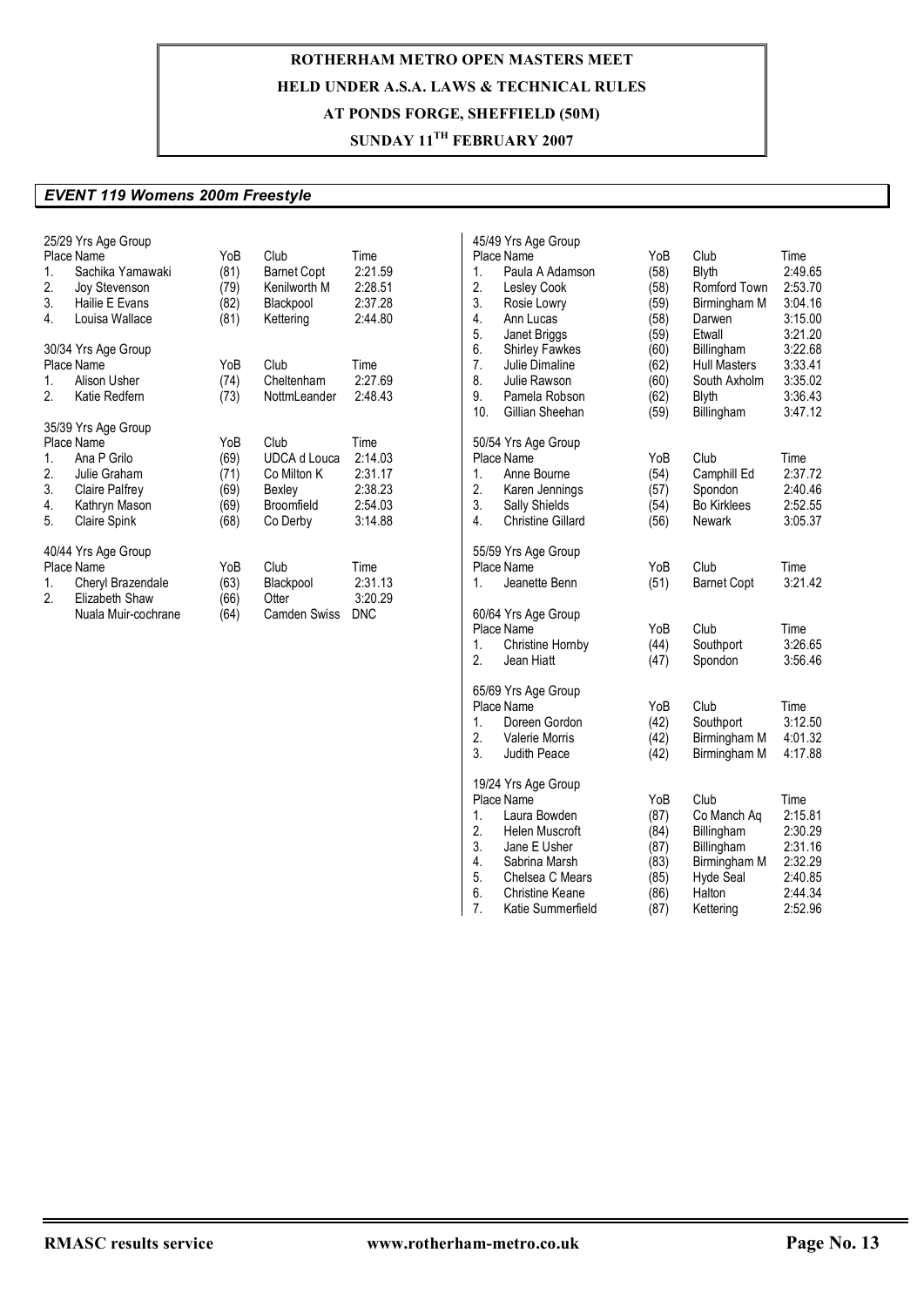## **SUNDAY 11TH FEBRUARY 2007**

### *EVENT 201 Mens/Womens 400m Individual Medley*

| MENS 25/29 Yrs Age Group    |      |           |         | MENS 40/44 Yrs Age Group       |      |              |         |
|-----------------------------|------|-----------|---------|--------------------------------|------|--------------|---------|
| Place Name                  | YoB  | Club      | Time    | Place Name                     | YoB  | Club         | Time    |
| David Holland<br>1.         | (81) | Burntwood | 5:18.22 | Andrew Gristwood               | (64) | Cleethorpes  | 5:52.11 |
|                             |      |           |         | 2.<br><b>Richard Cafferata</b> | (64) | Gainsborough | 6:31.45 |
| MENS 35/39 Yrs Age Group    |      |           |         | 3.<br>Matthew James            | (66) | Cleethorpes  | 6:46.52 |
| Place Name                  | YoB  | Club      | Time    |                                |      |              |         |
| <b>Justin Palfrey</b><br>1. | (71) | Bexley    | 5:36.16 | MENS 45/49 Yrs Age Group       |      |              |         |
|                             |      |           |         | Place Name                     | YoB  | Club         | Time    |
|                             |      |           |         | Mark Jones                     | (60) | Everton      | 6:03.69 |
|                             |      |           |         | MENS 50/54 Yrs Age Group       |      |              |         |
|                             |      |           |         | Place Name                     | YoB  | Club         | Time    |
|                             |      |           |         | lan Stanier                    | (57) | Dove Valley  | 6:00.75 |
|                             |      |           |         | 2.<br>Mike Dilworth            | (53) | Arfon Mast   | 6:55.75 |
|                             |      |           |         |                                |      |              |         |

### *EVENT 201 Mens/Womens 400m Individual Medley*

| 1.<br>2.       | WOMENS 30/34 Yrs Age Group<br>Place Name<br>Suzanne Hurst<br>Emma Jenkins | YoB<br>(74)<br>(76) | Club<br>Birmingham M<br>Southport | Time<br>6:06.02<br>6:09.11 | WOMENS 50/54 Yrs Age Group<br>Place Name<br>Ruth Lowe | YoB<br>(57) | Club<br>Burntwood | Time<br>6:46.12 |  |  |
|----------------|---------------------------------------------------------------------------|---------------------|-----------------------------------|----------------------------|-------------------------------------------------------|-------------|-------------------|-----------------|--|--|
|                | WOMENS 35/39 Yrs Age Group                                                |                     |                                   |                            | WOMENS 60/64 Yrs Age Group                            |             |                   |                 |  |  |
|                | Place Name                                                                | YoB                 | Club                              | Time                       | Place Name                                            | YoB         | Club              | Time            |  |  |
| $1_{-}$        | Ana P Grilo                                                               | (69)                | <b>UDCA d Louca</b>               | 5:27.89                    | Helen Jenkins                                         | (46)        | Southport         | 7:40.82         |  |  |
|                | WOMENS 40/44 Yrs Age Group                                                |                     |                                   |                            | WOMENS 65/69 Yrs Age Group                            |             |                   |                 |  |  |
|                | Place Name                                                                | YoB                 | Club                              | Time                       | Place Name                                            | YoB         | Club              | Time            |  |  |
| 1.             | <b>Tracy Barnes</b>                                                       | (64)                | Clitheroe M                       | 6:38.47                    | Judith Peace                                          | (42)        | Birmingham M      | DQ<br>. т.      |  |  |
|                | WOMENS 45/49 Yrs Age Group                                                |                     |                                   |                            | WOMENS 19/24 Yrs Age Group                            |             |                   |                 |  |  |
|                | Place Name                                                                | YoB                 | Club                              | Time                       | Place Name                                            | YoB         | Club              | Time            |  |  |
| 1.             | Anne Morrissey                                                            | (60)                | St Pauls Sch                      | 7:12.74                    | Diane Lee<br>1.                                       | (85)        | <b>Buxton</b>     | 5:36.14         |  |  |
| 2 <sub>1</sub> | Susan Wilson                                                              | (58)                | Billingham                        | 8:42.76                    |                                                       |             |                   |                 |  |  |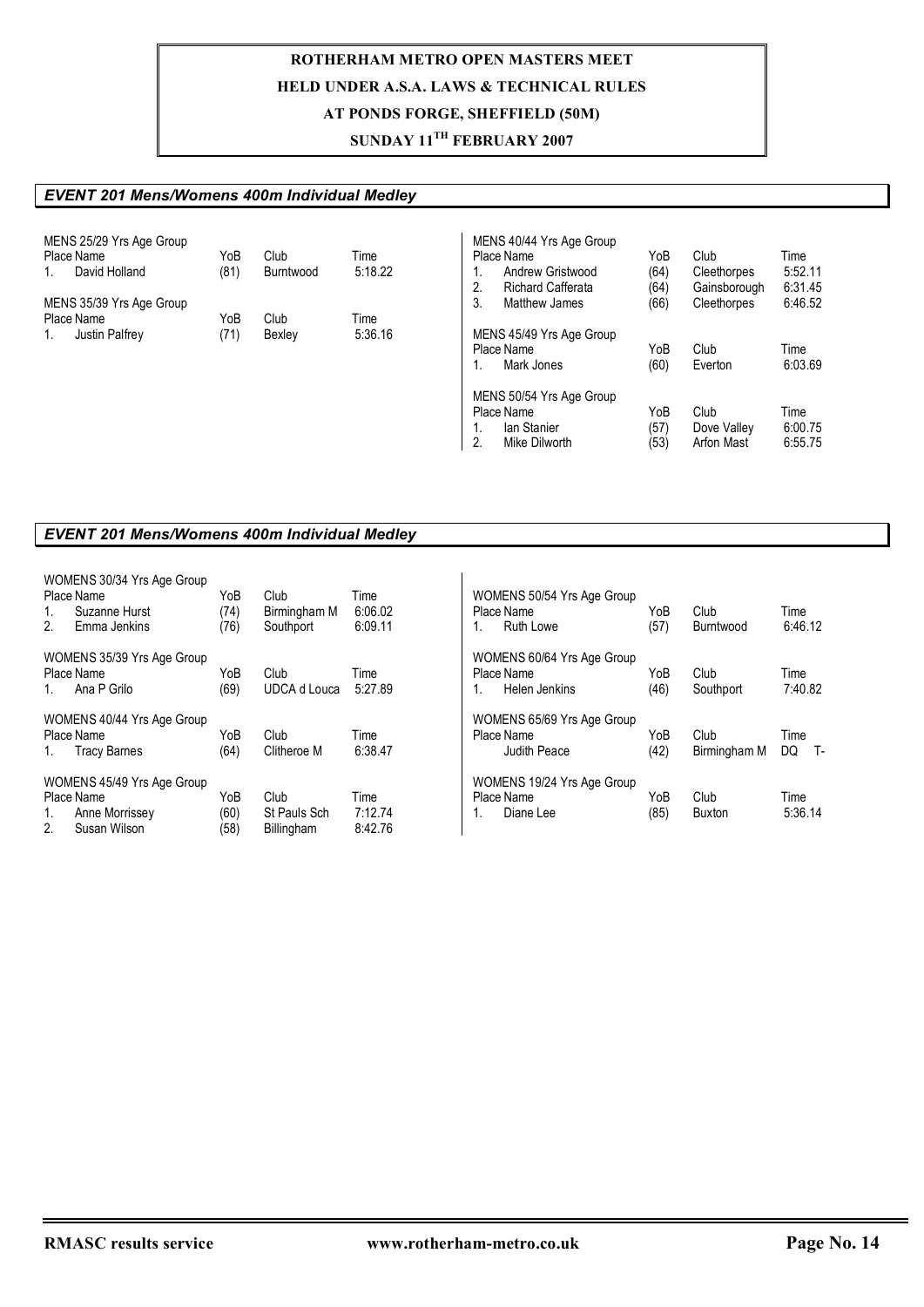## **SUNDAY 11TH FEBRUARY 2007**

### *EVENT 202 Womens 100m Freestyle*

| 1.<br>2.<br>3.<br>4.<br>5.<br>6.       | 25/29 Yrs Age Group<br>Place Name<br><b>Joy Stevenson</b><br>Hailie E Evans<br>Sarah Kinsey<br>Natalie Clarke<br>Louisa Wallace<br>Carly Mcleod                                       | YoB<br>(79)<br>(82)<br>(79)<br>(82)<br>(81)<br>(82)         | Club<br>Kenilworth M<br>Blackpool<br>Co Wakefield<br>Sheffield C<br>Kettering<br><b>Blyth</b>        | Time<br>1:07.90<br>1:10.79<br>1:11.42<br>1:12.41<br>1:13.52<br>1:14.92            |
|----------------------------------------|---------------------------------------------------------------------------------------------------------------------------------------------------------------------------------------|-------------------------------------------------------------|------------------------------------------------------------------------------------------------------|-----------------------------------------------------------------------------------|
| 1.<br>2.<br>3.<br>4.<br>5.<br>6.<br>7. | 30/34 Yrs Age Group<br>Place Name<br><b>Shelley Barnes</b><br><b>Helen Rolle</b><br><b>Caroline Sutton</b><br><b>Kate Vines</b><br>Susan C Gill<br>Celine Guennebaud<br>Rachel Howard | YoB<br>(77)<br>(75)<br>(77)<br>(76)<br>(77)<br>(77)<br>(73) | Club<br>Clitheroe M<br>Etwall<br>Co Derby<br>Bingham<br>NottmLeander<br>Co Sheffield<br>NottmLeander | Time<br>1:04.76<br>1:07.32<br>1:07.94<br>1:08.05<br>1:10.47<br>1:12.47<br>1:19.86 |
| 1.<br>2.<br>3.<br>4.<br>5.             | 35/39 Yrs Age Group<br>Place Name<br><b>Helen Akers</b><br>Julie Graham<br>Michelle Davis<br>Nikki Dand<br>Kathryn Mason                                                              | YoB<br>(71)<br>(71)<br>(72)<br>(70)<br>(69)                 | Club<br>Trident<br>Co Milton K<br>Bingham<br>Halton<br>Broomfield                                    | Time<br>1:06.83<br>1:07.55<br>1:16.55<br>1:16.77<br>1:17.19                       |
| 1.<br>2.<br>3.<br>4.<br>5.<br>6.<br>7. | 40/44 Yrs Age Group<br>Place Name<br>Cheryl Brazendale<br>Lynne Dawson<br>Elizabeth Shaw<br>Alie Patterson<br>Kay Brown<br>Jacqueline Farrow<br><b>Marion Milnes</b>                  | YoB<br>(63)<br>(67)<br>(66)<br>(63)<br>(67)<br>(64)<br>(64) | Club<br>Blackpool<br>Chapeltown<br>Otter<br>Bingham<br>Clitheroe M<br>Kettering<br>South Axholm      | Time<br>1:09.62<br>1:10.67<br>1:12.10<br>1:14.14<br>1:20.26<br>1:53.50<br>2:30.24 |

| 1.<br>2.<br>3.<br>4.<br>5.<br>6.<br>7.<br>8.<br>9. | 45/49 Yrs Age Group<br>Place Name<br>Suzanne Linton<br>Paula A Adamson<br>Rosie Lowry<br>Ann Lucas<br><b>Shirley Fawkes</b><br>Julie Dimaline<br>Pamela Robson<br>Maggie Smith<br>Gillian Sheehan | YoB<br>(62)<br>(58)<br>(59)<br>(58)<br>(60)<br>(62)<br>(62)<br>(59)<br>(59) | Club<br>Kenilworth M<br>Blyth<br>Birmingham M<br>Darwen<br>Billingham<br><b>Hull Masters</b><br>Blyth<br><b>Blyth</b><br>Billingham | Time<br>1:05.43<br>1:17.62<br>1:23.26<br>1:30.57<br>1:34.34<br>1:34.91<br>1:36.70<br>1:37.05<br>1:44.38 |
|----------------------------------------------------|---------------------------------------------------------------------------------------------------------------------------------------------------------------------------------------------------|-----------------------------------------------------------------------------|-------------------------------------------------------------------------------------------------------------------------------------|---------------------------------------------------------------------------------------------------------|
| 1.<br>2.<br>3.<br>4.<br>5.                         | 50/54 Yrs Age Group<br>Place Name<br><b>Lindsey Gowland</b><br>Marian A Belsten<br>Sally Shields<br><b>Christine Gillard</b><br><b>Judith Pascale</b>                                             | YoB<br>(57)<br>(54)<br>(54)<br>(56)<br>(57)                                 | Club<br><b>Wolv Master</b><br>Co Derby<br><b>Bo Kirklees</b><br>Newark<br>Gates &Whick                                              | Time<br>1:08.73<br>1:16.39<br>1:18.95<br>1:22.56<br>1:32.60                                             |
| 1.<br>2.<br>3.<br>4.                               | 55/59 Yrs Age Group<br>Place Name<br>Kathleen Tunnicliffe<br>Jennifer Merritt<br>Pauline Inwood<br><b>Pat Ticehurst</b>                                                                           | YoB<br>(52)<br>(51)<br>(52)<br>(48)                                         | Club<br><b>Wolv Master</b><br>Spondon<br>Co Derby<br>Trident                                                                        | Time<br>1:16.52<br>1:16.73<br>1:22.50<br>1:32.32                                                        |
| 1.<br>2.<br>3.<br>4.                               | 60/64 Yrs Age Group<br>Place Name<br>Judy Wilson<br><b>Christine Hornby</b><br><b>Shirley Hinchliffe</b><br>Jean Hiatt                                                                            | YoB<br>(44)<br>(44)<br>(46)<br>(47)                                         | Club<br>Birmingham M<br>Southport<br>South Axholm<br>Spondon                                                                        | Time<br>1:14.69<br>1:34.58<br>1:46.13<br>1:56.18                                                        |
| 1.                                                 | 65/69 Yrs Age Group<br><b>Place Name</b><br>Doreen Gordon                                                                                                                                         | YoB<br>(42)                                                                 | Club<br>Southport                                                                                                                   | Time<br>1:27.53                                                                                         |
| 1.<br>2.                                           | 70/74 Yrs Age Group<br>Place Name<br>Barbara Morton<br><b>Betty Grayson</b>                                                                                                                       | YoB<br>(33)<br>(35)                                                         | Club<br>Darwen<br><b>Hull Masters</b>                                                                                               | Time<br>1:58.12<br>1:59.50                                                                              |
| 1.<br>2.<br>3.<br>4.<br>5.<br>6.                   | 19/24 Yrs Age Group<br>Place Name<br>Jane E Usher<br>Helen Muscroft<br>Sabrina Marsh<br>Chelsea C Mears<br><b>Christine Keane</b><br>Emma Shepherd<br>Laura Bowden                                | YoB<br>(87)<br>(84)<br>(83)<br>(85)<br>(86)<br>(88)<br>(87)                 | Club<br>Billingham<br>Billingham<br>Birmingham M<br>Hyde Seal<br>Halton<br>Billingham<br>Co Manch Aq                                | Time<br>1:10.42<br>1:10.54<br>1:10.89<br>1:11.30<br>1:16.22<br>1:17.31<br>DNC                           |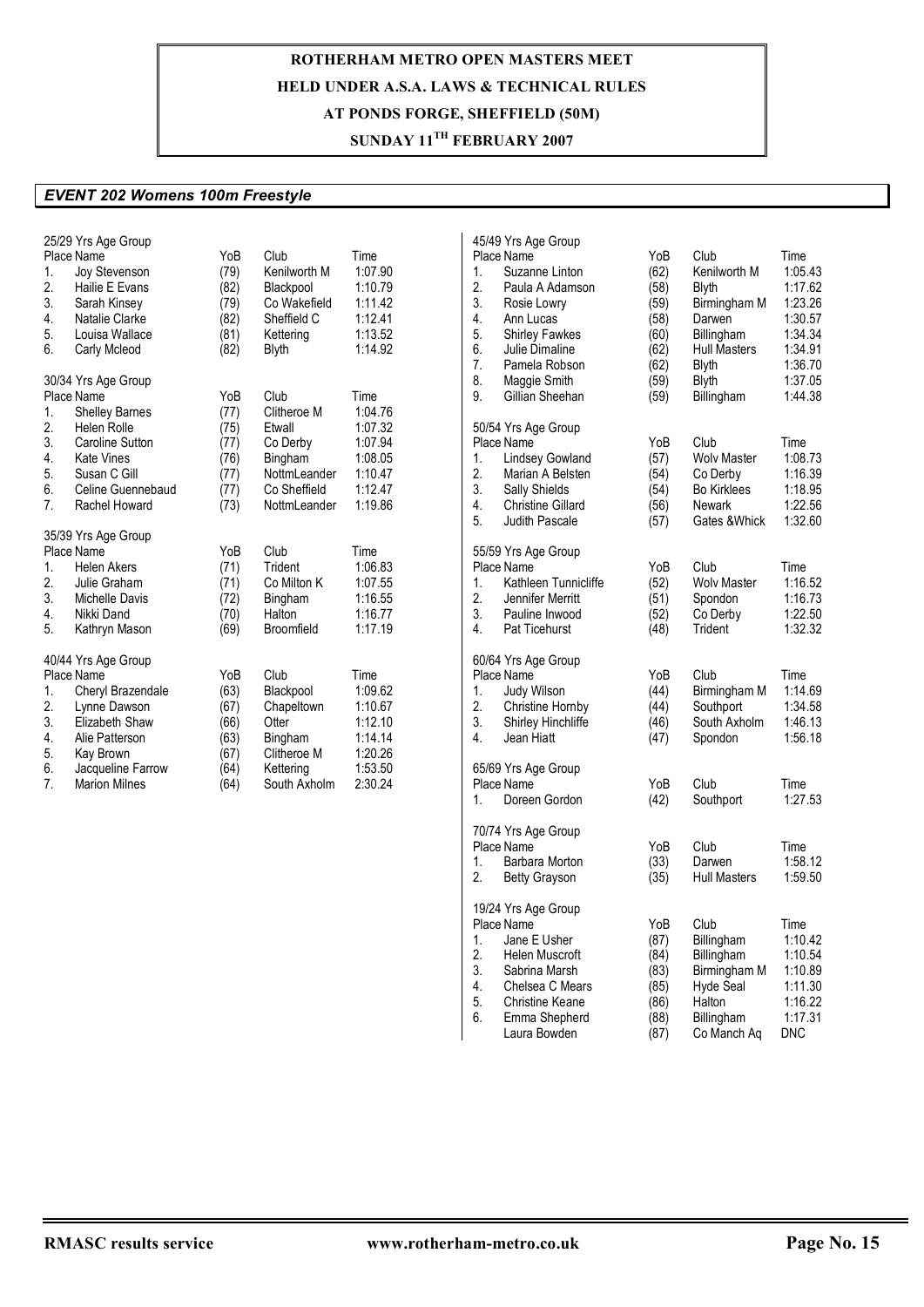# **ROTHERHAM METRO OPEN MASTERS MEET**

### **HELD UNDER A.S.A. LAWS & TECHNICAL RULES**

## **AT PONDS FORGE, SHEFFIELD (50M)**

## **SUNDAY 11TH FEBRUARY 2007**

|                                        | EVENT 203 Mens 120YRS + 4X1 MEDLEY TEAM                                                                                                                                     |                                                             |                                                                                                       |                                                                     |                                                                                                                                                                                                                                                                                                                                                                                                                                                                                                                           |  |  |  |  |
|----------------------------------------|-----------------------------------------------------------------------------------------------------------------------------------------------------------------------------|-------------------------------------------------------------|-------------------------------------------------------------------------------------------------------|---------------------------------------------------------------------|---------------------------------------------------------------------------------------------------------------------------------------------------------------------------------------------------------------------------------------------------------------------------------------------------------------------------------------------------------------------------------------------------------------------------------------------------------------------------------------------------------------------------|--|--|--|--|
| $1_{\cdot}$                            | Place Name<br><b>KENILWORTH MASTERS</b><br><b>BO KIRKLEES</b>                                                                                                               |                                                             | Club<br>Kenilworth M<br><b>Bo Kirklees</b>                                                            | Time<br>2:05.63<br>DQ O-                                            |                                                                                                                                                                                                                                                                                                                                                                                                                                                                                                                           |  |  |  |  |
|                                        | EVENT 204 Womens 120YRS + 4X1 FREESTYLE TEAM                                                                                                                                |                                                             |                                                                                                       |                                                                     |                                                                                                                                                                                                                                                                                                                                                                                                                                                                                                                           |  |  |  |  |
| 1.<br>2.                               | Place Name<br><b>BINGHAM</b><br>NOTTINGHAM LEANDER                                                                                                                          |                                                             | Club<br>Bingham<br>NottmLeander                                                                       | Time<br>2:15.19<br>2:15.99                                          |                                                                                                                                                                                                                                                                                                                                                                                                                                                                                                                           |  |  |  |  |
|                                        | <b>EVENT 205 Mens 50m Butterfly</b>                                                                                                                                         |                                                             |                                                                                                       |                                                                     |                                                                                                                                                                                                                                                                                                                                                                                                                                                                                                                           |  |  |  |  |
| 1.<br>2.<br>3.<br>4.<br>5.<br>6.<br>7. | 25/29 Yrs Age Group<br>Place Name<br>Ross Davis<br>David Ormerod<br>Dave Butler<br>David Holland<br><b>Neil Barnes</b><br><b>Richard Wilkinson-hall</b><br>Robert M Gothard | YoB<br>(79)<br>(82)<br>(82)<br>(81)<br>(79)<br>(78)<br>(78) | Club<br>Bilston<br>Blackpool<br>Co Derby<br>Burntwood<br>Halton<br>Co Sheffield<br><b>Bo Kirklees</b> | Time<br>28.17<br>28.74<br>29.79<br>30.00<br>30.21<br>30.38<br>33.07 | 5.<br>Andrew C Walker<br>32.57<br>(61)<br>Skipton<br>6.<br>32.88<br>Mark Shipston<br>CarltonForum<br>(60)<br>7.<br>(58)<br>33.43<br>Martyn Finney<br><b>Wolv Master</b><br>8.<br>34.84<br><b>Guy Fawkes</b><br>(59)<br>Billingham<br>35.00<br>9.<br>Andrew M Kelly<br>Rotherham Mo<br>(62)<br>10.<br>Mark Jones<br>(60)<br>35.12<br>Everton<br>36.29<br>11.<br>Clive Beckwith<br>(61)<br>Bingham<br>12.<br>41.72<br><b>Trevor Burchick</b><br>NorthernWave<br>(60)<br>13.<br>(61)<br>42.71<br>Gary Snowball<br>Billingham |  |  |  |  |
| 1.<br>2.<br>3.                         | 30/34 Yrs Age Group<br>Place Name<br>John Smith<br><b>Richard Symons</b><br>Malcolm Green                                                                                   | YoB<br>(76)<br>(74)<br>(76)                                 | Club<br>Kenilworth M<br><b>Trafford Met</b><br>Stockport Mo                                           | Time<br>29.57<br>29.67<br>30.10                                     | 50/54 Yrs Age Group<br>Place Name<br>YoB<br>Club<br>Time<br><b>Trevor Clark</b><br>Kenilworth M<br>30.52<br>1.<br>(54)<br>2.<br>30.55<br>David C Francis<br>Kenilworth M<br>(57)<br>3.<br>(55)<br>33.08<br>F Kilgannon<br>Halton<br>4.<br>34.28<br><b>Thomas Morrow</b><br>(56)<br>Co Milton K                                                                                                                                                                                                                            |  |  |  |  |
| 1.<br>2.<br>3.<br>4.<br>5.<br>6.<br>7. | 35/39 Yrs Age Group<br>Place Name<br><b>Garry Vickers</b><br><b>Mark Kendall</b><br>Warren Bew<br>Adrian Brown<br>John Farrelly<br>Stephen Prince<br>Paul Ingle             | YoB<br>(68)<br>(70)<br>(71)<br>(70)<br>(70)<br>(72)<br>(71) | Club<br>Etwall<br>Co Derby<br>Chapeltown<br>Belper<br>Co Sheffield<br>Etwall<br>Etwall                | Time<br>31.44<br>31.58<br>31.64<br>32.48<br>34.78<br>35.57<br>38.12 | 55/59 Yrs Age Group<br>Place Name<br>Club<br>YoB<br>Time<br>Enfield WPC<br>32.17<br>Peter Kerslake<br>(48)<br>1.<br>2.<br>(49)<br>32.92<br>James Corbett<br>Belper<br>3.<br>33.77<br>Derek Booth<br>(49)<br>Halton<br>4.<br>Phil Johnston<br>53.84<br>(48)<br>Gates & Whick<br>60/64 Yrs Age Group                                                                                                                                                                                                                        |  |  |  |  |
| 8.<br>9.<br>1.                         | Martin Greenwood<br>Lee Harris<br>40/44 Yrs Age Group<br>Place Name<br><b>Steve Goodall</b>                                                                                 | (71)<br>(69)<br>YoB<br>(65)                                 | <b>Bo Kirklees</b><br>Etwall<br>Club<br>Matlock                                                       | 39.08<br>43.18<br>Time<br>29.45                                     | Club<br>Place Name<br>YoB<br>Time<br>(43)<br>Richmonddale<br>35.95<br>1.<br>David Cherriman<br>2.<br>42.45<br><b>Carl Butler</b><br>Richmonddale<br>(44)<br>43.29<br>3.<br>Jim Blackwell<br>Co Derby<br>(46)<br>(45)<br>50.63<br>4.<br>Colin Price<br>Halton                                                                                                                                                                                                                                                              |  |  |  |  |
| 2.<br>3.<br>4.<br>5.<br>6.             | Mark Patterson<br>Simon J Latham<br>Michael J Pepper<br>Guy W Hird<br>Paul James                                                                                            | (64)<br>(67)<br>(64)<br>(65)<br>(63)                        | Bingham<br>South Axholm<br>Rotherham Mo<br>Co Lincoln P<br>Co Cambridge                               | 29.65<br>30.84<br>32.04<br>33.53<br>34.77                           | 65/69 Yrs Age Group<br>YoB<br>Club<br>Time<br>Place Name<br>Michael Bracewell<br>(40)<br>37.89<br>Southport<br>1.<br>70/74 Yrs Age Group                                                                                                                                                                                                                                                                                                                                                                                  |  |  |  |  |
| 7.<br>8.<br>9.<br>10.                  | Gordon Selwyn<br>Dave Freeman<br>Mark Wylie<br>Oggy East<br>Neil Brundle                                                                                                    | (63)<br>(65)<br>(64)<br>(67)<br>(66)                        | Dove Valley<br>Bingham<br>Rotherham Mo<br>Arfon Mast<br><b>Bradford</b>                               | 36.74<br>36.78<br>40.99<br>45.34<br><b>DNC</b>                      | Club<br>Time<br>Place Name<br>YoB<br>Dennis Harrison<br><b>Hull Masters</b><br>44.73<br>(37)<br>1.<br>2.<br>(37)<br>58.08<br>John Anderson<br><b>Trafford Met</b><br>19/24 Yrs Age Group                                                                                                                                                                                                                                                                                                                                  |  |  |  |  |
| 1.<br>2.<br>3.<br>4.                   | Mick Rowbottom<br>45/49 Yrs Age Group<br>Place Name<br>Gary Mccaffery<br>Jeff Rimmer<br>Stephen Allen<br>Ewen Ferguson                                                      | (66)<br>YoB<br>(62)<br>(60)<br>(60)<br>(61)                 | Aireborough<br>Club<br>Buxton<br>Halton<br><b>Hull Masters</b><br>Motherwell W                        | ST-<br>DQ<br>Time<br>31.01<br>31.16<br>31.39<br>31.54               | Club<br>Time<br>Place Name<br>YoB<br>25.65<br>1.<br>Alistair Crawford<br>(84)<br>Rotherham Mo<br>2.<br>28.18<br>David Wheeler<br>(84)<br>Modernians<br>3.<br>28.64<br>Andrew Kane<br>(86)<br>Blyth<br>4.<br>30.43<br>Jan Springob<br>(83)<br>Birmingham M<br>30.73<br>5.<br>Andrew Ball<br>(84)<br>Halifax<br>6.<br>35.02<br><b>Robert Ward</b><br>(85)<br>NorthernWave                                                                                                                                                   |  |  |  |  |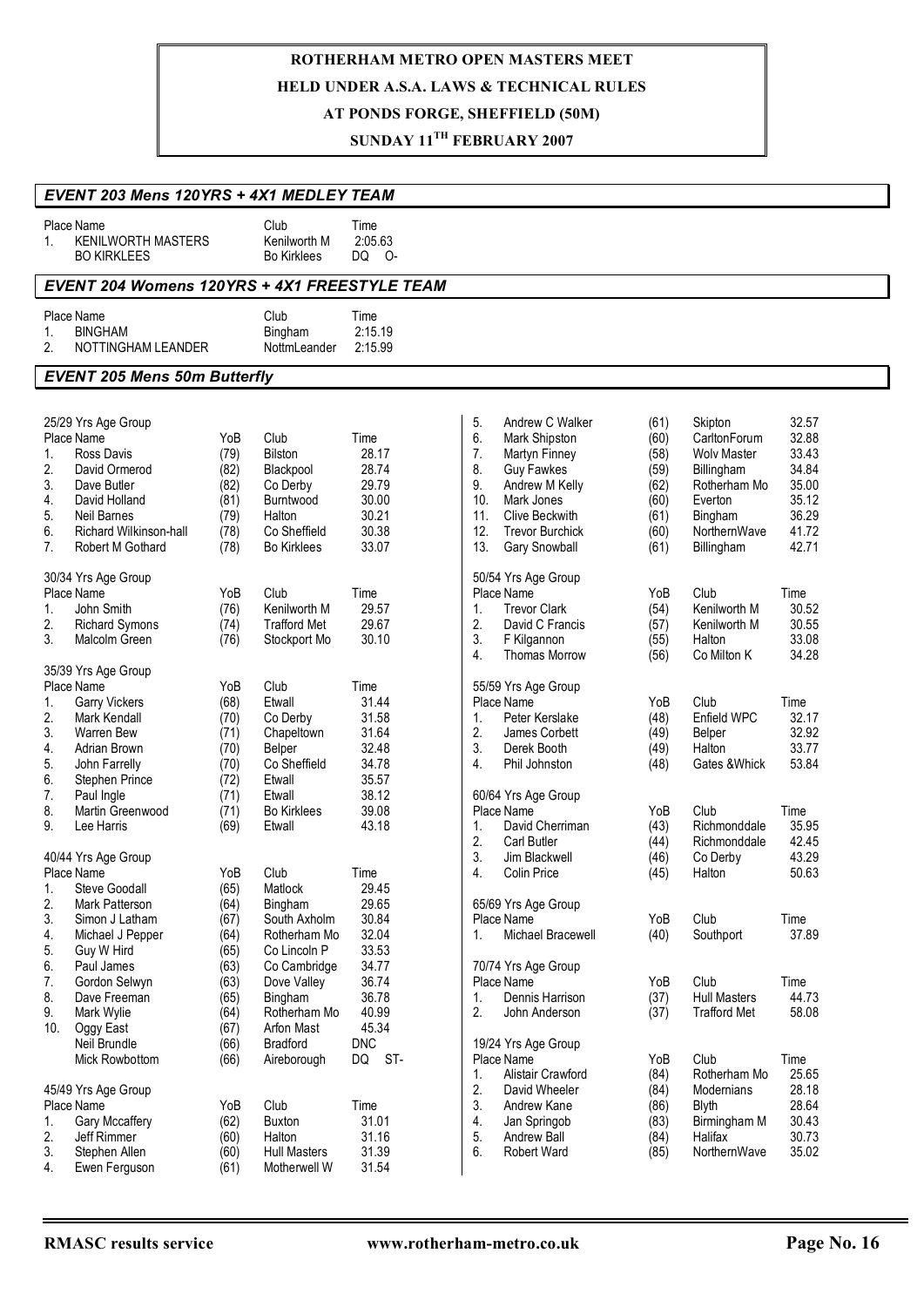## **SUNDAY 11TH FEBRUARY 2007**

#### *EVENT 206 Womens 50m Backstroke*

| 25/29 Yrs Age Group<br>Place Name<br>1.<br>Joy Stevenson<br>2.<br>Louisa Wallace<br>3.<br>Stephanie Boardman<br>4.<br>Joanne Blackwell                               | YoB<br>(79)<br>(81)<br>(82)<br>(79)         | Club<br>Kenilworth M<br>Kettering<br>Richmonddale<br>Co Derby                        | Time<br>36.37<br>39.94<br>42.00<br>47.93               | 45/49 Yrs Age Group<br>Place Name<br>Suzanne Linton<br>1.<br>2.<br>Judy Hattle<br>3.<br>Janet Briggs<br>4.<br>Gillian Sheehan                              | YoB<br>(62)<br>(60)<br>(59)<br>(59)         | Club<br>Kenilworth M<br>Carlisle Mas<br>Etwall<br>Billingham                           | Time<br>35.30<br>36.64<br>57.34<br>1:03.44        |
|----------------------------------------------------------------------------------------------------------------------------------------------------------------------|---------------------------------------------|--------------------------------------------------------------------------------------|--------------------------------------------------------|------------------------------------------------------------------------------------------------------------------------------------------------------------|---------------------------------------------|----------------------------------------------------------------------------------------|---------------------------------------------------|
| 30/34 Yrs Age Group<br>Place Name<br><b>Caroline Sutton</b><br>$1_{\cdot}$<br>2.<br>Lisa M Perfect<br>3.<br>Celine Guennebaud<br>4.<br>Rachel Howard<br>Alison Usher | YoB<br>(77)<br>(77)<br>(77)<br>(73)<br>(74) | Club<br>Co Derby<br>Dove Valley<br>Co Sheffield<br>NottmLeander<br>Cheltenham        | Time<br>38.23<br>38.31<br>39.98<br>45.46<br><b>DNC</b> | 50/54 Yrs Age Group<br>Place Name<br>Ruth Lowe<br>1.<br>2.<br>Anne Bourne<br>3.<br>Sally Shields<br>4.<br>Jacqueline Hughes<br>5.<br><b>Judith Pascale</b> | YoB<br>(57)<br>(54)<br>(54)<br>(53)<br>(57) | Club<br>Burntwood<br>Camphill Ed<br><b>Bo Kirklees</b><br>Lindum Mink<br>Gates & Whick | Time<br>39.74<br>41.07<br>45.12<br>49.03<br>49.67 |
| 35/39 Yrs Age Group<br>Place Name<br>1 <sub>1</sub><br>Karen Holden<br>2.<br>Dawn Whitehead<br>3.<br>Nikki Dand                                                      | YoB<br>(69)<br>(68)<br>(70)                 | Club<br>Rotherham Mo<br><b>Newark</b><br>Halton                                      | Time<br>37.12<br>37.25<br>44.41                        | 55/59 Yrs Age Group<br>Place Name<br>Kathleen Tunnicliffe<br>1.<br>2.<br>Pauline Inwood                                                                    | YoB<br>(52)<br>(52)                         | Club<br><b>Wolv Master</b><br>Co Derby                                                 | Time<br>39.21<br>42.02                            |
| 4.<br>Suzanne Patterson<br>5.<br>Marnie Fedorowycz<br>40/44 Yrs Age Group<br>Place Name                                                                              | (70)<br>(68)<br>YoB                         | <b>Bo Kirklees</b><br>Kettering<br>Club                                              | 48.84<br>57.13<br>Time                                 | 60/64 Yrs Age Group<br>Place Name<br>Susie Breslin<br>1.<br>2.<br>Shirley Hinchliffe<br>3.<br>Christine Hornby                                             | YoB<br>(47)<br>(46)<br>(44)                 | Club<br><b>Barnet Copt</b><br>South Axholm<br>Southport                                | Time<br>40.79<br>48.08<br>52.26                   |
| 1.<br>Hayley Bettinson<br>2.<br><b>Tarn Whitworth</b><br>3.<br>Sionnadh McLean<br>4.<br>Lynne Dawson<br>Maxine Robbins                                               | (63)<br>(67)<br>(64)<br>(67)                | Birmingham M<br><b>Bradford</b><br><b>Hadrian Mast</b><br>Chapeltown<br>NottmLeander | 35.13<br>38.77<br>39.23<br>39.98                       | 65/69 Yrs Age Group<br>Place Name<br>Doreen Gordon<br>1.                                                                                                   | YoB<br>(42)                                 | Club<br>Southport                                                                      | Time<br>47.70                                     |
| 5.<br>6.<br>Kay Brown<br>7.<br>Susan Altoft<br>8.<br>Julie Hirst<br>9.<br>Jacqueline Farrow                                                                          | (67)<br>(67)<br>(63)<br>(65)<br>(64)        | Clitheroe M<br>Co Derby<br>South Axholm<br>Kettering                                 | 41.07<br>42.02<br>43.19<br>45.72<br>59.85              | 70/74 Yrs Age Group<br>Place Name<br>1.<br>Barbara Morton<br>2.<br><b>Betty Grayson</b>                                                                    | YoB<br>(33)<br>(35)                         | Club<br>Darwen<br><b>Hull Masters</b>                                                  | Time<br>55.77<br>1:06.24                          |
| Deb Loftus                                                                                                                                                           | (66)                                        | Etwall                                                                               | <b>DNC</b>                                             | 19/24 Yrs Age Group<br>Place Name<br>Carla Bickerstaffe<br>1.<br>2.<br>Katie Summerfield<br>3.<br>Emma Shepherd                                            | YoB<br>(87)<br>(87)<br>(88)                 | Club<br>Eckington<br>Kettering<br>Billingham                                           | Time<br>34.83<br>42.68<br>43.31                   |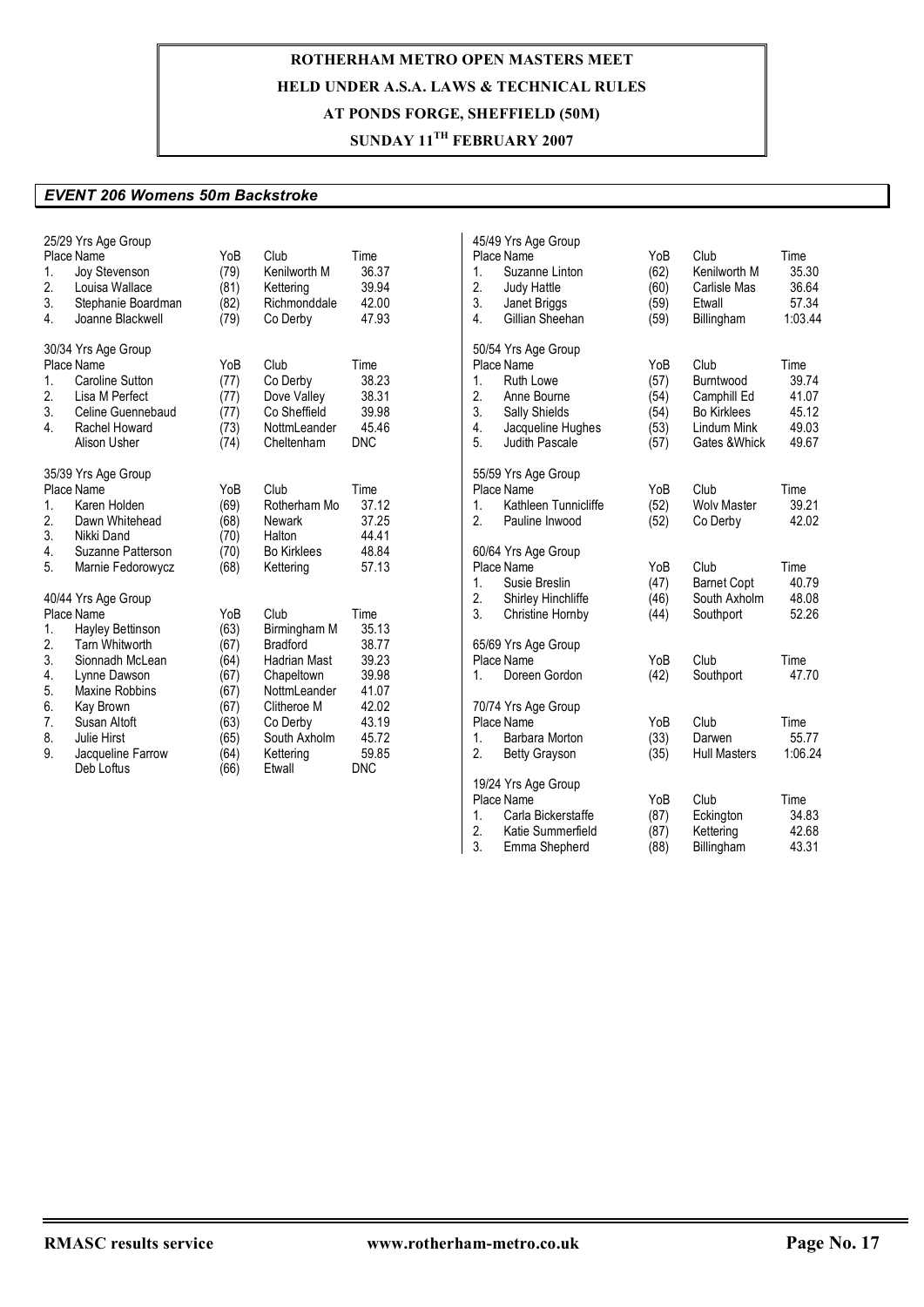## **SUNDAY 11TH FEBRUARY 2007**

### *EVENT 207 Mens 200YRS + 4X1 MEDLEY TEAM*

|                | Place Name          | A G | Club         | Time    |
|----------------|---------------------|-----|--------------|---------|
| $\mathbf{1}$   | RICHMOND DALES      |     | Richmonddale | 2:20.85 |
| 2              | <b>GAINSBOROUGH</b> |     | Gainsborough | 2:20.86 |
| 3.             | HAI TON             |     | Halton       | 2:22.48 |
| $\overline{4}$ | CITY OF DERBY       |     | Co Derby     | 2:29.62 |

#### *EVENT 209 Mens 100m Breaststroke*

|          | 25/29 Yrs Age Group<br>Place Name | YoB          | Club                     |                    | 9.<br>10.        | Liam M O'dea<br>Paul Trewin       | (62) | Blyth               | 1:52.24<br>1:56.57    |
|----------|-----------------------------------|--------------|--------------------------|--------------------|------------------|-----------------------------------|------|---------------------|-----------------------|
| 1.       | David Holland                     | (81)         | Burntwood                | Time<br>1:18.71    |                  |                                   | (59) | Billingham          |                       |
| 2.       | Robert M Gothard                  | (78)         | <b>Bo Kirklees</b>       | 1:25.31            |                  | 50/54 Yrs Age Group               |      |                     |                       |
| 3.       | Nils Heuermann                    | (82)         | Co Derby                 | 1:27.84            |                  | Place Name                        | YoB  | Club                | Time                  |
| 4.       | Peter Jennings                    | (80)         | NorthernWave             | 1:36.12            | 1.               | <b>Robert Steel</b>               | (57) | Nottingham          | 1:21.54               |
|          |                                   |              |                          |                    | 2.               | <b>Trevor Clark</b>               | (54) | Kenilworth M        | 1:22.38               |
|          | 30/34 Yrs Age Group               |              |                          |                    | 3.               | <b>Thomas Morrow</b>              | (56) | Co Milton K         | 1:22.96               |
|          | Place Name                        | YoB          | Club                     | Time               | $\overline{4}$ . | lan Stanier                       | (57) | Dove Valley         | 1:24.35               |
| 1.       | Chris Rolle                       | (74)         | Etwall                   | 1:14.40            | 5.               | Mike Dilworth                     | (53) | Arfon Mast          | 1:36.11               |
| 2.       | Adam Freer                        | (77)         | <b>Camden Swiss</b>      | 1:23.97            |                  |                                   |      |                     |                       |
|          |                                   |              |                          |                    |                  | 55/59 Yrs Age Group               |      |                     |                       |
|          | 35/39 Yrs Age Group               |              |                          |                    |                  | Place Name                        | YoB  | Club                | Time                  |
|          | Place Name                        | YoB          | Club                     | Time               | 1.               | <b>Graham Pearson</b>             | (52) | Gates & Whick       | 1:18.06               |
| 1.       | Steve Goult                       | (72)         | Kenilworth M             | 1:17.00            | 2.               | Raymond Butters                   | (51) | Richmonddale        | 1:33.14               |
| 2.       | Philip M Croxall                  | (69)         | Colne                    | 1:22.70            | 3.               | Godfrey Green                     | (49) | Gainsborough        | 1:33.37               |
| 3.       | Steven Nicholas                   | (68)         | Clitheroe M              | 1:24.87            | 4.               | <b>Rodney Marks</b>               | (50) | Spalding            | 1:37.81               |
| 4.       | <b>Clive Smith</b>                | (69)         | Etwall                   | 1:31.94            | 5.               | Norman Seggie                     | (48) | Spalding            | 1:47.41               |
| 5.       | Paul Ingle                        | (71)         | Etwall                   | 1:35.86            |                  | Ray Marshall                      | (49) | Halton              | <b>DNC</b>            |
|          |                                   |              |                          |                    |                  |                                   |      |                     |                       |
|          | 40/44 Yrs Age Group               |              |                          |                    |                  | 60/64 Yrs Age Group               |      |                     |                       |
|          | Place Name                        | YoB          | Club                     | Time               |                  | Place Name                        | YoB  | Club                | Time                  |
| 1.       | lan Harris<br>Andrea F Viola      | (66)         | Wetherby                 | 1:18.89<br>1:19.45 | 1.               | <b>Richard T Milner</b>           | (47) | Etwall              | 1:59.54<br><b>DNC</b> |
| 2.<br>3. |                                   | (63)         | Co Cambridge             |                    |                  | Andy Wilson                       | (46) | Birmingham M        |                       |
|          | Steve Goodall                     | (65)         | Matlock                  | 1:25.57            |                  |                                   |      |                     |                       |
| 4.<br>5. | Kevin Comer<br>Matthew James      | (65)         | Halton                   | 1:26.46<br>1:27.48 |                  | 65/69 Yrs Age Group<br>Place Name | YoB  | Club                | Time                  |
|          |                                   | (66)         | Cleethorpes              | 1:36.63            |                  |                                   |      |                     |                       |
| 6.<br>7. | Stephen P Anderson                | (66)<br>(64) | Co Derby<br>Rotherham Mo | 1:40.41            | 1.               | Keith Ingram                      | (40) | Birmingham M        | 1:33.28               |
| 8.       | Mark Wylie<br>Jonathan Mooney     | (65)         | Co Milton K              | 1:44.11            |                  | 70/74 Yrs Age Group               |      |                     |                       |
| 9.       | Oggy East                         | (67)         | Arfon Mast               | 2:05.36            |                  | Place Name                        | YoB  | Club                | Time                  |
|          |                                   |              |                          |                    | 1.               | <b>Bill Moore</b>                 | (37) | Halifax             | 1:39.11               |
|          | 45/49 Yrs Age Group               |              |                          |                    | 2.               | Colin Sage                        | (36) | <b>Hull Masters</b> | 1:49.70               |
|          | Place Name                        | YoB          | Club                     | Time               | 3.               | John Anderson                     | (37) | <b>Trafford Met</b> | 1:53.42               |
| 1.       | Kevan Brown                       | (60)         | <b>Bo Kirklees</b>       | 1:21.06            |                  |                                   |      |                     |                       |
| 2.       | Jeff Rimmer                       | (60)         | Halton                   | 1:22.88            |                  | 75/79 Yrs Age Group               |      |                     |                       |
| 3.       | Paul M Harrisson                  | (59)         | Richmonddale             | 1:25.19            |                  | Place Name                        | YoB  | Club                | Time                  |
| 4.       | Mark Jones                        | (60)         | Everton                  | 1:28.40            | 1.               | Peter Tucker                      | (31) | Darwen              | 2:08.26               |
| 5.       | <b>Michael Dawes</b>              | (59)         | Rotherham Mo             | 1:29.71            |                  |                                   |      |                     |                       |
| 6.       | lan Muscroft                      | (58)         | Billingham               | 1:41.71            |                  | 19/24 Yrs Age Group               |      |                     |                       |
| 7.       | Max Roberts                       | (60)         | Spondon                  | 1:43.59            |                  | Place Name                        | YoB  | Club                | Time                  |
| 8.       | <b>Barry Walker</b>               | (59)         | Halton                   | 1:47.61            | 1.               | <b>Andrew Ball</b>                | (84) | Halifax             | 1:17.42               |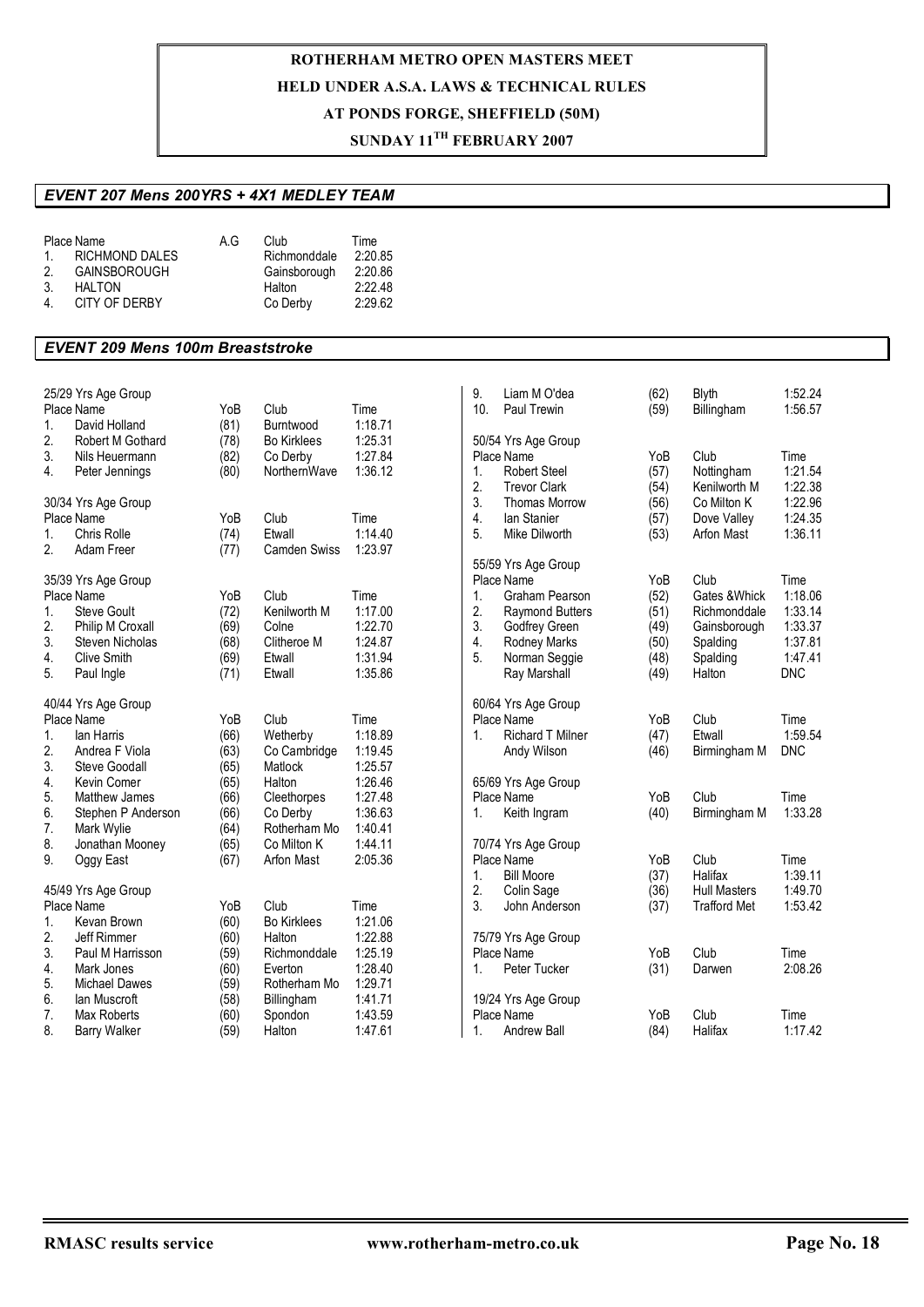### **SUNDAY 11TH FEBRUARY 2007**

#### *EVENT 210 Womens 200m Individual Medley*

| 1.<br>2.             | 25/29 Yrs Age Group<br>Place Name<br>Sachika Yamawaki<br>Michelle Nelson<br>Sarah Kinsey                 | YoB<br>(81)<br>(79)<br>(79)         | Club<br><b>Barnet Copt</b><br>Wellingboro<br>Co Wakefield                   | Time<br>2:44.23<br>2:47.04<br><b>DNC</b>         | 1.<br>2.                         | 50/54 Yrs Age Group<br>Place Name<br>Ruth Lowe<br>Kate Chase                                                       | YoB<br>(57)<br>(57)                          | Club<br>Burntwood<br>Birmingham M                                            | Time<br>3:08.76<br>3:11.61                                     |
|----------------------|----------------------------------------------------------------------------------------------------------|-------------------------------------|-----------------------------------------------------------------------------|--------------------------------------------------|----------------------------------|--------------------------------------------------------------------------------------------------------------------|----------------------------------------------|------------------------------------------------------------------------------|----------------------------------------------------------------|
| 1.<br>2.             | 30/34 Yrs Age Group<br>Place Name<br>Suzanne Hurst<br>Emma Jenkins<br>Alison Usher                       | YoB<br>(74)<br>(76)<br>(74)         | Club<br>Birmingham M<br>Southport<br>Cheltenham                             | Time<br>2:48.01<br>2:55.88<br><b>DNC</b>         | 2.<br>3.                         | 55/59 Yrs Age Group<br>Place Name<br>Noreen Edery<br>Jan Albin<br>Pat Ticehurst                                    | YoB<br>(51)<br>(50)<br>(48)                  | Club<br><b>Bo Kirklees</b><br>Arfon Mast<br>Trident                          | Time<br>3:32.57<br>3:36.22<br>4:17.46                          |
| 1.<br>2.             | 35/39 Yrs Age Group<br>Place Name<br>Ana P Grilo<br>Julie Graham<br>Nikki Dand                           | YoB<br>(69)<br>(71)<br>(70)         | Club<br><b>UDCA</b> d Louca<br>Co Milton K<br>Halton                        | Time<br>2:37.29<br>2:58.80<br><b>DNC</b>         | 1.                               | 60/64 Yrs Age Group<br>Place Name<br><b>Helen Jenkins</b><br>65/69 Yrs Age Group                                   | YoB<br>(46)                                  | Club<br>Southport                                                            | Time<br>3:40.26                                                |
|                      | 40/44 Yrs Age Group<br>Place Name                                                                        | YoB                                 | Club                                                                        | Time                                             | 1.                               | Place Name<br>Valerie Morris<br>Judith Peace                                                                       | YoB<br>(42)<br>(42)                          | Club<br>Birmingham M<br>Birmingham M                                         | Time<br>4:56.74<br>DQ<br>SL-                                   |
| 1.<br>2.<br>3.<br>4. | Deb Loftus<br>Lynne Dawson<br>Jackie Buxton<br>Jacqueline Farrow                                         | (66)<br>(67)<br>(65)<br>(64)        | Etwall<br>Chapeltown<br>South Axholm<br>Kettering                           | 3:05.12<br>3:06.19<br>3:07.41<br>4:35.60         | 1.<br>2.                         | 19/24 Yrs Age Group<br>Place Name<br>Diane Lee<br>Jane E Usher                                                     | YoB<br>(85)<br>(87)                          | Club<br><b>Buxton</b><br>Billingham                                          | Time<br>2:38.48<br>2:54.09                                     |
| 1.<br>2.<br>3.<br>4. | 45/49 Yrs Age Group<br>Place Name<br>Anne Morrissev<br>Paula A Adamson<br>Julie Dimaline<br>Julie Rawson | YoB<br>(60)<br>(58)<br>(62)<br>(60) | Club<br>St Pauls Sch<br><b>Blyth</b><br><b>Hull Masters</b><br>South Axholm | Time<br>3:19.36<br>3:31.53<br>4:04.08<br>4:10.71 | 3.<br>4.<br>5.<br>6.<br>7.<br>8. | Chelsea C Mears<br><b>Helen Muscroft</b><br>Sabrina Marsh<br>Christine Keane<br>Emma Shepherd<br>Katie Summerfield | (85)<br>(84)<br>(83)<br>(86)<br>(88)<br>(87) | Hyde Seal<br>Billingham<br>Birmingham M<br>Halton<br>Billingham<br>Kettering | 2:56.81<br>2:57.27<br>3:03.81<br>3:10.82<br>3:16.73<br>3:20.04 |

### *EVENT 211 Mens 160YRS + 4X1 MEDLEY TEAM*

|    | Place Name      | Club         | Time    |
|----|-----------------|--------------|---------|
|    | 1. HALTON       | Halton       | 2:11.92 |
| 2. | ROTHERHAM METRO | Rotherham Mo | 2:19.37 |

#### *EVENT 212 Womens 160YRS + 4X1 FREESTYLE TEAM*

|        | Place Name           | Club         | Time    |
|--------|----------------------|--------------|---------|
| $\sim$ | SOUTH AXHOLME SHARKS | South Axholm | 2:21.25 |
| -2.    | RI YTH               | <b>Blyth</b> | 2:30.32 |
| -3.    | SHEFFIELD CITY       | Sheffield C  | 2:31.79 |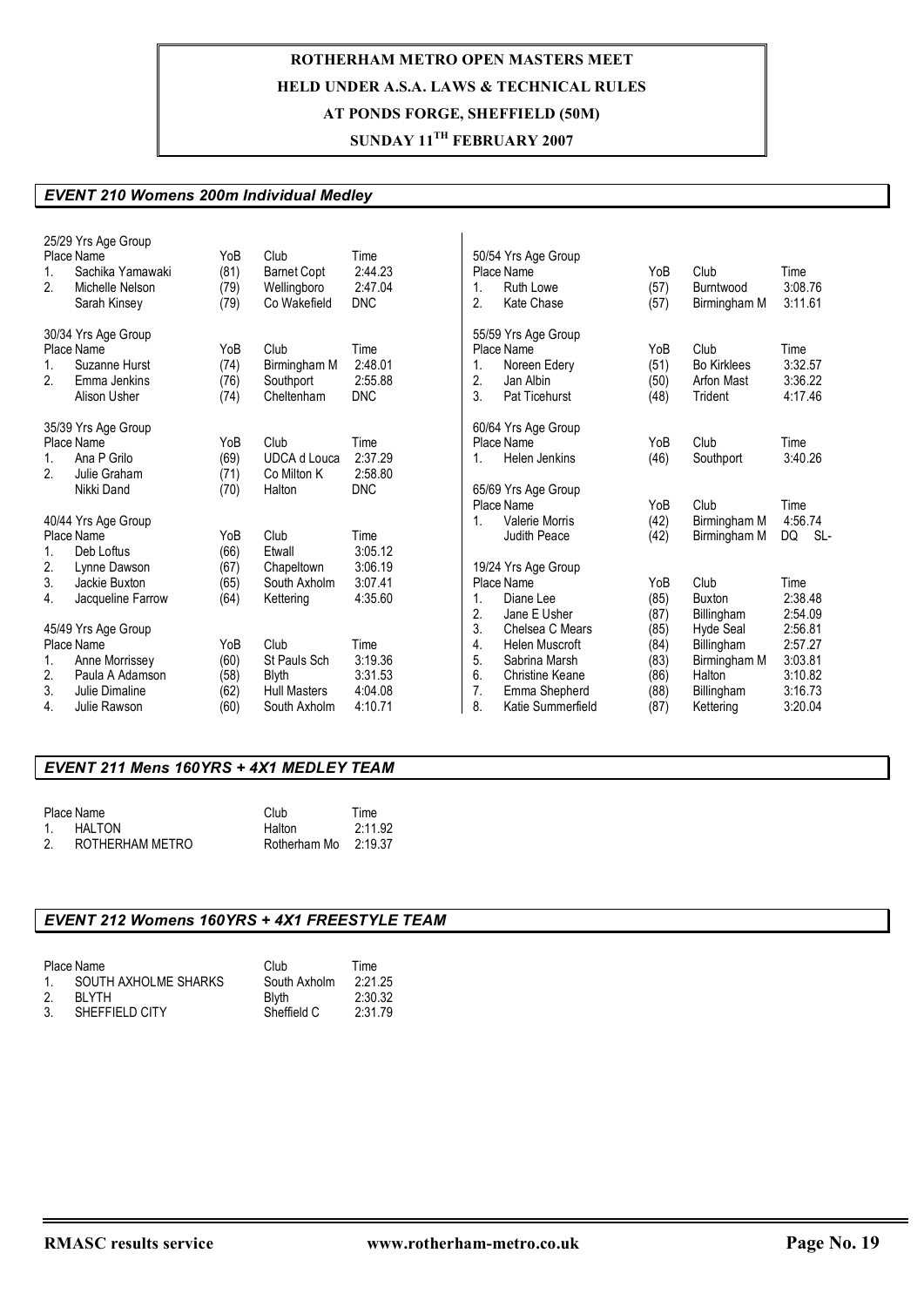### **SUNDAY 11TH FEBRUARY 2007**

#### *EVENT 213 Mens 50m Freestyle*

|          | 25/29 Yrs Age Group     |      |                     |            | 45/49 Yrs Age Group                                        |                      |
|----------|-------------------------|------|---------------------|------------|------------------------------------------------------------|----------------------|
|          | Place Name              | YoB  | Club                | Time       | YoB<br>Club<br>Place Name                                  | Time                 |
| 1.       | David Roberts           | (81) | Birmingham M        | 25.40      | (59)<br><b>Bradford</b><br>1.<br>Graham Acton              | 28.90                |
| 2.       | David Ormerod           | (82) | Blackpool           | 26.07      | 2.<br>David Thomson<br>(62)<br>Southport                   | 29.15                |
| 3.       | Andrew Seggie           | (80) | Kenilworth M        | 26.36      | 3.<br>Andrew C Walker<br>(61)<br>Skipton                   | 29.25                |
| 4.       | David Holland           | (81) | Burntwood           | 27.05      | 4.<br>Mark Jones<br>(60)<br>Everton                        | 30.64                |
| 5.       | Richard Wilkinson-hall  | (78) | Co Sheffield        | 27.43      | 5.<br>Paul M Harrisson<br>(59)<br>Richmonddale             | 30.83                |
| 6.       | Robert M Gothard        | (78) | <b>Bo Kirklees</b>  | 27.65      | 6.<br>(58)<br>Martyn Finney<br><b>Wolv Master</b>          | 31.25                |
| 7.       | <b>Neil Barnes</b>      | (79) | Halton              | 28.17      | 7.<br>(62)<br>Wayne Smith<br>Etwall                        | 32.11                |
| 8.       | Nils Heuermann          | (82) | Co Derby            | 32.07      | 8.<br><b>Guy Fawkes</b><br>(59)<br>Billingham              | 32.23                |
| 9.       | <b>Peter Greatbanks</b> | (81) | NorthernWave        | 33.08      | 9.<br><b>Gary Snowball</b><br>(61)<br>Billingham           | 32.36                |
|          | Chris Bumby             | (81) | <b>Camden Swiss</b> | <b>DNC</b> | 10.<br>(59)<br>Christopher M Todd<br>Richmonddale          | 32.49                |
|          |                         |      |                     |            | 11.<br>Jim Hunt<br>(58)<br>Birmingham M                    | 33.37                |
|          | 30/34 Yrs Age Group     |      |                     |            | 12.<br>(62)<br>Andrew M Kelly<br>Rotherham Mo              | 33.52                |
|          | Place Name              | YoB  | Club                | Time       | 13.<br><b>Trevor Burchick</b><br>(60)<br>NorthernWave      | 34.57                |
| 1.       | Ludovic Otterbein       | (73) | NorthernWave        | 27.92      | 14.<br><b>Barry Walker</b><br>(59)<br>Halton               | 38.27                |
| 2.       | <b>Richard Symons</b>   | (74) | <b>Trafford Met</b> | 28.04      | 15.<br>Paul Trewin<br>(59)<br>Billingham                   | 39.11                |
| 3.       | John Smith              | (76) | Kenilworth M        | 28.64      | 16.<br>(58)<br>lan Longster<br>Billingham                  | 41.58                |
| 4.       | Malcolm Green           |      |                     | 28.67      | 17.<br>Liam M O'dea                                        | 46.46                |
| 5.       |                         | (76) | Stockport Mo        | 29.04      | (62)<br><b>Blyth</b>                                       |                      |
|          | Andrew Jones            | (75) | Halton              |            | (62)<br>Gary Mccaffery<br><b>Buxton</b>                    | $\ddot{\cdot}$<br>DQ |
| 6.       | Adam Freer              | (77) | Camden Swiss        | 29.22      |                                                            |                      |
| 7.       | Paul R Malin            | (74) | Skipton             | 29.36      | 50/54 Yrs Age Group                                        |                      |
| 8.       | Neil Mclaughlin         | (73) | NorthernWave        | 38.47      | Club<br>Place Name<br>YoB                                  | Time                 |
|          |                         |      |                     |            | <b>Trevor Clark</b><br>Kenilworth M<br>1.<br>(54)          | 28.84                |
|          | 35/39 Yrs Age Group     |      |                     |            | 2.<br>Peter Lockitt<br>(57)<br>Richmonddale                | 29.28                |
|          | Place Name              | YoB  | Club                | Time       | 3.<br>(55)<br>F Kilgannon<br>Halton                        | 31.12                |
| 1.       | Wayne Stott             | (71) | NottmLeander        | 27.29      | 4.<br><b>Richard Woodall</b><br><b>Wolv Master</b><br>(55) | 32.59                |
| 2.       | <b>Garry Vickers</b>    | (68) | Etwall              | 27.77      | 5.<br><b>Thomas Morrow</b><br>(56)<br>Co Milton K          | 33.41                |
| 3.       | Philip M Croxall        | (69) | Colne               | 27.78      |                                                            |                      |
| 4.       | David Cooper            | (70) | Co Leeds            | 28.24      | 55/59 Yrs Age Group                                        |                      |
| 5.       | Mark Kendall            | (70) | Co Derby            | 28.25      | Place Name<br>YoB<br>Club                                  | Time                 |
| 6.       | Warren Bew              | (71) | Chapeltown          | 28.88      | (48)<br>Enfield WPC<br>1.<br>Peter Kerslake                | 31.04                |
| 7.       | Adrian Brown            | (70) | Belper              | 29.36      | 2.<br>Derek Booth<br>(49)<br>Halton                        | 32.18                |
| 8.       | Steven Nicholas         | (68) | Clitheroe M         | 29.73      | 3.<br>Michael Keeble<br>(51)<br>Gainsborough               | 33.00                |
| 9.       | Stephen Prince          | (72) | Etwall              | 31.05      | 4.<br>(52)<br>Peter M Rank<br>Co Cambridge                 | 35.36                |
| 10.      | John Farrelly           | (70) | Co Sheffield        | 31.71      | 5.<br>Rodney Marks<br>(50)<br>Spalding                     | 38.52                |
| 11.      | <b>Clive Smith</b>      | (69) | Etwall              | 32.28      | 6.<br>Halton<br>Ray Marshall<br>(49)                       | 40.48                |
| 12.      | <b>Steven Morris</b>    | (72) | Gainsborough        | 33.41      | 7.<br>Norman Seggie<br>(48)<br>Spalding                    | 42.24                |
| 13.      | Martin Greenwood        | (71) | <b>Bo Kirklees</b>  | 33.92      |                                                            |                      |
| 14.      | Paul Ingle              | (71) | Etwall              | 34.09      | 60/64 Yrs Age Group                                        |                      |
| 15.      | Bing-hua Kuan           | (70) | NorthernWave        | 37.19      | Place Name<br>Club<br>YoB                                  | Time                 |
|          |                         |      |                     |            | Co Derby<br>1.<br>Jim Blackwell<br>(46)                    | 33.89                |
|          | 40/44 Yrs Age Group     |      |                     |            | 2.<br>(44)<br><b>Carl Butler</b><br>Richmonddale           | 36.70                |
|          | Place Name              | YoB  | Club                | Time       | 3.<br><b>Richard T Milner</b><br>Etwall<br>(47)            | 47.97                |
| 1.       | Mark Patterson          | (64) | Bingham             | 26.62      |                                                            |                      |
| 2.       | Carl Barkley            | (65) | Halton              | 27.51      | 65/69 Yrs Age Group                                        |                      |
| 3.       | lan Harris              | (66) | Wetherby            | 28.90      | Club<br>Place Name<br>YoB                                  | Time                 |
| 4.       | Simon J Latham          | (67) | South Axholm        | 29.03      | John Tennant<br>(39)<br>Birmingham M<br>1.                 | 30.77                |
| 5.       | Mick Rowbottom          | (66) | Aireborough         | 29.91      | 2.<br>Michael Bracewell<br>(40)<br>Southport               | 32.36                |
| 6.       | Andy Wilson             | (66) | <b>Bradford</b>     | 31.43      |                                                            |                      |
|          |                         | (63) | Dove Valley         | 32.37      |                                                            |                      |
| 7.<br>8. | Gordon Selwyn           |      |                     |            | 70/74 Yrs Age Group<br>Club                                |                      |
|          | Michael J Pepper        | (64) | Rotherham Mo        | 32.89      | YoB<br>Place Name                                          | Time                 |
| 8.       | Dave Freeman            | (65) | Bingham             | 32.89      | <b>Ted Evans</b><br>(35)<br>Co Derby<br>1.                 | 33.87                |
| 10.      | Kevin Comer             | (65) | Halton              | 33.84      | 2.<br>Dennis Harrison<br>(37)<br><b>Hull Masters</b>       | 37.35                |
| 11.      | Mark Wylie              | (64) | Rotherham Mo        | 33.92      |                                                            |                      |
| 12.      | Michael J Kingsbury     | (65) | NottmLeander        | 33.93      | 75/79 Yrs Age Group                                        |                      |
| 13.      | Stephen P Anderson      | (66) | Co Derby            | 34.62      | Club<br>YoB<br>Place Name                                  | Time                 |
| 14.      | Mark Wilson             | (63) | Billingham          | 34.66      | Peter Tucker<br>(31)<br>Darwen<br>1.                       | 40.79                |
| 15.      | Oggy East               | (67) | Arfon Mast          | 35.28      |                                                            |                      |
| 16.      | <b>Bruce Jones</b>      | (66) | <b>Bo Kirklees</b>  | 35.92      |                                                            |                      |
|          | Paul James              | (63) | Co Cambridge        | <b>DNC</b> | 19/24 Yrs Age Group                                        |                      |
|          |                         |      |                     |            | Club<br>Place Name<br>YoB                                  | Time                 |

 $(62)$  Buxton DQ ST-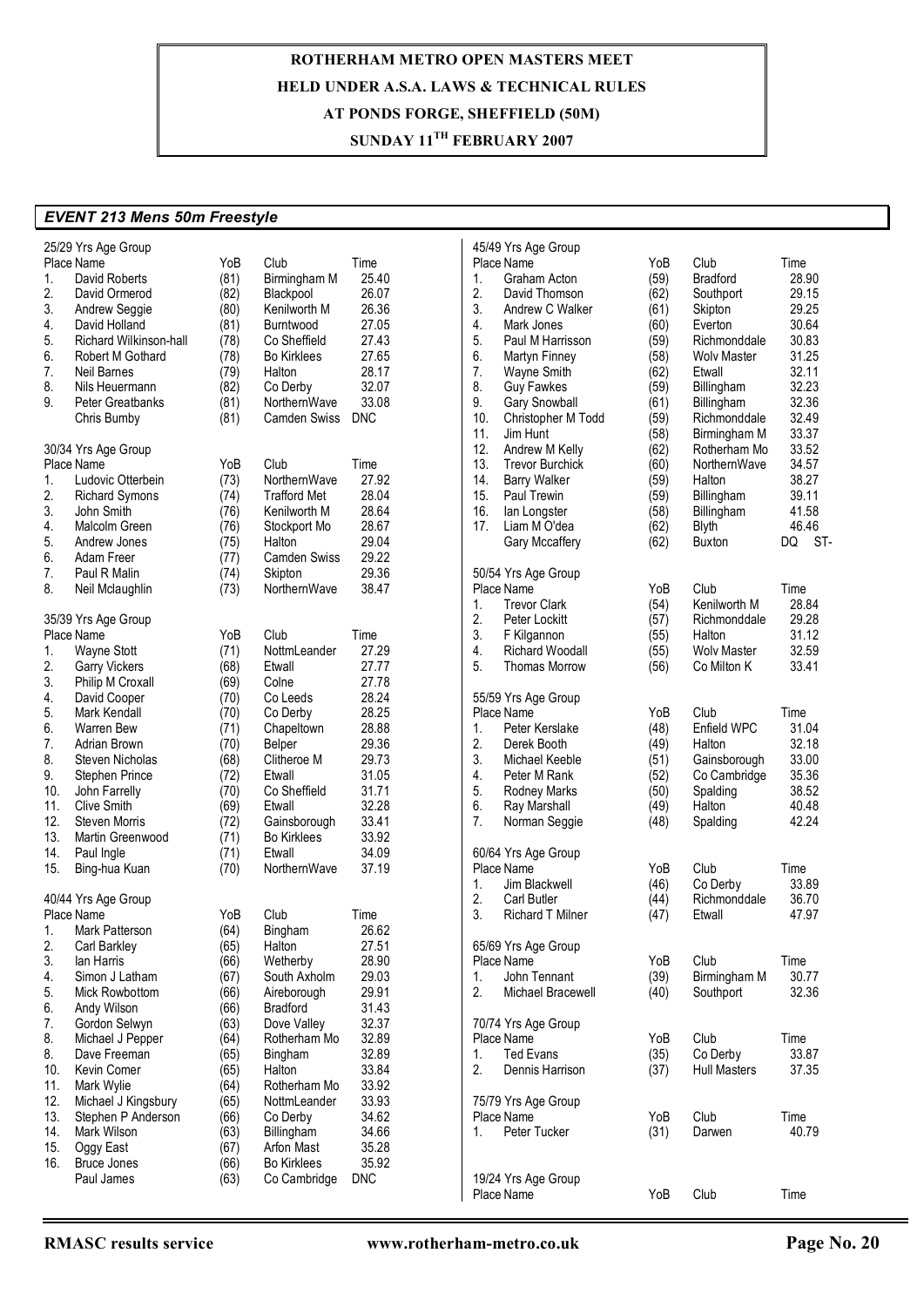|          | Alistair Crawford | (84) | Rotherham Mo | 24.35 | David Wheeler | (84) | Modernians   | 27.50 |
|----------|-------------------|------|--------------|-------|---------------|------|--------------|-------|
| <u>.</u> | Matt Thomas       | (83  | Leamington   | 25.70 | Jan Springob  | (83) | Birmingham M | 27.58 |
|          | Andrew Ball       | (84  | Halifax      | 27.20 | Robert Ward   | (85) | NorthernWave | 30.49 |
|          | Andrew Kane       | (86) | Blvth        | 27.47 | Lee Hughes    | (84` | NorthernWave | 32.16 |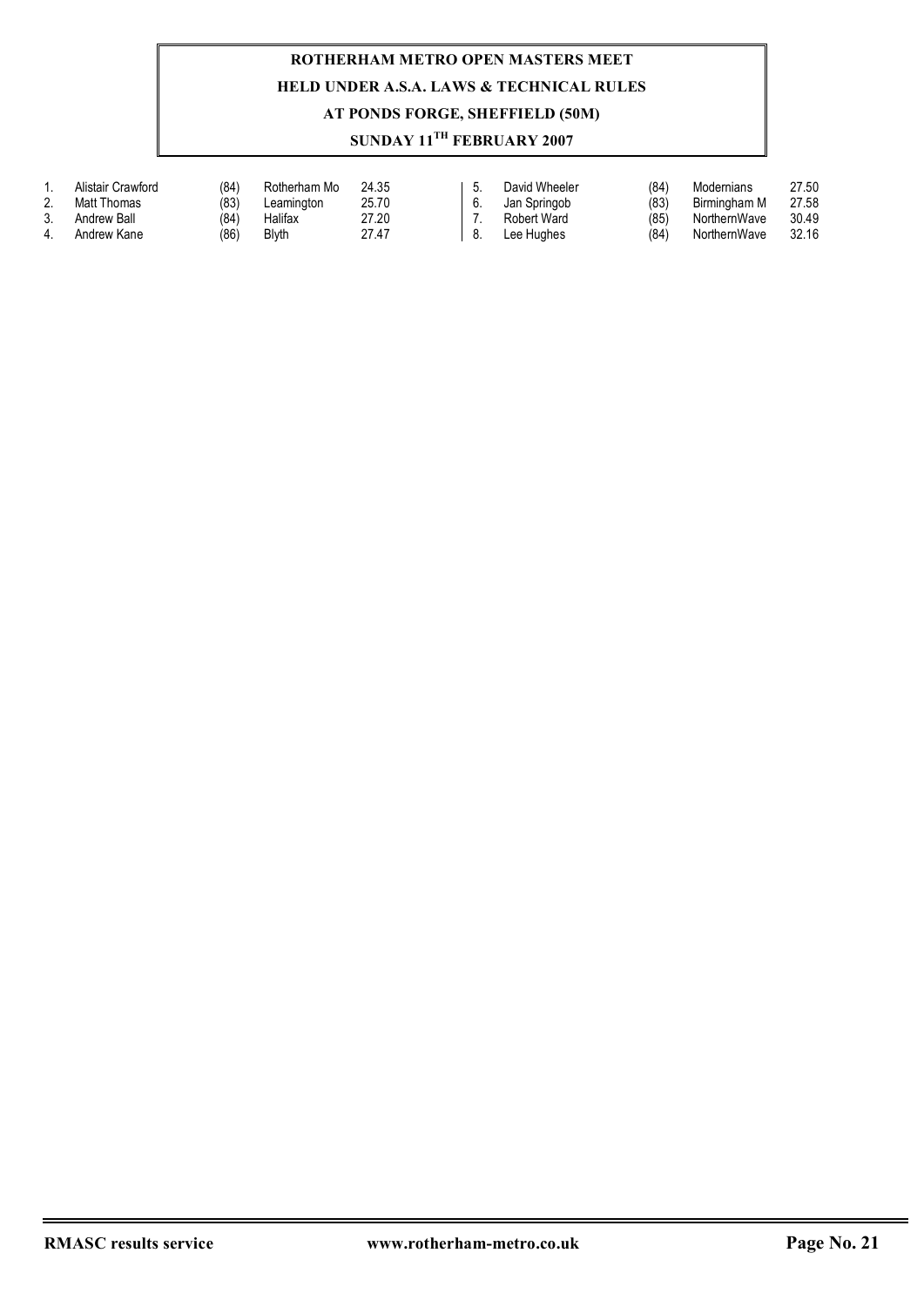### **SUNDAY 11TH FEBRUARY 2007**

#### *EVENT 214 Womens 50m Breaststroke*

| 1.<br>2.<br>3. | 25/29 Yrs Age Group<br>Place Name<br>Christine Hawkrigg<br>Michelle Nelson<br>Hailie E Evans | YoB<br>(81)<br>(79)<br>(82) | Club<br>Co Derby<br>Wellingboro<br>Blackpool | Time<br>37.09<br>39.29<br>41.58 | 5.<br>6.<br>$\overline{7}$ . | Maggie Smith<br>Janet Briggs<br>Julie Dimaline<br>50/54 Yrs Age Group | (59)<br>(59)<br>(62) | <b>Blyth</b><br>Etwall<br><b>Hull Masters</b> | 50.67<br>51.83<br>54.58 |
|----------------|----------------------------------------------------------------------------------------------|-----------------------------|----------------------------------------------|---------------------------------|------------------------------|-----------------------------------------------------------------------|----------------------|-----------------------------------------------|-------------------------|
| 4.             | Louisa Wallace                                                                               | (81)                        | Kettering                                    | 44.45                           |                              | Place Name                                                            | YoB                  | Club                                          | Time<br>41.85           |
|                | 30/34 Yrs Age Group                                                                          |                             |                                              |                                 | $\mathbf{1}$ .<br>2.         | Sally Shields<br><b>Lindsey Gowland</b>                               | (54)<br>(57)         | <b>Bo Kirklees</b><br><b>Wolv Master</b>      | 42.31                   |
|                | Place Name                                                                                   | YoB                         | Club                                         | Time                            | 3.                           | Kate Chase                                                            | (57)                 | Birmingham M                                  | 44.03                   |
| $\mathbf{1}$ . | <b>Helen Rolle</b>                                                                           | (75)                        | Etwall                                       | 37.79                           | 4.                           | Anne Pearson                                                          | (56)                 | Etwall                                        | 44.23                   |
| 2.             | Emma Jenkins                                                                                 | (76)                        | Southport                                    | 42.05                           | 5.                           | Jacqueline Hughes                                                     | (53)                 | <b>Lindum Mink</b>                            | 44.65                   |
| 3.             | Laura Simpson                                                                                | (76)                        | Clitheroe M                                  | 43.42                           | 6.                           | Judith Pascale                                                        | (57)                 | Gates & Whick                                 | 46.48                   |
| 4.             | Susan C Gill                                                                                 | (77)                        | NottmLeander                                 | 44.11                           |                              |                                                                       |                      |                                               |                         |
|                | 35/39 Yrs Age Group                                                                          |                             |                                              |                                 |                              | 55/59 Yrs Age Group<br>Place Name                                     | YoB                  | Club                                          | Time                    |
|                | Place Name                                                                                   | YoB                         | Club                                         | Time                            | 1.                           | Jennifer Merritt                                                      | (51)                 | Spondon                                       | 41.50                   |
| 1.             | Kathryn Mason                                                                                | (69)                        | Broomfield                                   | 45.85                           | 2.                           | Kathleen Tunnicliffe                                                  | (52)                 | <b>Wolv Master</b>                            | 45.50                   |
| 2.             | Marnie Fedorowycz                                                                            | (68)                        | Kettering                                    | 50.90                           | 3.                           | Jan Albin                                                             | (50)                 | Arfon Mast                                    | 48.33                   |
|                |                                                                                              |                             |                                              |                                 |                              |                                                                       |                      |                                               |                         |
|                | 40/44 Yrs Age Group                                                                          |                             |                                              |                                 |                              | 60/64 Yrs Age Group                                                   |                      |                                               |                         |
|                | Place Name                                                                                   | YoB                         | Club                                         | Time                            |                              | Place Name                                                            | YoB                  | Club                                          | Time                    |
| 1.             | <b>Tarn Whitworth</b>                                                                        | (67)                        | <b>Bradford</b>                              | 40.17                           | 1.                           | <b>Helen Jenkins</b>                                                  | (46)                 | Southport                                     | 45.46                   |
| 2.             | Lynne Dawson                                                                                 | (67)                        | Chapeltown                                   | 42.91                           | 2.                           | Shirley Hinchliffe                                                    | (46)                 | South Axholm                                  | 53.03                   |
| 3.             | Jackie Buxton                                                                                | (65)                        | South Axholm                                 | 43.40                           |                              |                                                                       |                      |                                               |                         |
| 4.             | Judith Hancock                                                                               | (64)                        | Dove Valley                                  | 44.02                           |                              | 65/69 Yrs Age Group                                                   |                      |                                               |                         |
| 5.             | <b>Maxine Robbins</b>                                                                        | (67)                        | NottmLeander                                 | 45.25                           |                              | Place Name                                                            | YoB                  | Club                                          | Time                    |
| 6.             | Sue Berry                                                                                    | (66)                        | South Axholm                                 | 45.63                           | 1.                           | Elaine Bromwich                                                       | (42)                 | Kenilworth M                                  | 44.07                   |
| 7.             | Amanda Dewhurst                                                                              | (65)                        | Clitheroe M                                  | 46.67                           |                              |                                                                       |                      |                                               |                         |
| 8.             | <b>Helen Plater</b>                                                                          | (67)                        | South Axholm                                 | 47.78                           |                              | 70/74 Yrs Age Group                                                   |                      |                                               |                         |
| 9.             | Julie Hirst                                                                                  | (65)                        | South Axholm                                 | 50.03                           |                              | Place Name                                                            | YoB                  | Club                                          | Time                    |
| 10.            | Jacqueline Farrow                                                                            | (64)                        | Kettering                                    | 52.91                           | 1.<br>2.                     | Barbara Morton<br><b>Betty Grayson</b>                                | (33)<br>(35)         | Darwen<br><b>Hull Masters</b>                 | 58.15<br>1:07.02        |
|                | 45/49 Yrs Age Group                                                                          |                             |                                              |                                 |                              |                                                                       |                      |                                               |                         |
|                | Place Name                                                                                   | YoB                         | Club                                         | Time                            |                              | 19/24 Yrs Age Group                                                   |                      |                                               |                         |
| 1.             | Rachel Berryman                                                                              | (59)                        | Bingham                                      | 44.48                           |                              | Place Name                                                            | YoB                  | Club                                          | Time                    |
| 2.             | Julie Rawson                                                                                 | (60)                        | South Axholm                                 | 47.06                           | 1.                           | Chelsea C Mears                                                       | (85)                 | <b>Hyde Seal</b>                              | 44.00                   |
| 3.             | Jane Muggleton                                                                               | (61)                        | Sheffield C                                  | 47.87                           | 2.                           | Fiona Sykes                                                           | (84)                 | NorthernWave                                  | 46.73                   |
| 4.             | Ann Lucas                                                                                    | (58)                        | Darwen                                       | 50.43                           |                              |                                                                       |                      |                                               |                         |

#### *EVENT 215 Mixed 120YRS + 4X1 FREESTYLE TEAM*

### *EVENT 216 Mixed 160YRS + 4X1 MEDLEY TEAM*

| 1.<br>2. | Place Name<br><b>BRADFORD</b><br><b>WOLVES MASTERS</b> | A G   | Club<br><b>Bradford</b><br>Woly Master | Time<br>2:20.67<br>2:26.24 |    |
|----------|--------------------------------------------------------|-------|----------------------------------------|----------------------------|----|
| 3.       | <b>BINGHAM</b>                                         |       | Bingham                                | 2:37.94                    |    |
|          | ROTHERHAM METRO                                        | 01/01 | Rotherham Mo DQ                        |                            | M- |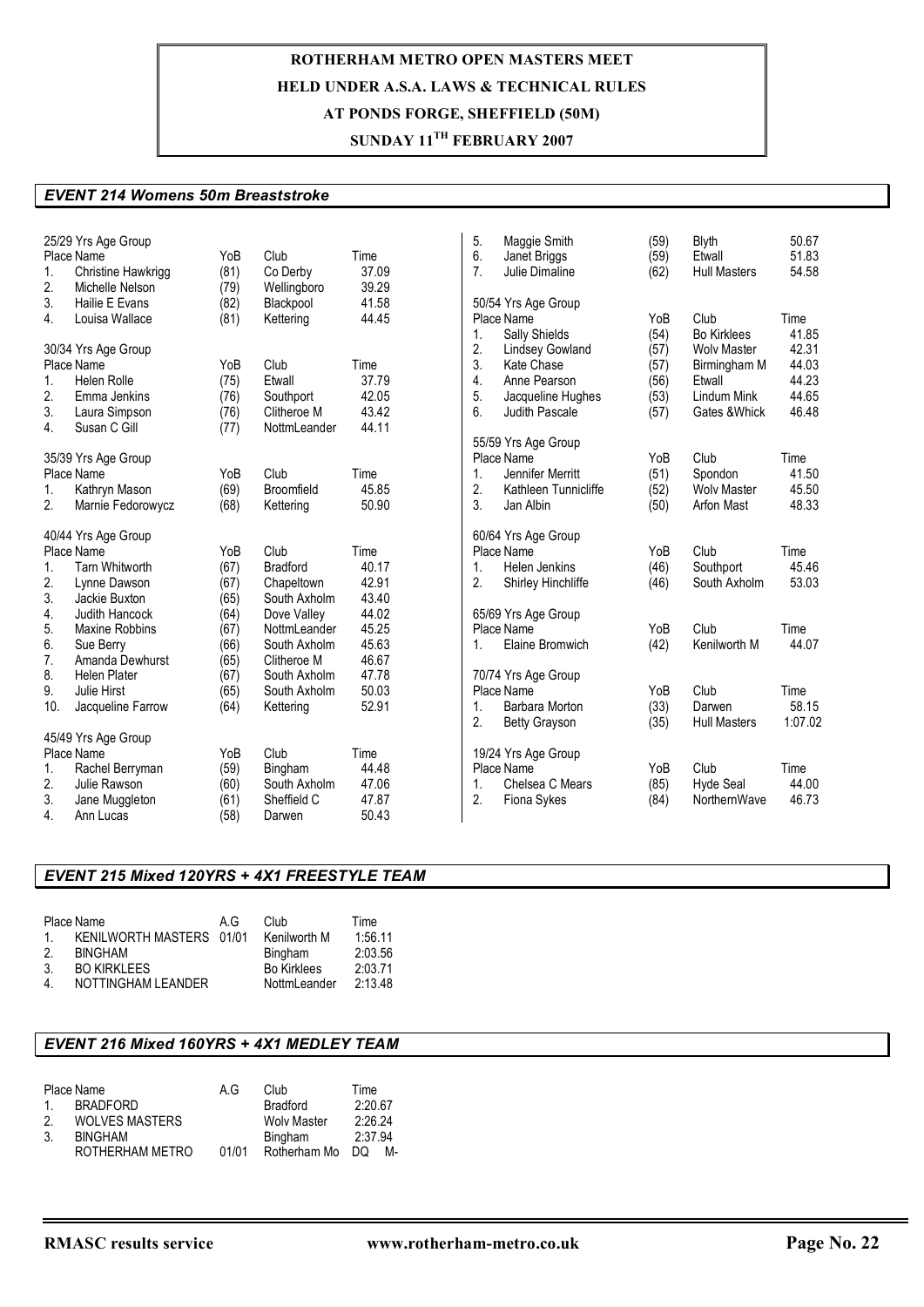## **SUNDAY 11TH FEBRUARY 2007**

#### *EVENT 217 Mens 100m Backstroke*

|             | 25/29 Yrs Age Group<br>Place Name | YoB  | Club            | Time       |    | 45/49 Yrs Age Group<br>Place Name | YoB  | Club                | Time       |
|-------------|-----------------------------------|------|-----------------|------------|----|-----------------------------------|------|---------------------|------------|
| 1.          | David Holland                     | (81) | Burntwood       | 1:08.06    | 1. | Stephen Allen                     | (60) | <b>Hull Masters</b> | 1:11.05    |
| 2.          | Andrew Seggie                     | (80) | Kenilworth M    | 1:09.49    | 2. | Graham Acton                      | (59) | <b>Bradford</b>     | 1:16.44    |
|             |                                   |      |                 |            | 3. | Mark Jones                        | (60) | Everton             | 1:32.01    |
|             | 30/34 Yrs Age Group               |      |                 |            | 4. | Paul Trewin                       | (59) | Billingham          | 1:51.73    |
|             | Place Name                        | YoB  | Club            | Time       |    |                                   |      |                     |            |
| $1_{-}$     | Dominic Johnston                  | (77) | Gates & Whick   | 1:11.06    |    | 50/54 Yrs Age Group               |      |                     |            |
|             |                                   |      |                 |            |    | Place Name                        | YoB  | Club                | Time       |
|             |                                   |      |                 |            | 1. | David C Francis                   |      |                     | 1:14.28    |
|             | 35/39 Yrs Age Group<br>Place Name | YoB  | Club            | Time       |    |                                   | (57) | Kenilworth M        |            |
|             |                                   |      |                 |            |    |                                   |      |                     |            |
| $1_{\cdot}$ | <b>Warren Bew</b>                 | (71) | Chapeltown      | 1:15.30    |    | 55/59 Yrs Age Group               |      |                     |            |
| 2.          | Lee Harris                        | (69) | Etwall          | 1:46.04    |    | Place Name                        | YoB  | Club                | Time       |
|             |                                   |      |                 |            | 1. | <b>Raymond Butters</b>            | (51) | Richmonddale        | 1:30.19    |
|             | 40/44 Yrs Age Group               |      |                 |            | 2. | Michael Keeble                    | (51) | Gainsborough        | 1:30.69    |
|             | Place Name                        | YoB  | Club            | Time       | 3. | Phil Johnston                     | (48) | Gates & Whick       | 1:50.37    |
| 1.          | Guy W Hird                        | (65) | Co Lincoln P    | 1:19.57    |    |                                   |      |                     |            |
| 2.          | Kevin Comer                       | (65) | Halton          | 1:35.33    |    | 60/64 Yrs Age Group               |      |                     |            |
| 3.          | Oggy East                         | (67) | Arfon Mast      | 2:04.59    |    | Place Name                        | YoB  | Club                | Time       |
|             | Paul James                        | (63) | Co Cambridge    | <b>DNC</b> | 1. | Eric C Hodgson                    | (47) | Wrexham             | 1:20.15    |
|             | Andy Wilson                       | (66) | <b>Bradford</b> | <b>DNC</b> | 2. | Carl Butler                       | (44) | Richmonddale        | 1:49.27    |
|             |                                   |      |                 |            |    | 70/74 Yrs Age Group               |      |                     |            |
|             |                                   |      |                 |            |    | Place Name                        | YoB  | Club                | Time       |
|             |                                   |      |                 |            | 1. | <b>Bill Moore</b>                 | (37) | Halifax             | 1:45.03    |
|             |                                   |      |                 |            | 2. | John Anderson                     | (37) | <b>Trafford Met</b> | 1:46.18    |
|             |                                   |      |                 |            |    | <b>Ted Evans</b>                  | (35) | Co Derby            | <b>DNC</b> |
|             |                                   |      |                 |            |    |                                   |      |                     |            |
|             |                                   |      |                 |            |    | 19/24 Yrs Age Group               |      |                     |            |
|             |                                   |      |                 |            |    | Place Name                        | YoB  | Club                | Time       |
|             |                                   |      |                 |            | 1. | Steve Long                        | (85) | Cheadle             | 1:05.78    |
|             |                                   |      |                 |            |    | David Wheeler                     | (84) | <b>Modernians</b>   | <b>DNC</b> |
|             |                                   |      |                 |            |    |                                   |      |                     |            |

### *EVENT 218 Womens 100m Butterfly*

| 25/29 Yrs Age Group<br>Place Name<br>Carly Mcleod          | YoB<br>(82) | Club<br>Blyth       | Time<br>DQ<br>ST- | 45/49 Yrs Age Group<br>Place Name<br>Anne Morrissey                             | YoB<br>(60)         | Club<br>St Pauls Sch               | Time<br><b>DNC</b>         |
|------------------------------------------------------------|-------------|---------------------|-------------------|---------------------------------------------------------------------------------|---------------------|------------------------------------|----------------------------|
| 30/34 Yrs Age Group<br>Place Name<br><b>Shelley Barnes</b> | YoB<br>(77) | Club<br>Clitheroe M | Time<br>1:14.54   | 50/54 Yrs Age Group<br>Place Name<br><b>Christine Gillard</b><br>ι.             | YoB<br>(56)         | Club<br>Newark                     | Time<br>1:49.44            |
| 35/39 Yrs Age Group<br>Place Name<br>Kathryn Mason         | YoB<br>(69) | Club<br>Broomfield  | Time<br>1:29.63   | 19/24 Yrs Age Group<br>Place Name<br>Diane Lee<br>.,<br>2.<br>Katie Summerfield | YoB<br>(85)<br>(87) | Club<br><b>Buxton</b><br>Kettering | Time<br>1:13.56<br>1:33.02 |